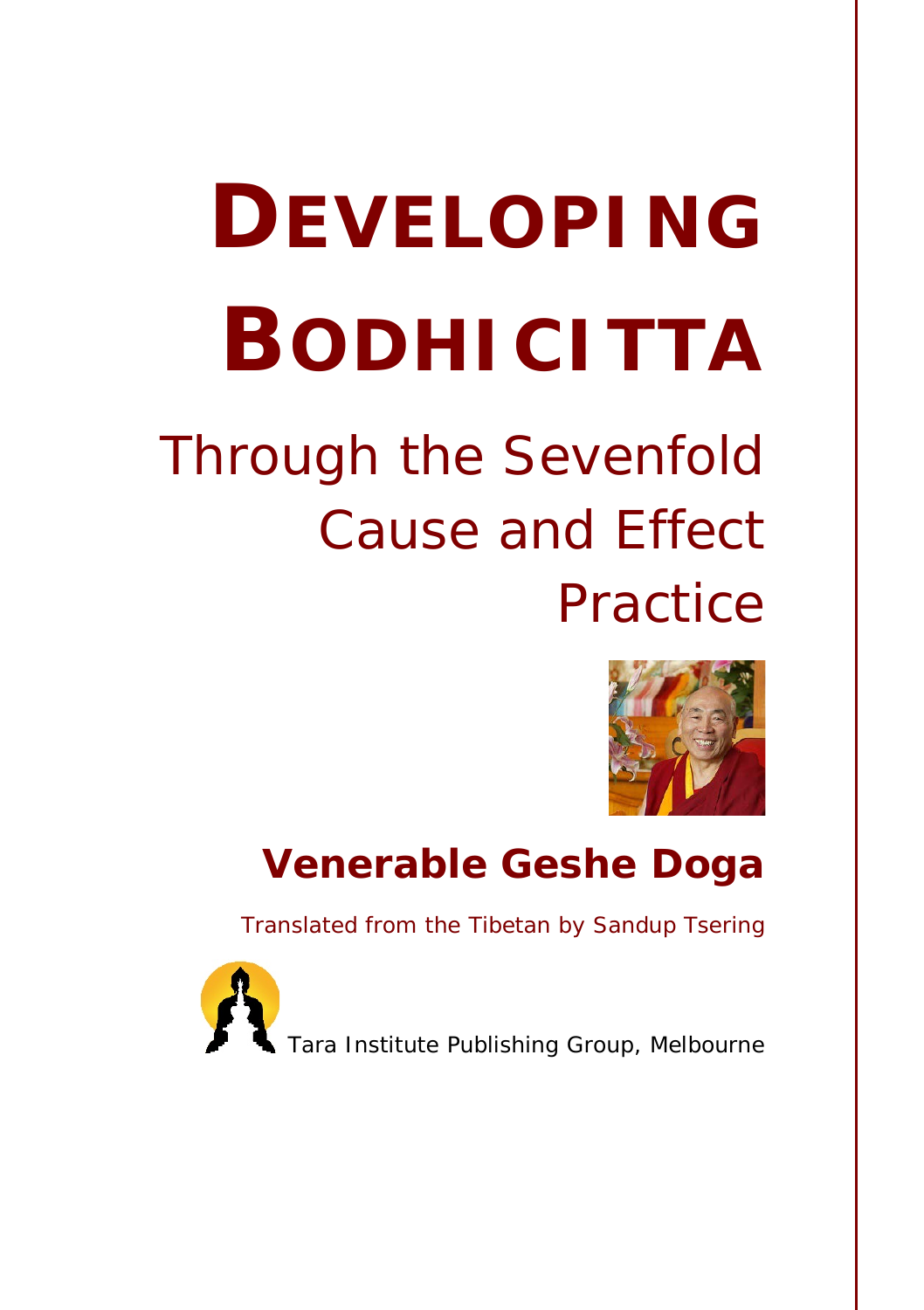# <span id="page-1-0"></span>Dedication

*We dedicate the merit from publishing these teachings to the long life of the Venerable Geshe Doga, Tara Institute's resident teacher since 1984 – we can never thank Geshe-la enough for teaching us the vast and profound teachings of the Buddha with unfailing kindness, generosity and skill over so many years.*

*We also dedicate the merit to the long life of His Holiness, the Dalai Lama, and Lama Zopa Rinpoche, the Spiritual Director of the Foundation for the Preservation of the Mahayana Tradition (FPMT); and to the flourishing of the Buddha's teachings, to bring happiness to all sentient beings, and for all suffering to end.*

#### **Publisher:**

Tara Institute Publishing Group 3 Mavis Avenue Brighton East 3187 Victoria, Australia www.tarainstitute.org.au

#### **Copyright © Tara Institute 2016**

First Edition, September 2016

All rights reserved. No part of this publication may be reproduced, stored in a retrieval system or transmitted in any form by any means without the prior permission of the copyright owner. Please direct any enquiries to the publisher.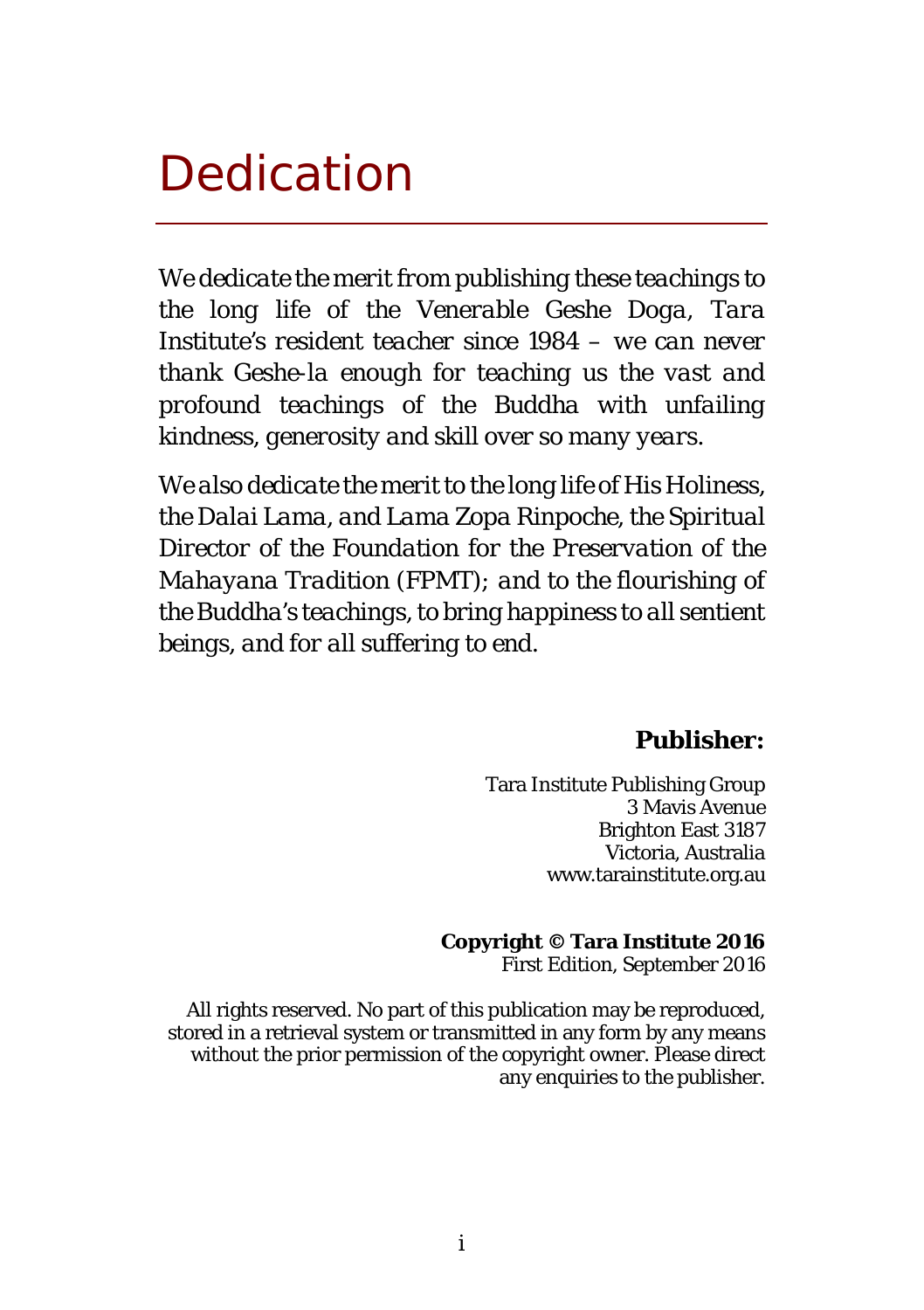# <span id="page-2-0"></span>Foreword

'Bodhicitta' – the genuine heartfelt wish for all beings to have happiness and be free from suffering – is unique to the Mahayana, or Great Scope, Buddhist path. Over the centuries, Buddhist scholars have written many works that provide advice on how to cultivate this extraordinary mind. A key text is Shantideva'*s Guide to the Bodhisattva's Way of Life*, which details the benefits of bodhicitta and how to develop this mind, step by step.

While Shantideva's text emphasises the practice of **exchanging self and others** *(tong len)* for developing bodhicitta, another method is outlined in the Great Scope section of the Lam Rim (or 'Stages of the Path to Enlightenment'). This method is the **sevenfold cause and effect instruction for training the mind in bodhicitta**. The sequence of steps is:

- 1. The first cause: understanding all sentient beings to be your mother
- 2. The second cause: remembering their kindness
- 3. The third cause: repaying their kindness
- 4. The fourth cause: meditating on the love that comes from the force of attraction
- 5. The fifth cause: great compassion
- 6. The sixth cause: superior intention (altruism)
- 7. The effect: development of bodhicitta.

*Tara Institute Publishing Group, 2016*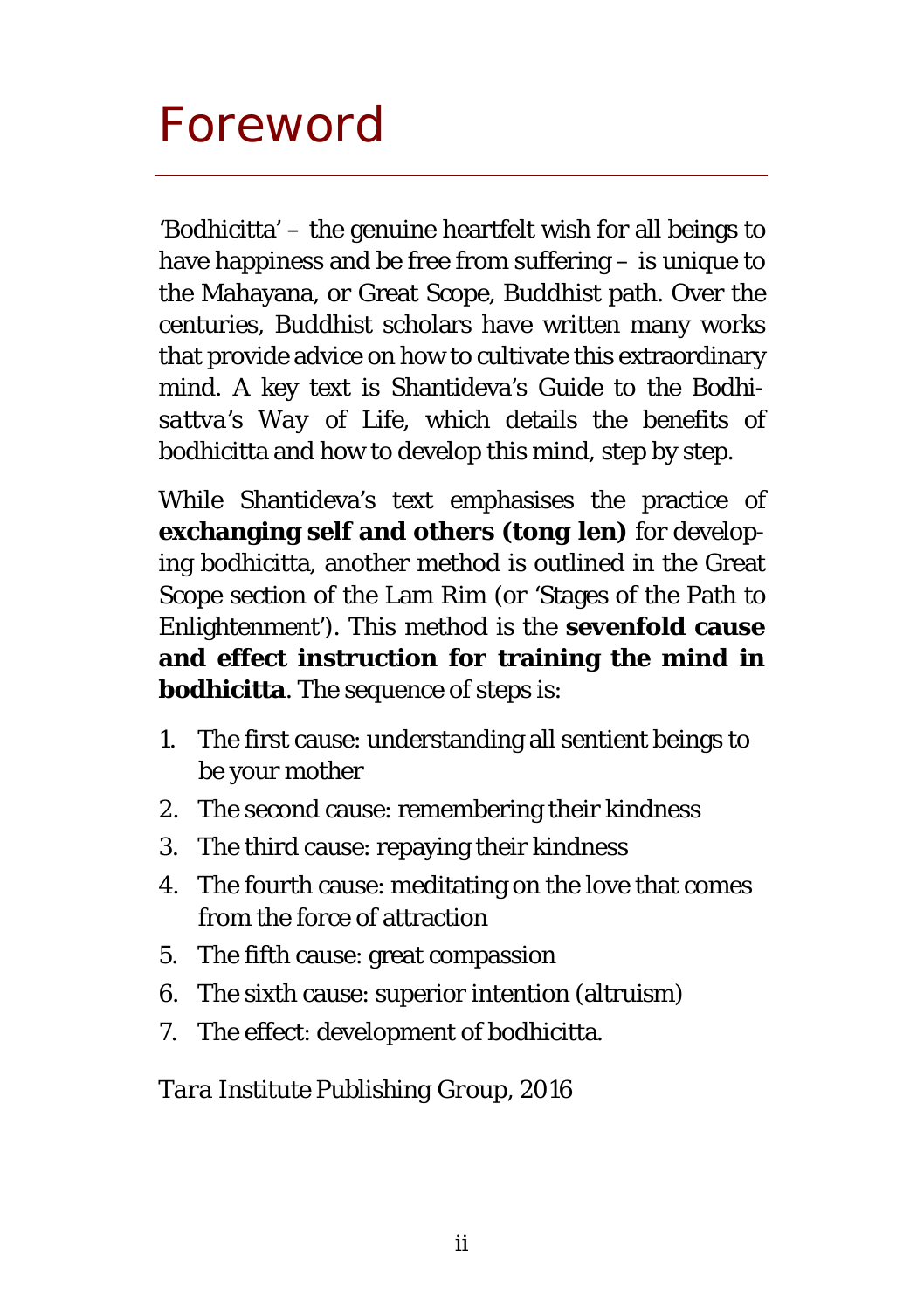# **Contents**

| We are capable of practising Dharma 5                 |
|-------------------------------------------------------|
| We must practise Dharma in this very lifetime 6       |
| We must practise Dharma at this very moment 6         |
|                                                       |
|                                                       |
|                                                       |
| The Basis: Immeasurable Equanimity  15                |
| The Sevenfold Cause and Effect Practice  30           |
| The first cause: seeing all beings as one's mother 30 |
| The second cause: remembering the kindness  37        |
| The third cause: repaying the kindness 45             |
| The fourth cause: loving kindness  48                 |
| The fifth cause: great compassion 59                  |
|                                                       |
|                                                       |
|                                                       |
|                                                       |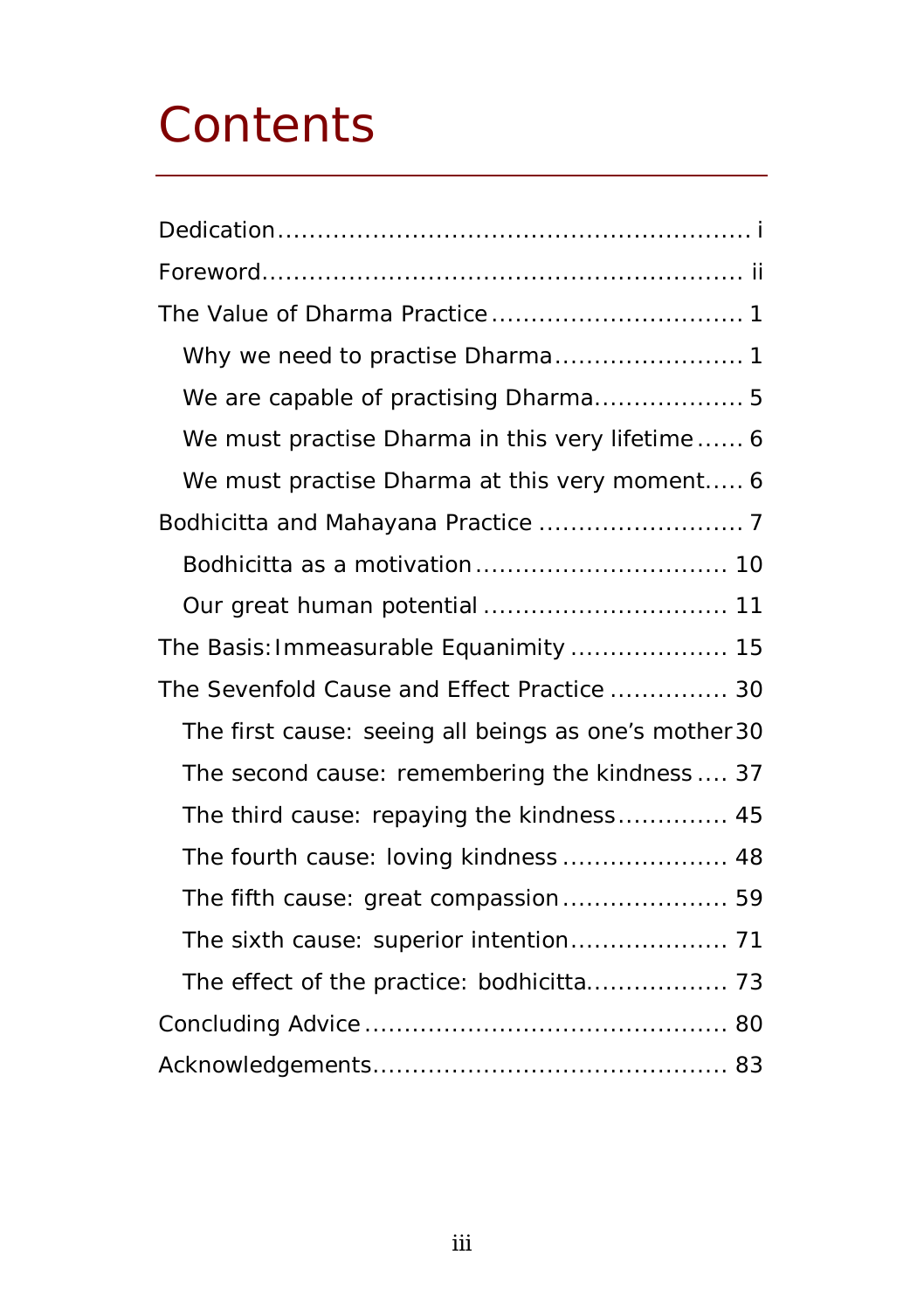# <span id="page-4-0"></span>The Value of Dharma **Practice**

The four important points we need to consider in our Dharma practice are:

- Why we need to practise Dharma
- We are capable of practising Dharma
- We must practise Dharma in this very lifetime
- We must practise at this very moment.

Whatever the level of our spiritual practice, for example in terms of the three Scopes (Small, Medium and Great), we must do that practice with an awareness of these four important points.

### <span id="page-4-1"></span>Why we need to practise Dharma

First, we must look into the purpose of practising Dharma or some other spiritual practice. We know there are different schools of spiritual teachings, and here we must investigate the point of following such spiritual practices.

The answer lies in the inborn sense of "I" that all beings have. This sense of "I" arises spontaneously and is always present within us; it always wishes for happiness and tries to avoid suffering. Whoever has this spontaneous sense of "I" will automatically have this fundamental desire to find happiness and be rid of suffering.

Based on this natural wish for happiness and no suffering, every being engages in activities they see as a means to fulfil that desire. Even those who live a worldly or mundane life ultimately try to fulfil this wish within their lives, whether it be in their education or work.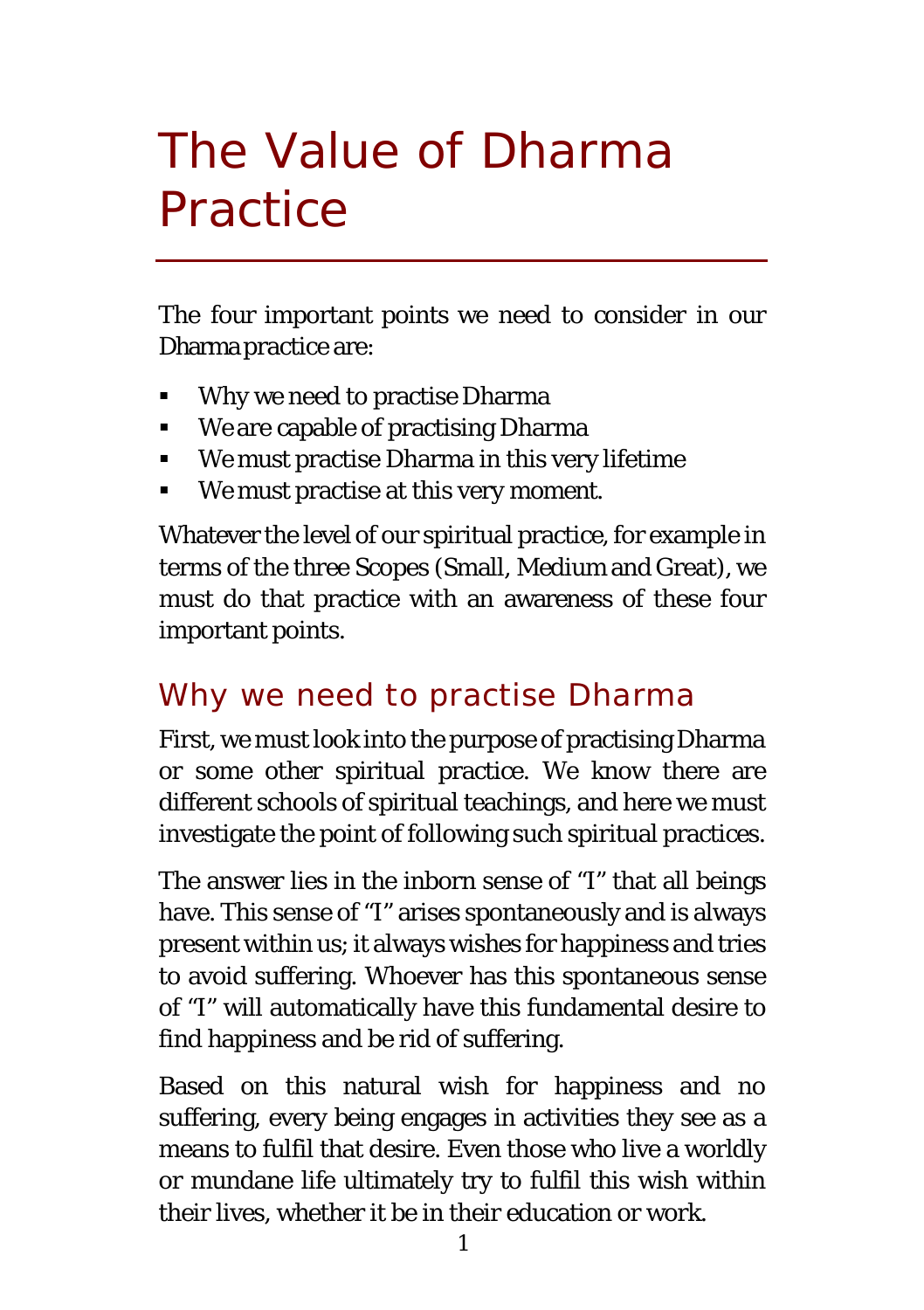We have to distinguish spiritual actions from very worldly actions. What they have in common is the hope that they will produce happiness and eliminate suffering.

However, the worldly person is one who views outer or material objects as a true means of finding happiness and eliminating suffering. They view making progress in the material world, and in the ideas that help develop that material world, as the way to increase their happiness and reduce their suffering.

A person who follows spiritual teachings does not share that view: they believe those teachings that will eliminate their suffering and help them attain happiness. The spiritual person believes that the source of happiness is wholesome, positive, virtuous actions; and that the source of suffering is unwholesome, negative, nonvirtuous actions. Thus, they act accordingly in order to achieve happiness and remove suffering.

### THE SCOPES OR LEVELS OF SPIRITUAL PRACTICE

A spiritual person knows that no matter how much outer development you make, it does not necessarily bring more inner happiness. They see that, in addition to material conditions, humankind also needs a spiritual guide to truly find inner happiness.

Generally speaking, all schools of religion are founded or initially developed on the knowledge that human problems cannot be solved, nor can all human wants be fulfilled, by material outer conditions; and that inner wants, in particular, cannot be fulfilled just by material conditions.

We can say the basic foundation of all religions is the same – the values of love and compassion. All religions are founded on the principles of helping other living beings, and eliminating their problems and suffering.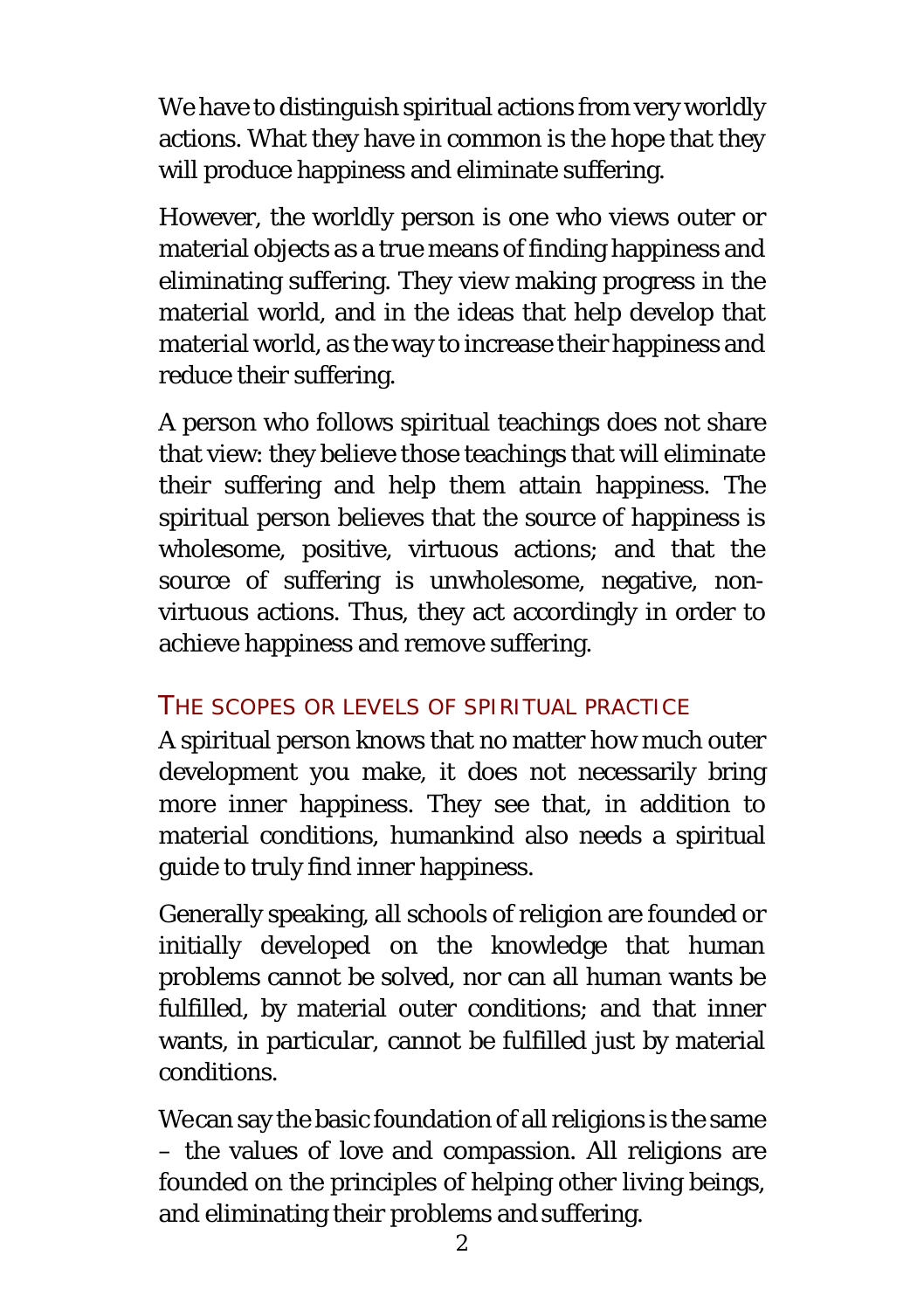By seeing that inner happiness does not necessarily come from outer conditions, no matter how good, we come to appreciate the spiritual teachings as the true means for us to find happiness.

We need to follow these spiritual teachings in order to find happiness and peace, especially those practices that serve as antidotes to the mental defilements or delusions in our mind. All our unhappiness or suffering is the direct outcome of the delusions we generate, and if these delusions are not counteracted, there is no inner happiness or peace.

We also have to understand that our spiritual practice is the true antidote to these delusions; material conditions, on the other hand, can sometimes increase them. When that happens, in spite of our great material comfort, we find that instead of feeling happier, we experience more suffering. Thus we must realise that we need to practise the spiritual teachings or Dharma.

### *The Lower Scope*

What is the real spiritual teaching? As mentioned earlier, it is the practices we can apply to diminish the mental delusions within us.

The next question is the meaning of the words 'mental delusion' (or 'mental defilement'). The term refers not just to one, but to various types of mental delusions. A true spiritual practice is one that counters delusions. What type of delusion qualifies as an object to be countered by spiritual practice? At the very least, the practice must counter the delusion of being attached, or attracted to this present life or world.

If we follow the practice of Dharma at the lowest level, the type of delusion to overcome is attachment to this world. If our practice does not target attachment to this world, it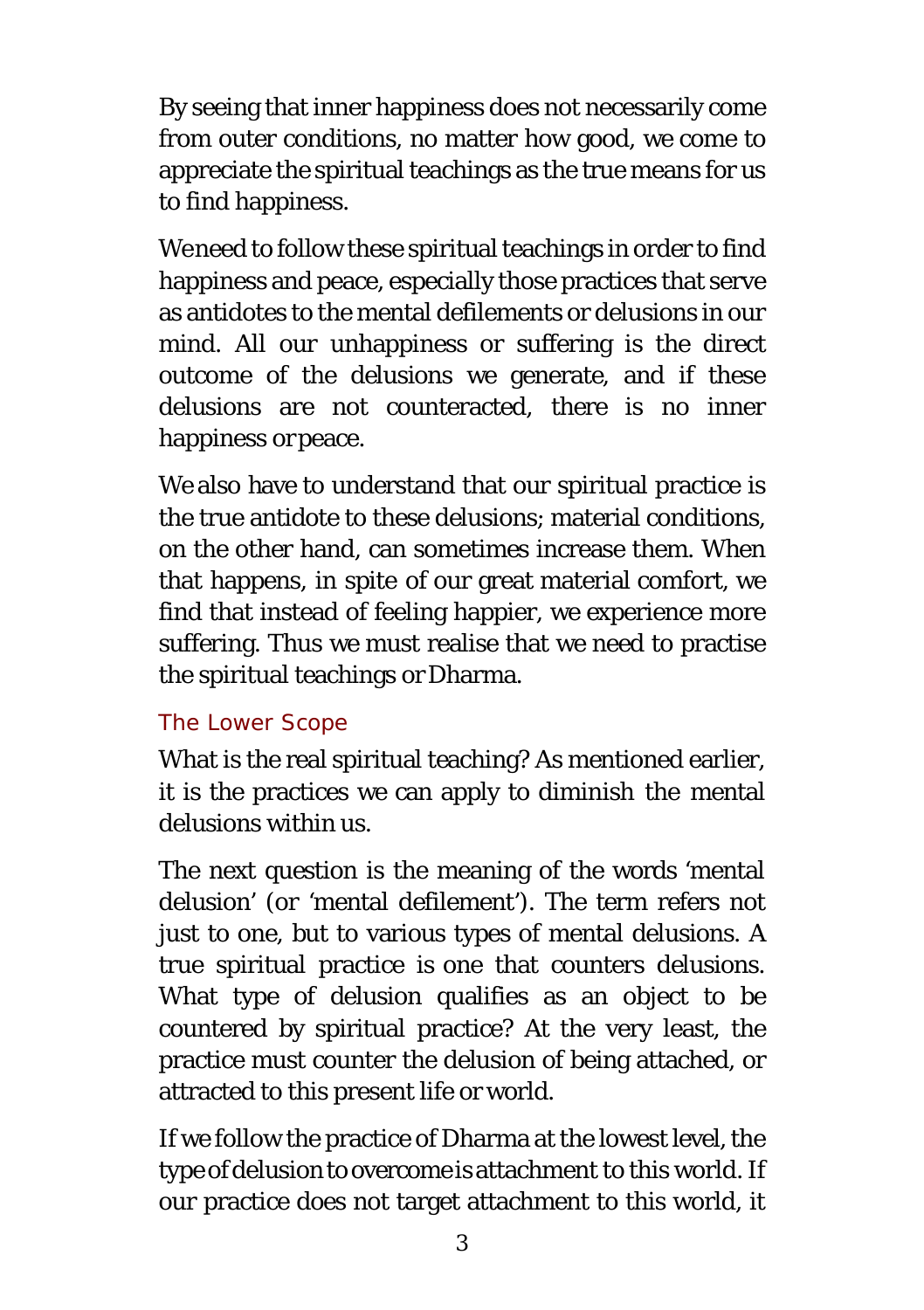will not be effective in enhancing our inner peace and happiness.

However, if we could turn our mind away from the affairs of this world, and engage in wholesome actions, these actions will truly bring us more peace, relaxation and happiness, as well as being a cause for a better future rebirth, for example, as a god or human being. This is the practice of Dharma at the lowest level.

#### *The Middle Scope*

If we go further with our spiritual practice, we realise that it is not enough to overcomeattachment to this present life and engage in spiritual practices in the hope for a better future rebirth, because a better future rebirth does not ensure lasting happiness. Therefore, our next goal is to seek the everlasting happiness of liberating oneself from samsara or cyclic existence.

To attain this goal, the delusion one has to counteract is attachment to the pleasures and marvels of cyclic existence. If this attachment is not removed, there is no end to being reborn over and over again in cyclic existence; there is no end to suffering, and no true happiness.

Motivated by the desire to overcome such attachment, one turns to the spiritual practice called the three-fold training (morality, concentration and wisdom). If you follow this training, you see the end of this cycle of rebirth in cyclic existence. This is the medium level of spiritualpractice.

#### *The Great Scope*

You may feel complete confidence and conviction in following the three-fold training to overcome attachment to cyclic existence, and thereby bring about an end to this cycle of rebirth in cyclic existence, but this is still not enough.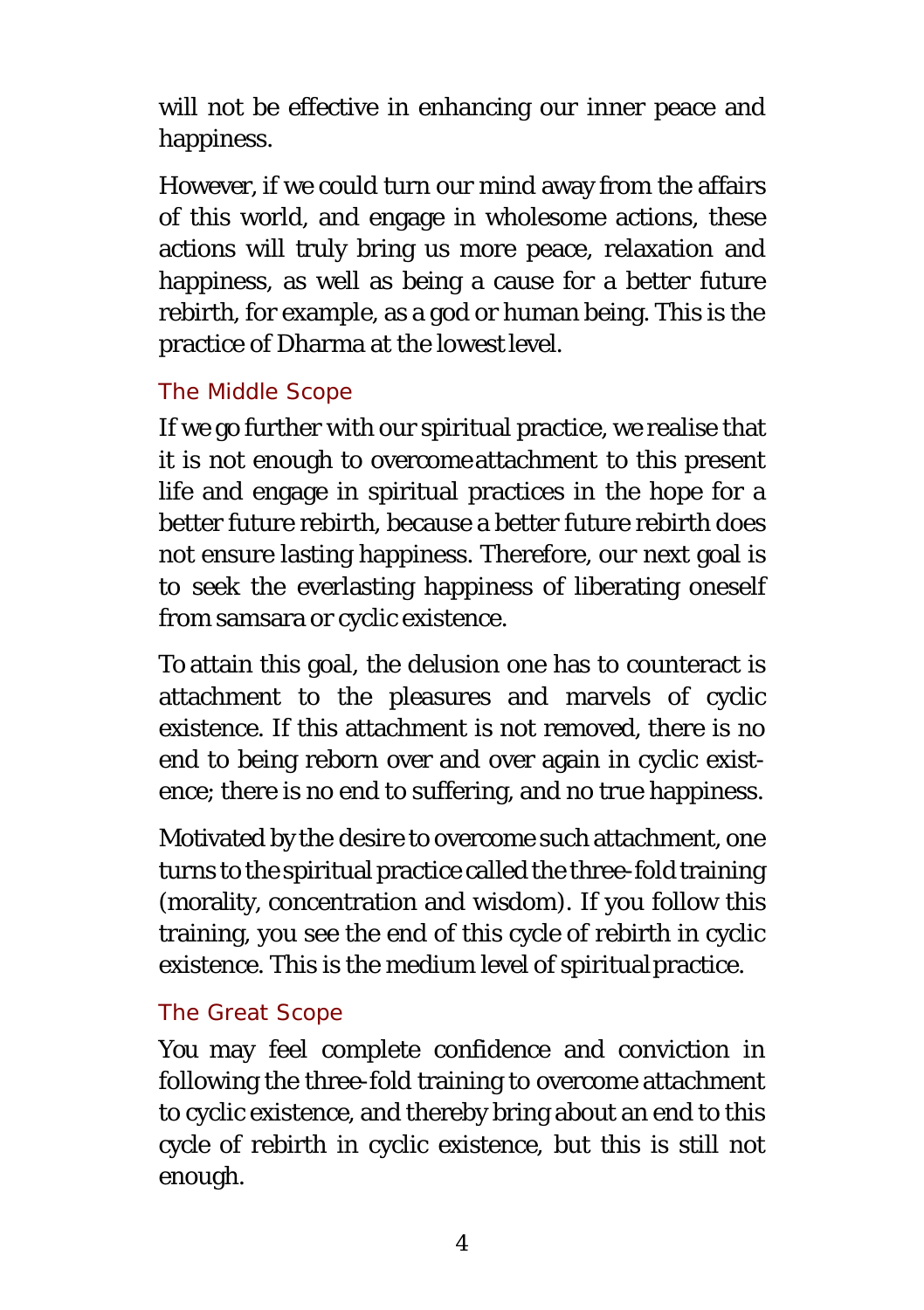You see that the cause of your dissatisfaction is your selfcherishing attitude: only seeking your personal goal of happiness, and not seeking to benefit all sentient beings.

Therefore, you seek to achieve full enlightenment in order to benefit other sentient beings, and you generate the genuine mind of enlightenment. This is the aspiration of the Great Scope or goal of spiritual practice, the bodhicitta mind.

In short, we need to practise Dharma because we want happiness and do not want suffering.

Our knowledge of Dharma has to be such that, when we engage in analytical meditation, we will be able to start from one point or subject as a base or root, then like a tree, from that point we should be able to think of other whole branches or topics that come from that root, and of all the sub-topics that come from that branch.

At the same time, we need to be able to condense a whole range of topics into one main point.

# <span id="page-8-0"></span>We are capable of practising Dharma

To completely understand why we are capable of practising Dharma, we need to fully contemplate the meaning of this precious human rebirth, and realise how we have all the suitable inner and outer conditions of life.

In terms of outer conditions, we are now human beings having all the leisure and endowments that make this life a perfect base on which to follow spiritual practice. Inwardly, we possess a human mind gifted with a sharp knowledge and ability to discern things.

So, gifted with all these physical and mental conditions, one has very suitable conditions for practising Dharma.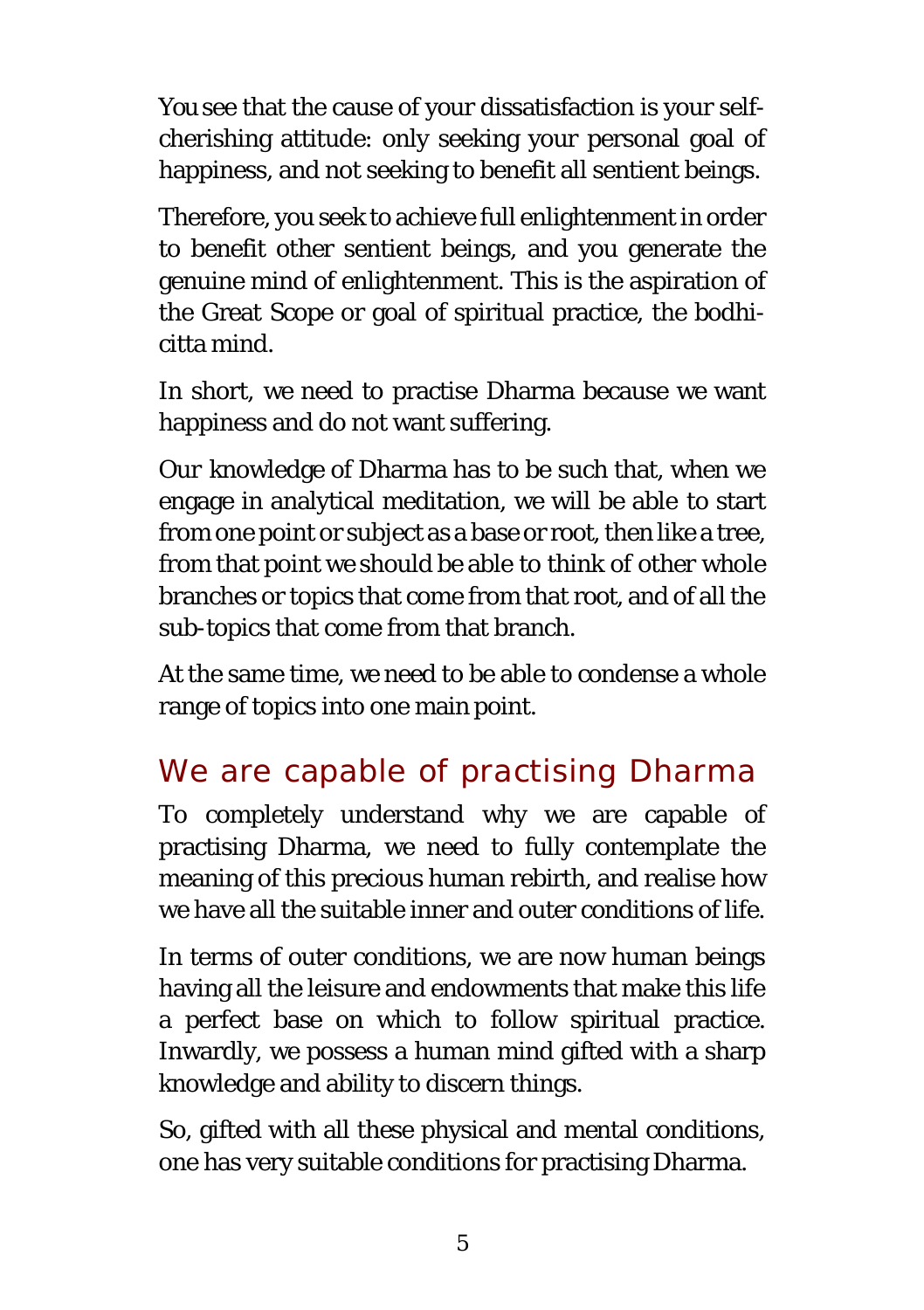### <span id="page-9-0"></span>We must practise Dharma in this very lifetime

We need to practise Dharma in this lifetime, because this wonderful human life of leisure and endowment that we have found is rare, and not something that can be found again and again. This thought provides us with the motivation to practise Dharma now, while we have this wonderful human life.

### <span id="page-9-1"></span>We must practise Dharma at this very moment

We must practise Dharma right at this moment, because not only is this suitable human life meaningful, with great potential and very rare, it is also uncertain, and could end at any moment. It is wrong to think, "Before I practise Dharma, I shall enjoy life and become rich". It is wrong to delay or procrastinate over one's practice. We have to see that we must practise Dharma at this moment.

Meditating on these four points of Dharma leads us to the last point: no form of laziness should prevent or interfere with Dharma practice.

It is as if you must rush to practise Dharma, because you have no time left if you don't practise now.

Such a thought of committing oneself to practise must be genuine, and arise on the basis of a great deal of contemplation and understanding of spiritual practice.

It is with this mind that we commit ourselves to follow spiritual practice.

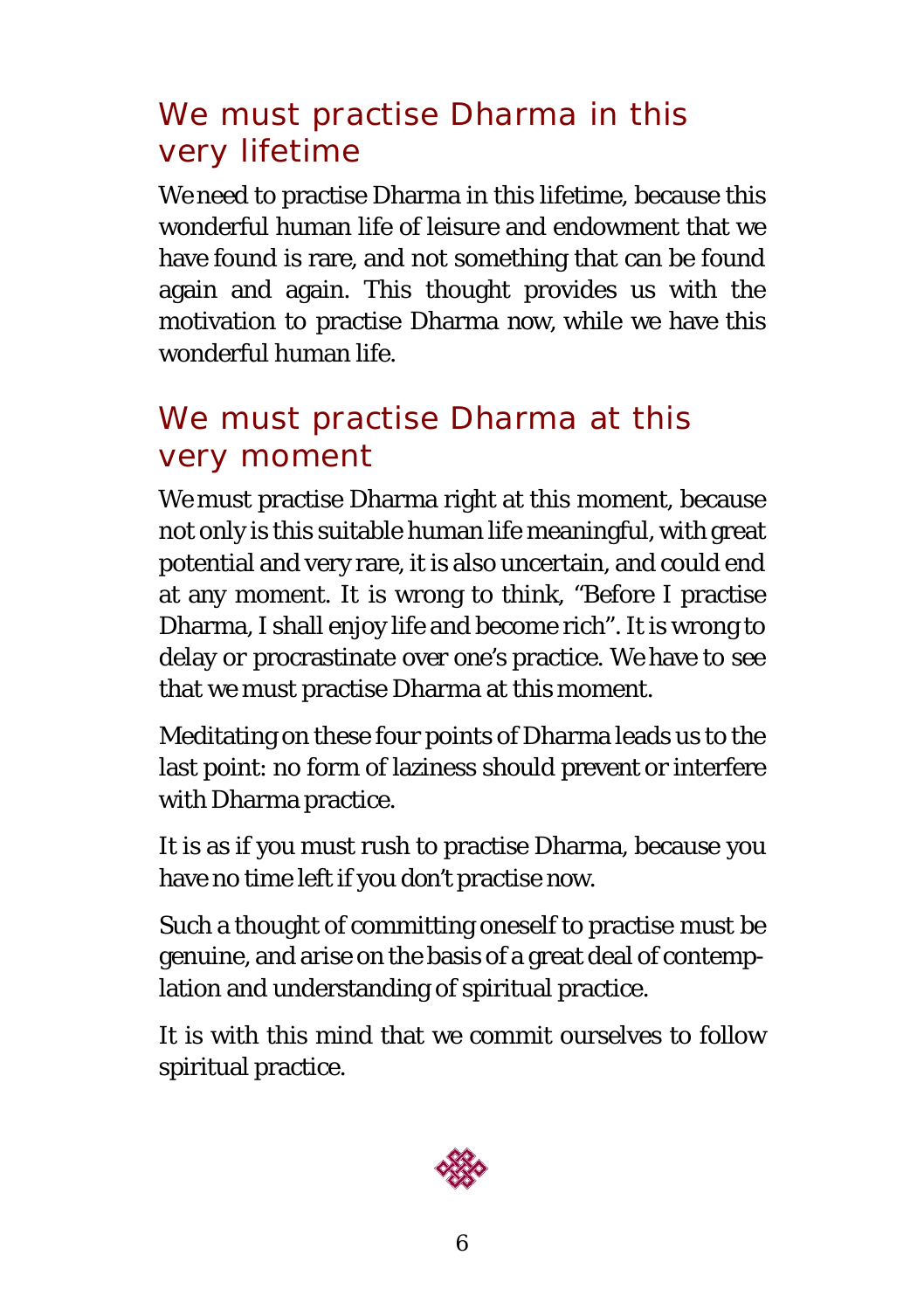# <span id="page-10-0"></span>Bodhicitta and Mahayana Practice

Before you engage in the practice of this sevenfold cause and effect method, make sure you have a bodhicitta motivation, which is the thought, "I must achieve bodhicitta to benefit all beings, and for this reason, I am listening to these teachings on the stages of the path to enlightenment".

Bodhicitta is the essence of all the Mahayana teachings. Whether what we study and practise becomes a Mahayana practice or not depends upon whether bodhicitta is incorporated into it.

Bodhicitta is the source of accumulating all the merit and wisdom needed to achieve enlightenment. It is like an alchemic liquid that can transform our spiritual practice into the causes for the truth body and form body of a buddha. So, bodhicitta is the main practice of all the bodhisattvas.

There are three main obstacles to generating bodhicitta. They are:

- 1. Attachment to this life
- 2. Clinging to the pleasures of the cyclic existence in general
- 3. Desiring peace, but only for oneself.

The appropriate meditations to counteract these obstacles are:

1. For the first, meditating on death and impermanence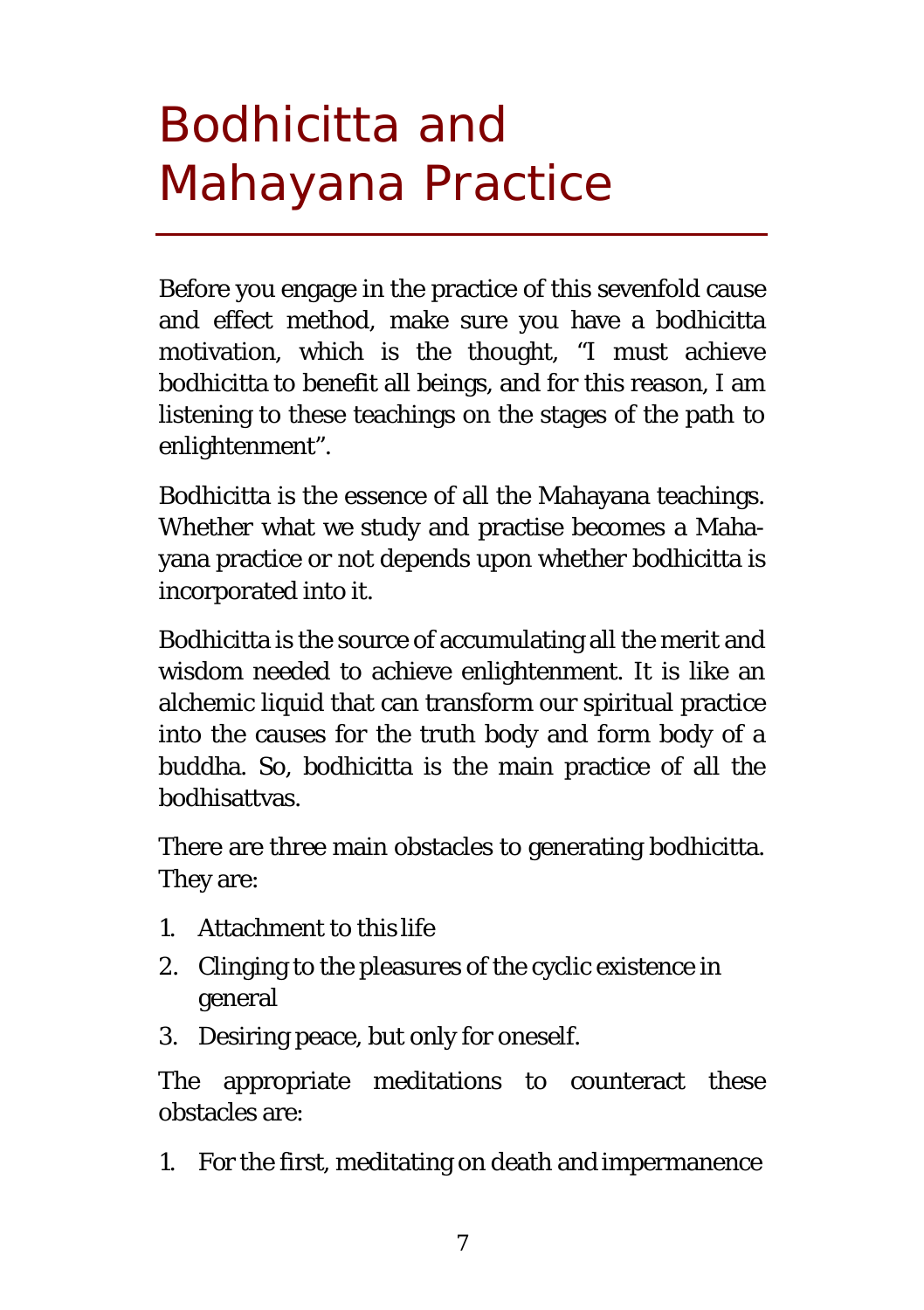- 2. For the second, developing renunciation by contemplating the suffering nature of cyclic existence
- 3. For the third, meditating to cultivate even the seed of bodhicitta, for instance producing an artificial or fabricated bodhicitta, as a preliminary to cultivating actual bodhicitta.

With this method of generating bodhicitta through the sevenfold cause and effect practice, the first six steps are causes, and the seventh the resulting effect of bodhicitta.

The order ofthe steps – from firstly recognising all beings as having been one's mother, through to bodhicitta – shows how the causes and effect are linked. We can see this linkage clearly by contemplating the sevenfold cause and effect in reverse order.

Bodhicitta is the genuine and spontaneous aspiration to attain full enlightenment for the sake of all beings. Such bodhicitta cannot be produced without having cultivated the thought of superior intention, which is taking personal responsibility for the suffering of all beings.

In order to cultivate this superior intention, one must cultivate great compassion by completely understanding the suffering of all other beings. Such great compassion depends upon having loving kindness towards all beings. In order to cultivate this loving kindness, we have to cultivate the first three causes.

Why are these first three causes so necessary? If we look into our own mental attitudes, we see that we do not have this loving kindness towards all beings. We do however, have loving kindness towards those who are close to us.

Therefore, in order to cultivate the type of loving kindness generated with the sevenfold cause and effect practice, we have to establish in our mind that all other beings are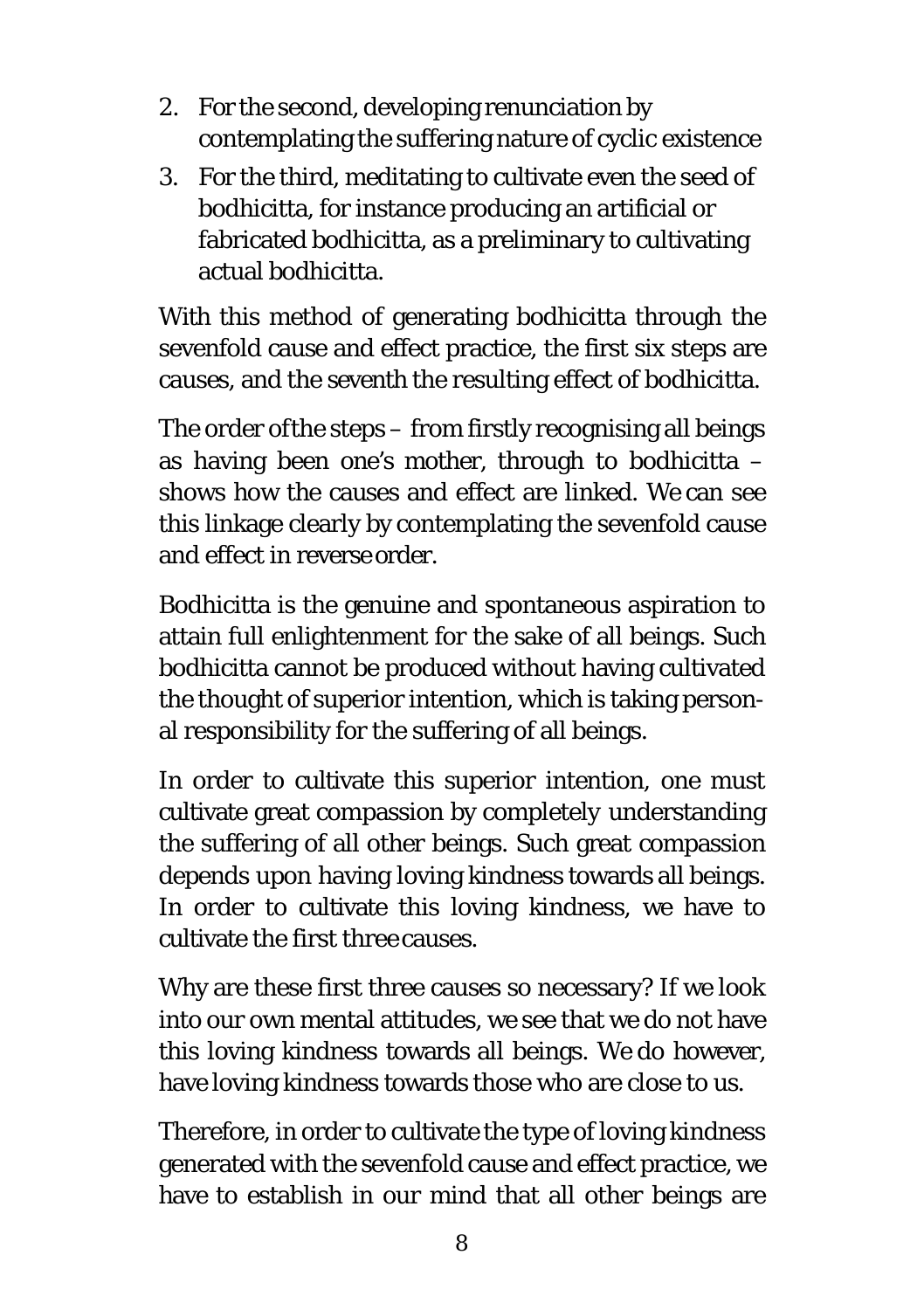equally close to us. In order to establish this, we meditate on recognising all beings as our mother, since the relationship with our mother is generally the closest relationship we have had.

Once we have established that we have this close relationship with all other beings, naturally the next two causes – remembering the mother's kindness and wanting to repay that kindness – will develop automatically.

If we go back through the Lam Rim, or stages of the path, then before cultivating the stage of remembering all beings as our mother, we meditate on immeasurable equanimity.

Prior to that, we have to realise the uncertainty of friends and enemies. The latter meditation is taught in the stages of the path for the person of Medium Scope.

In order to realise this uncertainty of friends and enemies, we have to study and gain conviction and faithin the Small Scope teachings of the stages of the path, particularly the teachings on the law of karma.

To gain such conviction, we must take refuge in the Three Jewels from the depths of our hearts. Doing that depends upon having fear of the suffering of rebirth in the lower realms. To fully understand that suffering, we have to meditate on death and impermanence.

If we go further back in this meditation, we see how this human life of leisure and endowments is so rare and meaningful. To fully realise how rare and meaningful this perfect human life is, we must rely upon a qualified spiritual guru or teacher, who shows us all the teachings.

To be able to find such a perfect spiritual teacher depends upon success in the practice of purifying negativities and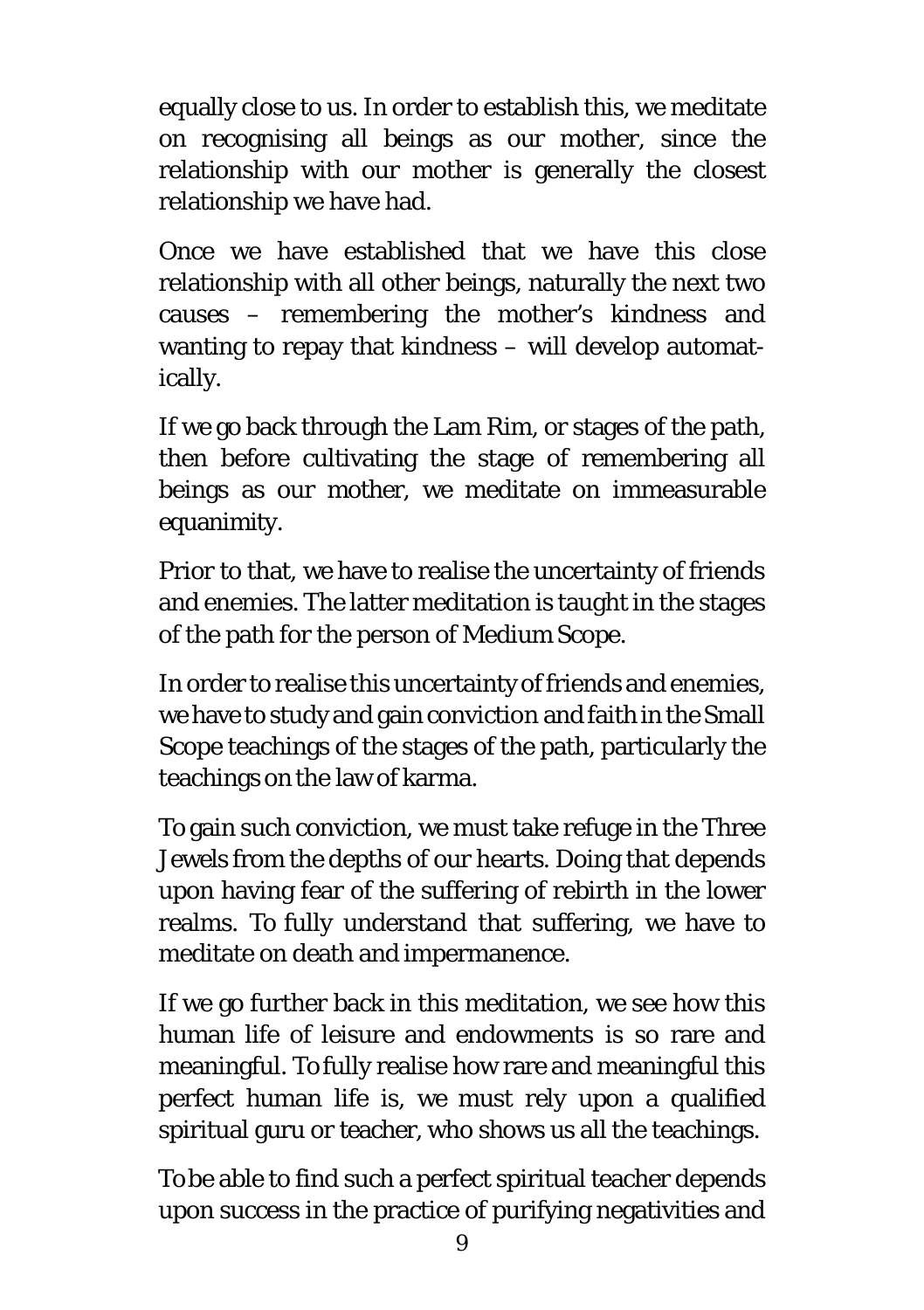accumulating merit. Therefore, one must first engage in the practice of the six preliminaries, of which the primary one is the seven-limbpractice.

### <span id="page-13-0"></span>Bodhicitta as a motivation

Recalling the benefits of bodhicitta, we should then try to actualise it in our mind. Make sure you generate the correct motivation. This is very important because the quality of the actions we perform, whether good or bad, is predetermined by the motivations that preside overthose actions.

To ensure our actions will yield a good result or fruit, we have to make sure that our motivation is right at the start, and then do our best in the middle, and at the end of our actions.

In the practice of generating the right motivation of bodhicitta, we are training our minds to be more thoughtful, or considerate of other beings. We are also making sure that in our mental attitude there is no stain of mental delusion, no selfish motive.

In other words, we are trying to develop love and compassion towards other beings by performing all of our actions with this motivation, and also by overcoming all self-interest andself-importance.

At this point, we need to know why we must think of other beings and work to benefit them. If we do work to benefit them, we will see that not only do others benefit, but we also meet our own needs. Not only will our actions benefit other beings, but we will bring more happinessto our own life, which will become more satisfying and meaningful.

We can see that with the selfish motivation of thinking only of oneself, all the actions and goals we pursue in life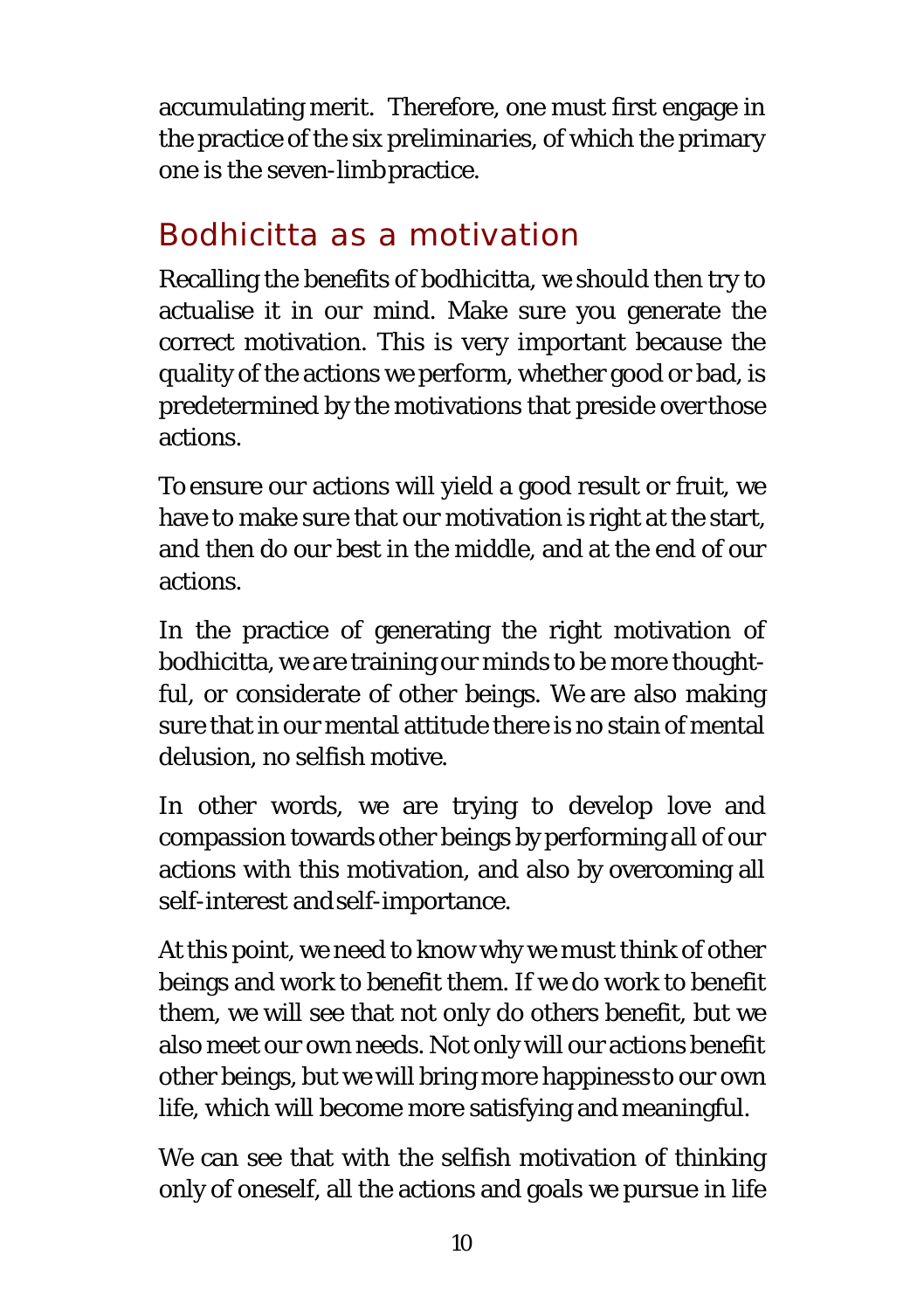become small or narrow. Instead of happiness and satisfaction, these selfish thoughts bring more harm and suffering to our life.

We can understand this simply by asking ourselves, "Why is my mind still dissatisfied with my life? Why am I still short of peace and happiness in my mind?" We can then see it is because all the actions we have done so far in this life have been done under the influence of this selfish mind – the mind that thinks only of our own comfort and satisfaction.

Because of this mind, many of our actions have had the effect of bringing disharmony to our relationships with friends, relatives and others. As a result of this selfish mind, we meet many unwanted things that we have not confronted before.

If, on the other hand, we could create more positive actions towards others, we could achieve more happiness and satisfaction in our ownlife.

# <span id="page-14-0"></span>Our great human potential

We also need to consider our own self-potential and realise how great it is. As human beings, we all have the eight freedoms from unfavourable states and ten suitable conditions. [1](#page-14-1)

We should think that we must work to utilise this life to benefit other beings. Benefiting other beings broadens the scope of our life. We have the self-potential to achieve not only our own purpose, but we can do the same for all other beings.

<span id="page-14-1"></span><sup>&</sup>lt;sup>1</sup> The eight leisures and ten endowments are discussed in more detail in *Liberation in the Palm of Your Hand*, pp. 308–313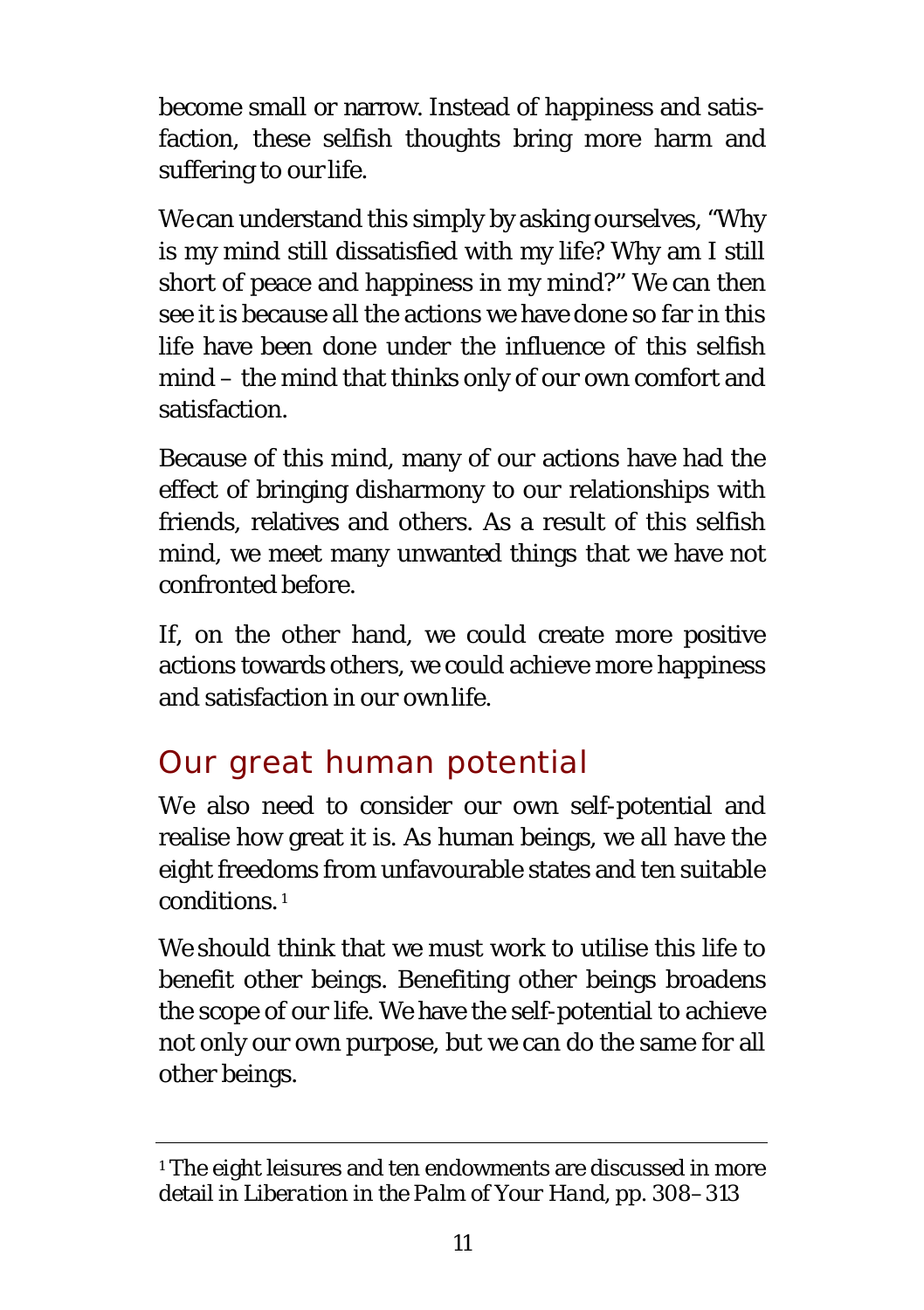We are trying to understand what Dharma practice means, and how it benefits us.

The main point is to always cultivate positive states of mind, while eliminating all negative states of mind. We have to see that our happiness and suffering are mainly derived from our mind. Happiness arises from using our self-potential in the right way, and suffering arises by misusing that self-potential.

As human beings, we all have positive self-potential. We all possess a human nature that shows love and compassion for others. If we develop and strengthen that good human nature, and express it in our actions, the result is we will find more happiness.

Alternatively, if our actions are motivated by strong selfcherishing, the result is unhappiness and suffering. For instance, as a university student, you might wish to come top of the class, but not extend that wish to any other students. With this attitude, if some other student comes first, you will be disappointed and unhappy, and feel miserable. Obviously, this misery is the result of your faulty way of thinking.

You would not experience this suffering if you believed that, like yourself, all the others wish to come top, and as a result you would be happy to see another student achieve this goal.

We are all the same in always desiring the best outcome. With the right attitude, these problems of mental suffering can be prevented.

Adopting the correct way of thinking, such as cultivating love and compassion and thinking of the needs of others, is Dharma practice.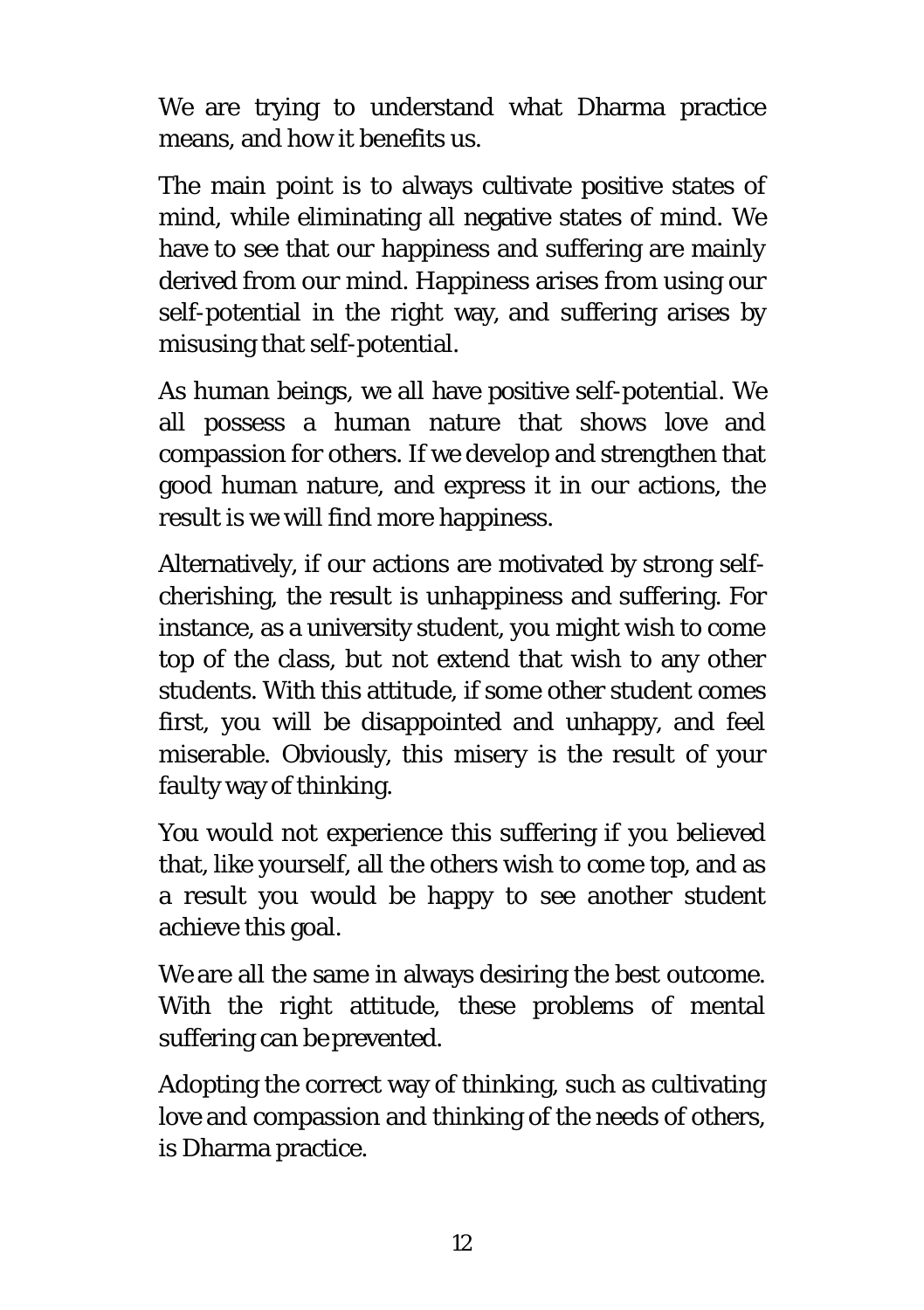We have to see that as human beings, we all have enormous potential within us: we have the unique human qualities of discrimination, wisdom, love, and so on. However, if we let any negative emotions overrule our mind, our actions will harm us.

It is important to see the role our mental attitude plays in deciding our future. We need to understand how our mind plays a key role in our life, and how important it is to always make sure we have the right state of mind.

If we do not do this, all the actions and decisions in our life will only become a source of suffering. Even the actions we recall as giving us some pleasure, in the end become a cause of suffering, called the suffering of change. The reason why the end-result is suffering is because there was something wrong with the motivation preceding our actions.

We have to understand the real meaning of Dharma and its opposite. Our practice must be to always control or tame our mind. The unwanted suffering that we experience is caused by our own unruly, negative state of mind: it arises from within us. So, the solution or remedy to overcome that suffering is also within our mind.

For example, we feel disturbed and unhappy when our mind is overpowered by anger. No matter what we do, we can find no comfort for as long as anger is present in our mind. Therefore, we can see that to find happiness and comfort, we have to overcome our anger. The true remedy to anger is found within us, through the cultivation of love, compassion and tolerance.

It is important to see that Dharma practice is the source of all goodness and happiness. Virtue and non-virtue – the source of happiness and suffering, respectively – has to be understood in the context of one's own mind. From this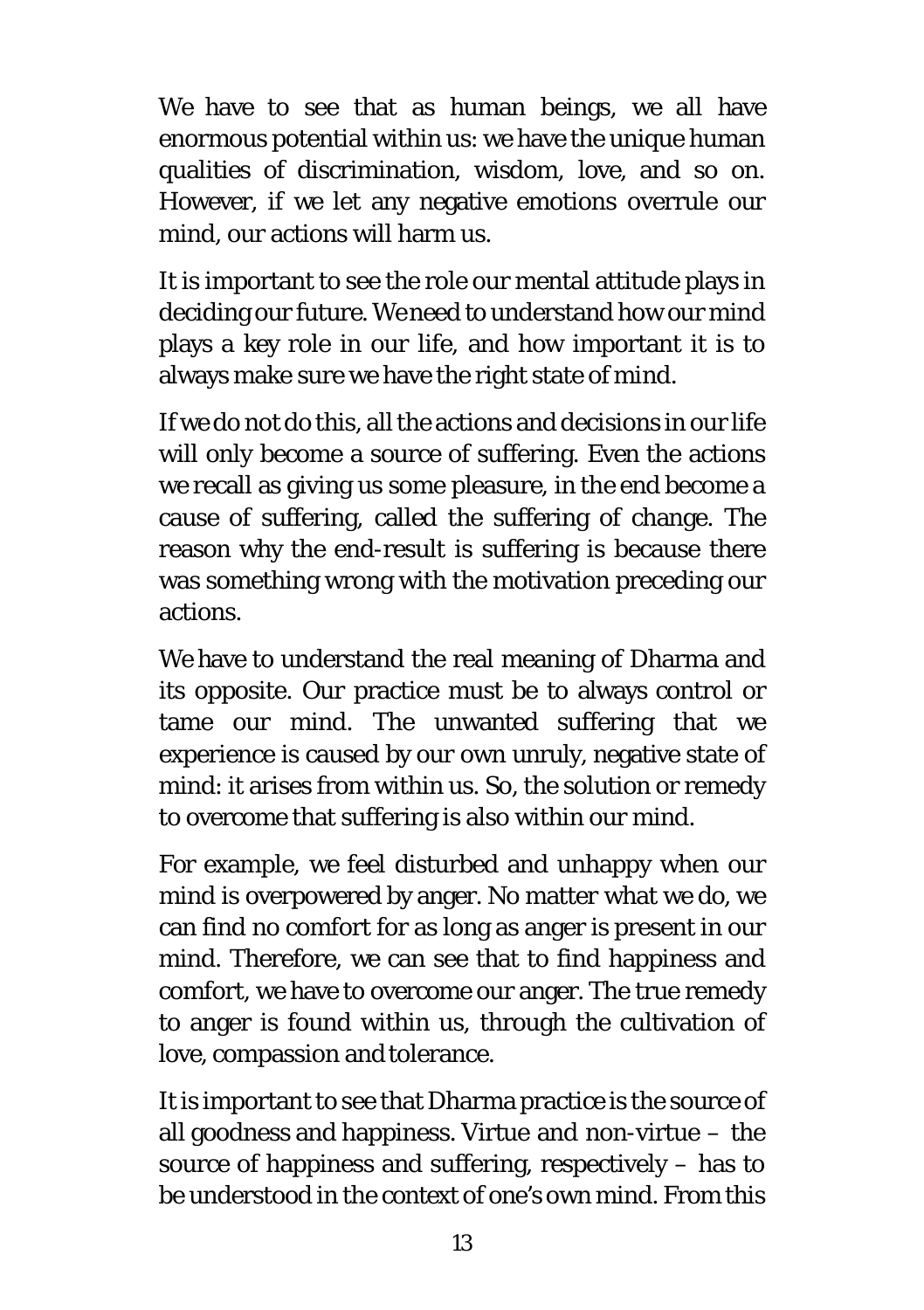point of view, we have the self-potential to prevent suffering. Likewise, we have the self-potential to find happiness. The elimination of suffering and the achievement of happiness are in our own hands.

Happiness and suffering do not come from the outside. If we strongly wish for happiness, we must create the causes ourselves. It is impossible for any other being to give you the happiness you seek. Likewise, it is impossible for others to remove the source of your problems andsuffering.

The most effective way of eliminating suffering and of finding happiness is to transform your mind. The Lam Rim, or the stages of the path, is very suitable for us, since that path includes teachings that are relevant to all levels of practitioners – those of Small, Medium and Great Scope. The Lam Rim teachings are suitable for all these levels of beings.

The essence of all the teachings is cultivating bodhicitta, or good heart, which is possible if you put in the effort. If you always wish for love and compassion for all beings in your prayers, and you are always accompanied by such great love and compassion, it has the potential to be of benefit to you in this and in future lives.

If you always wish and pray to have that mind, and rejoice for others who are endowed with it, your prayers become a cause to generate bodhicitta.

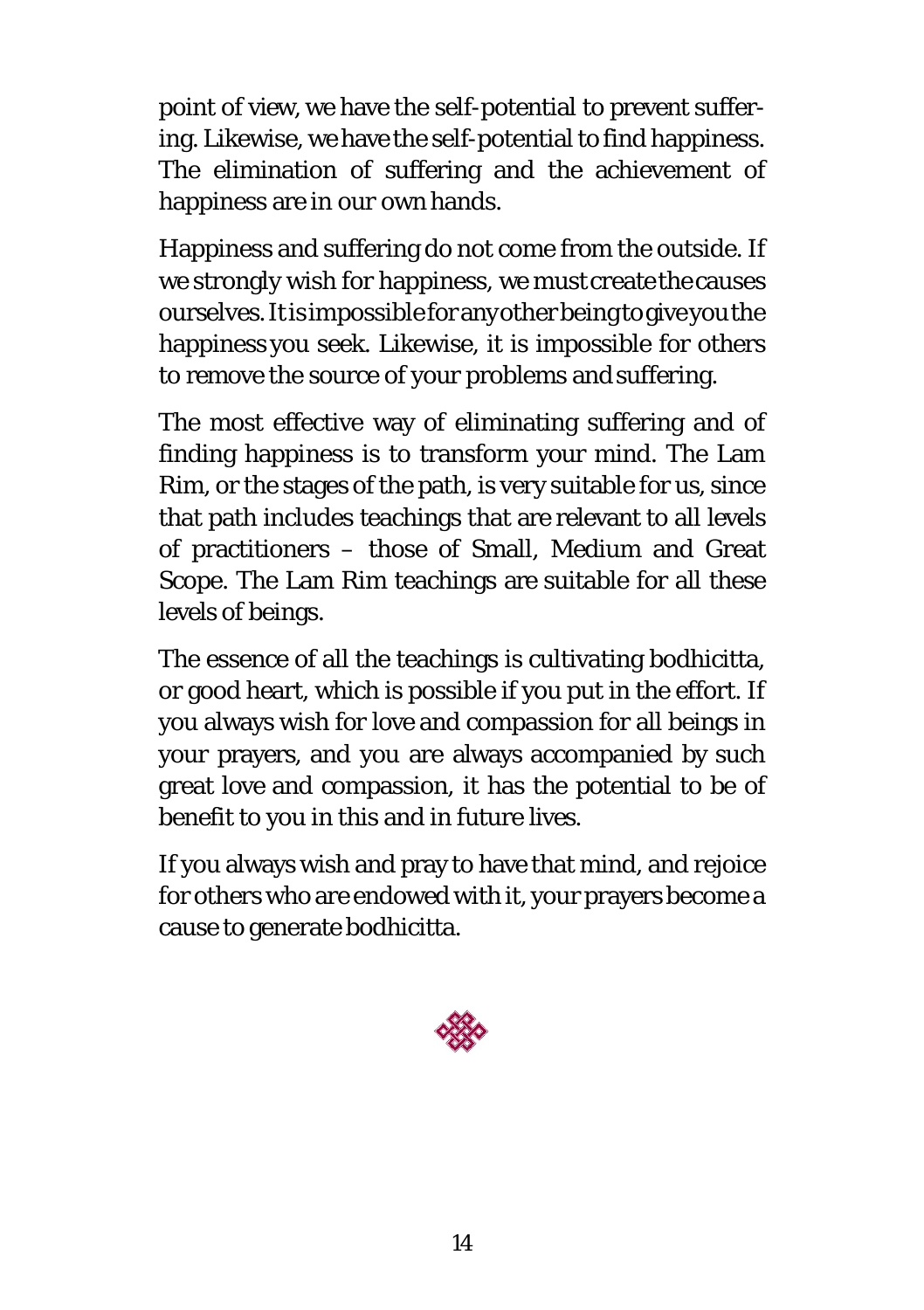# <span id="page-18-0"></span>The Basis: Immeasurable Equanimity

Before beginning the meditation on recognising all beings as being like one's own mother, one must meditate on immeasurable equanimity. To explain the reason for this, the analogy of painting is used: in order to paint, the base or surface upon which you paint must be even, soft and level. Likewise, to generate bodhicitta, our mental attitude towards others must also be even. If it is not, and we hold some close and others distant, we cannot cultivate bodhicitta.

Here we must note the difference between the immeasurable equanimity that is the preliminary practice to bodhicitta, as discussed here, and the immeasurable equanimity that is one of the Four Immeasurables. [1](#page-18-1)

The immeasurable equanimity referred to in the Four Immeasurables is the meditation in which one contemplates or wishes, "May all other beings be free from the thoughts of attachment and aversion of holding some close and others distant. How wonderful it would be if they were free of such thoughts of closeness and distance. May I be able to free them from those thoughts", and so on. Here, the emphasis is upon the minds of other beings.

<span id="page-18-1"></span><sup>1</sup> "May all sentient beings have happiness and the causes of happiness. May all sentient beings be free from suffering and the causes of suffering. May all sentient beings abide in equanimity, free from attachment and hatred, free from holding some close and others distant. May all sentient beings never be separated from higher rebirths and the supreme bliss of liberation."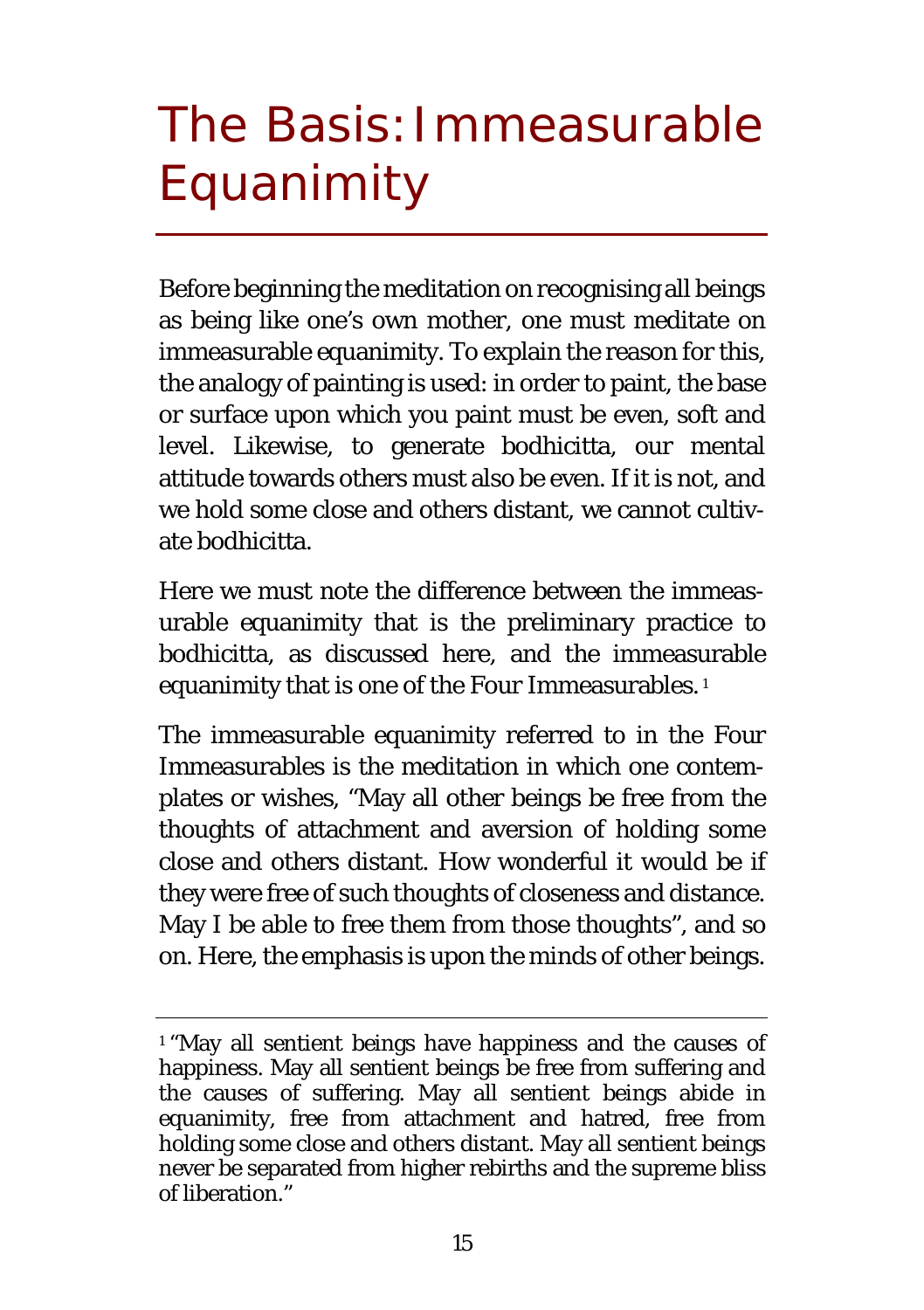The focus of the immeasurable equanimity that is a precondition to generating bodhicitta, on the other hand, is personal – generating a state of equanimity in one's own mind.

It is very effective to focus on one's own mind and see how, with the biased attitudes of attachment and hatred, there can be no true inner peace and happiness. When we see the faults of having attachment to some and hatred for others, and the negative influence this attitude has upon our daily actions and decision-making, we can try to overcome these feelings.

Before meditating upon immeasurable equanimity, we should know what the meditation means, and what its benefits are. The purpose of this meditation is not to convince ourselves that friends are not friends, and enemies are not enemies; rather, it is to get rid of our attachment to friends, and our hatred for enemies, and enable us to see the benefits of equanimity, not only at a theoretical level but also in a practical way.

If we look carefully, we see that attachment is the main source of the problems for which we cannot find solutions. Because of attachment, we have the problem of not having a particular friend. Then, having found a friend, there is the fear of losing them. Then there are the problems of difficulties arising in the relationship. There is also the problem of never being satisfied.

If we look at the true cause of our problems in this way, we can see they are all due to some conflict in our mind. The causes are not external. If we look inside, it is as if there is a war going on between our attachment and hatred, and we become a victim of that fight. We might have only one friend, but in our dealings with that friend, we change and show different moods. Sometimes we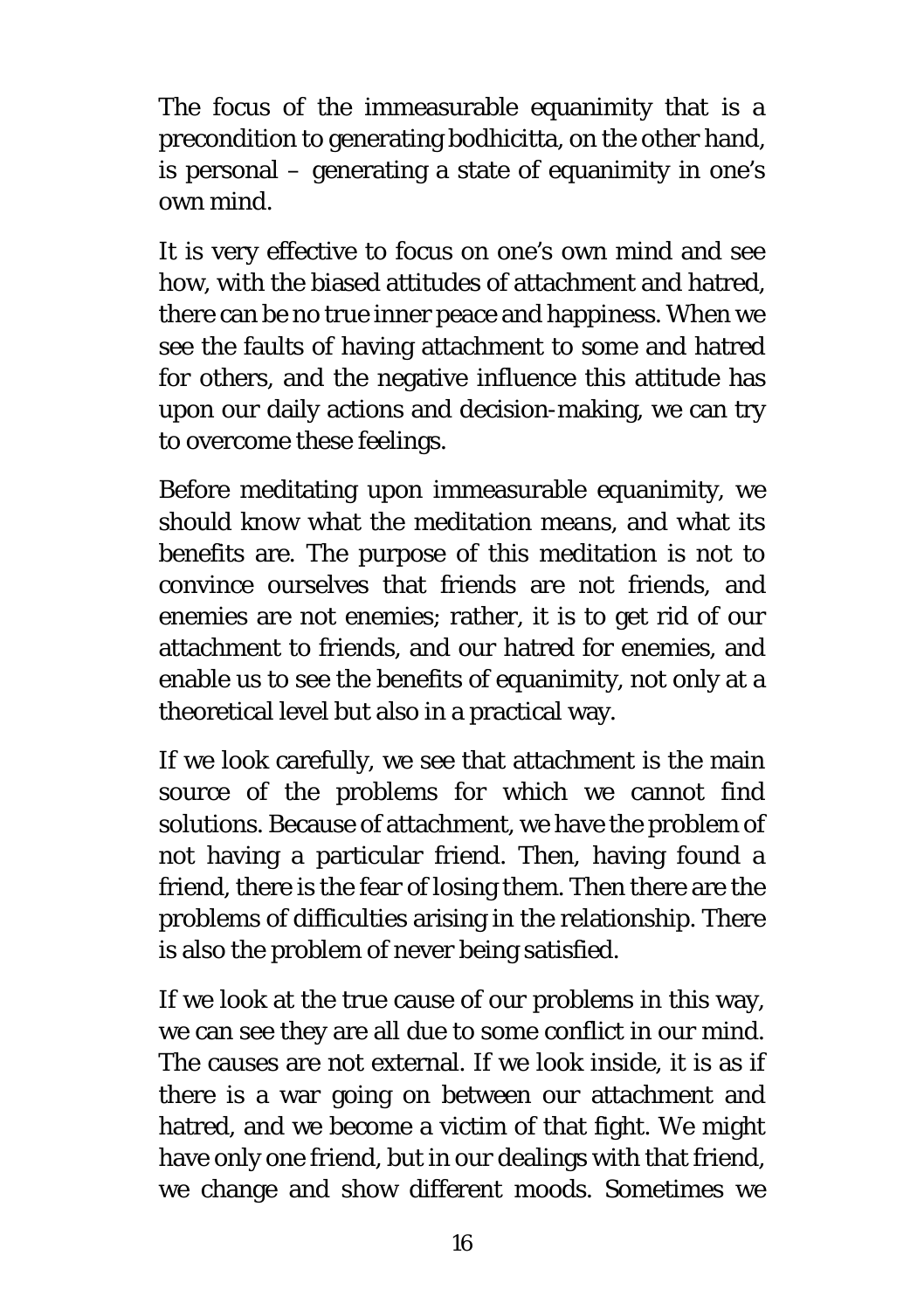show happy moods, at other times we show a frowning face. This is all because of our attachment and hatred.

We must realise that the reason we have so many problems and why we have to struggle so hard is because of this conflict and delusion in our mind. The positive side of this is that with a settled mind, we will find more inner peace and happiness.

While we can see how most of our problems are mentally created, it is more important to actually meditate on them, and see for ourselves that most of them are caused by attachment and hatred in our relationships with others. Deriving knowledge through our own practice will give us the impetus to overcome such delusions in our mind.

This desire or attachment within our mind can never be satisfied or fulfilled: it never stops wanting things. Desire or attachment can even want things that we cannot ever mentally and physically achieve in life. Being influenced by such unfulfilling desire is like being asked to carry a weight that is beyond your strength. Desire or attachment can be very misleading: it can make us pursue a goal that we have no hope of reaching.

There are many people whose problems and suffering are obviously due to unfulfilled desire. While the object they seek is unachievable, they cannot comprehend this because of desire. In other words, they are completely deceived by desire. To others, they do not appear to have any reason to suffer, yet they may inwardly experience a lot of suffering. Even though they have the best conditions surrounding them, because they are driven by desire, they cannot appreciate and enjoy those conditions. So, they live a completely unfulfilled life.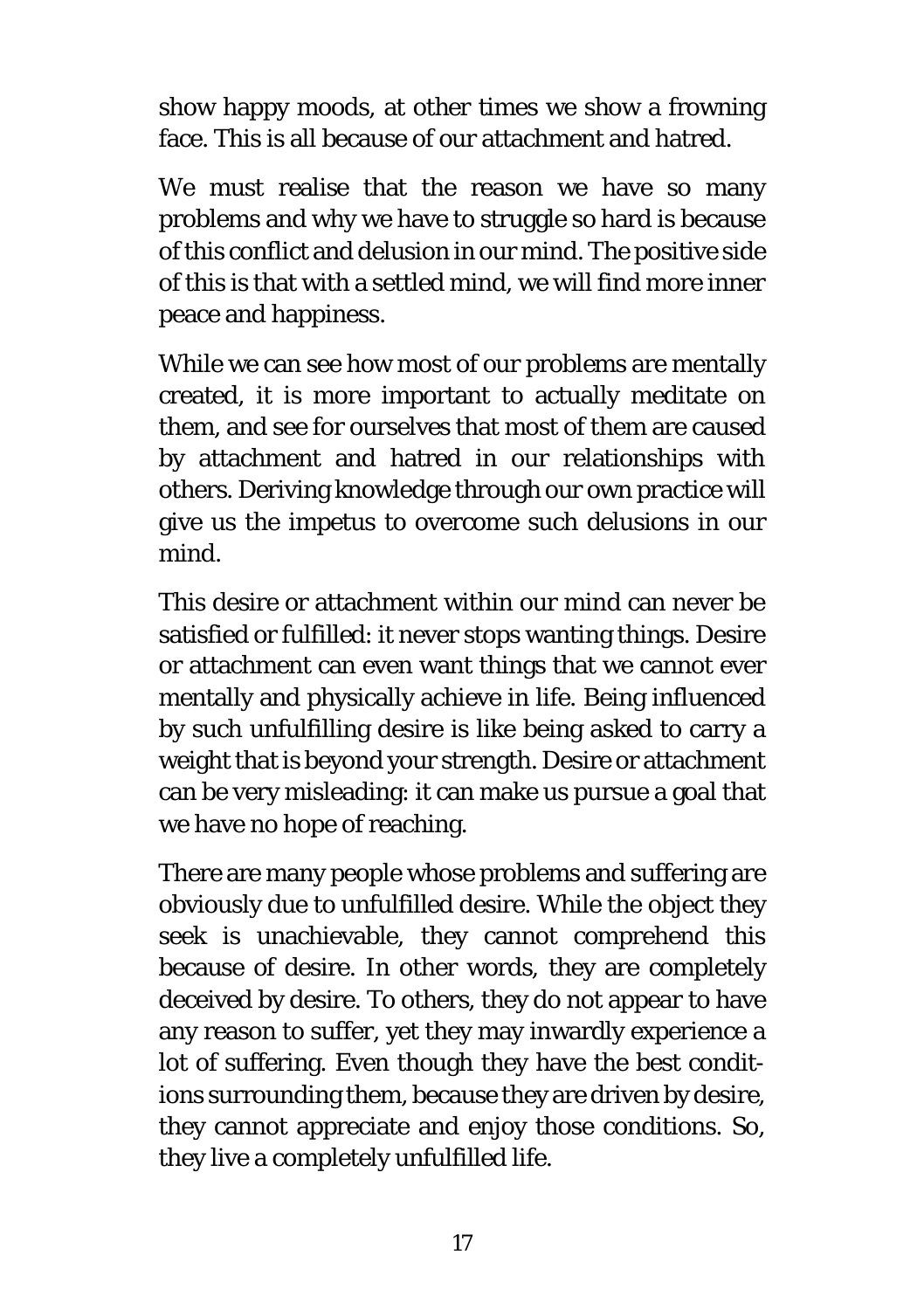This is how desire can bring us great suffering. With less desire, on the other hand, we will enjoy more peace and satisfaction. The Lord Buddha is an example of someone who, in this life, completely renounced all objects of desire, and who followed the path of non-desire or nonattachment. By following that path, he reached the highest goal. Because of his practices, he is still admired as a great being, not only by Buddhists, but also by followers of great religions such as Christianity or Hinduism.

It is wrong to think that if we diminish desire we will lose something in life. Rather, the opposite is true: we will gain more. We will find more satisfaction and have fewer problems in our lives.

### THE UNCERTAINTY OF FRIENDS, ENEMIES AND **STRANGERS**

We noted earlier that if you want to paint or draw something, it is important that the base of your painting is even and smooth, otherwise you will not get a good result. Likewise, if our mental attitude towards all beings is uneven, any form of love or compassion we show towards them will be biased or partial. Therefore, it is important to train the mind with the meditation of immeasurable equanimity.

If we focus on our own attitudes towards others, we might see they are biased: we have attachment for those we call friends, and aversion for others whom we feel to be enemies. For those who are neither enemy or friend, we have neutral thoughts; indeed, there is some sense of abandoning those we regard as neutral beings.

With this biased attitude, we have no hope of cultivating impartial love and compassion for all sentient beings.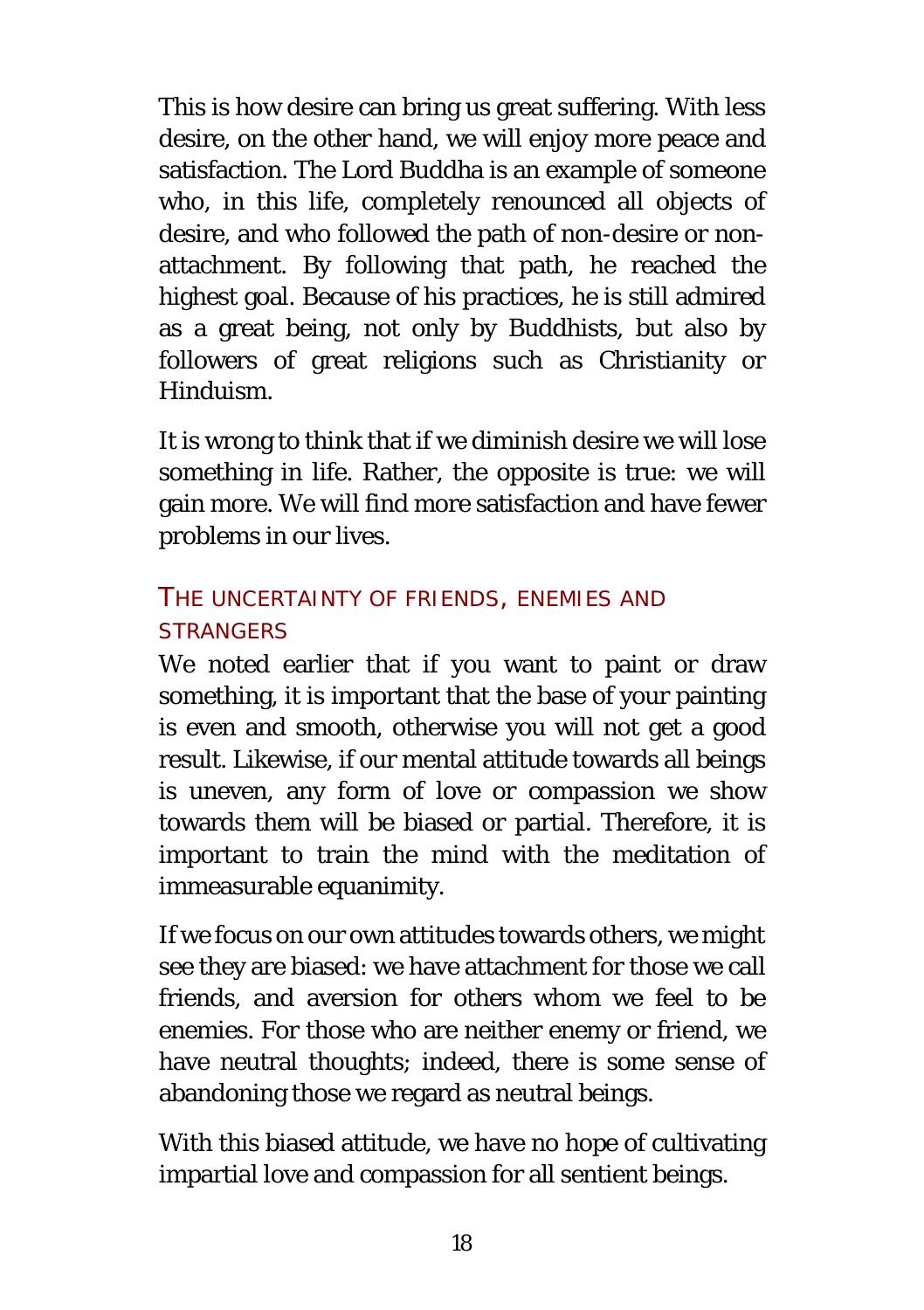This biased attitude is the source of many faults. Because of it, our mind is narrow, even foolish sometimes. We feel joy or pleasure when we see good things happening to our friends, but feel unhappy if the same thing happens to our enemy, without understanding the real reason for these different responses. If we see our friend suffering in an unpleasant situation or experiencing a problem, we feel unhappy; but if we see our enemy with that same problem, we feel good and wish that they had even more problems and suffering! Thus, our usual mental attitude with respect to other beings is totally deluded.

We should first meditate on immeasurable equanimity. In this meditation, the object being observed is other beings: friends, enemies, and neutral beings. There are two systems for visualising the objects of immeasurable equanimity.

According to Lama Tsong Khapa's text, *Great Exposition of the Stages of the Path*, you think of the three classes of beings in sequence: first, you think of the neutral person; then having trained the mind in equanimity with that neutral person, you do the same with respect to the friend; then, finally, the enemy. Having trained in equanimity using the enemy, you extend this towards all sentient beings.

According to other Lam Rim traditions, instead of meditating on each of these three objects sequentially, you use all three (friends, enemies and neutral persons) at the same time, and then try to train the mind to cultivate the state of equanimity towards these three. *Liberation in The Palm of Your Hand* uses this latter system of visualising the three objects at the same time, and so shall we.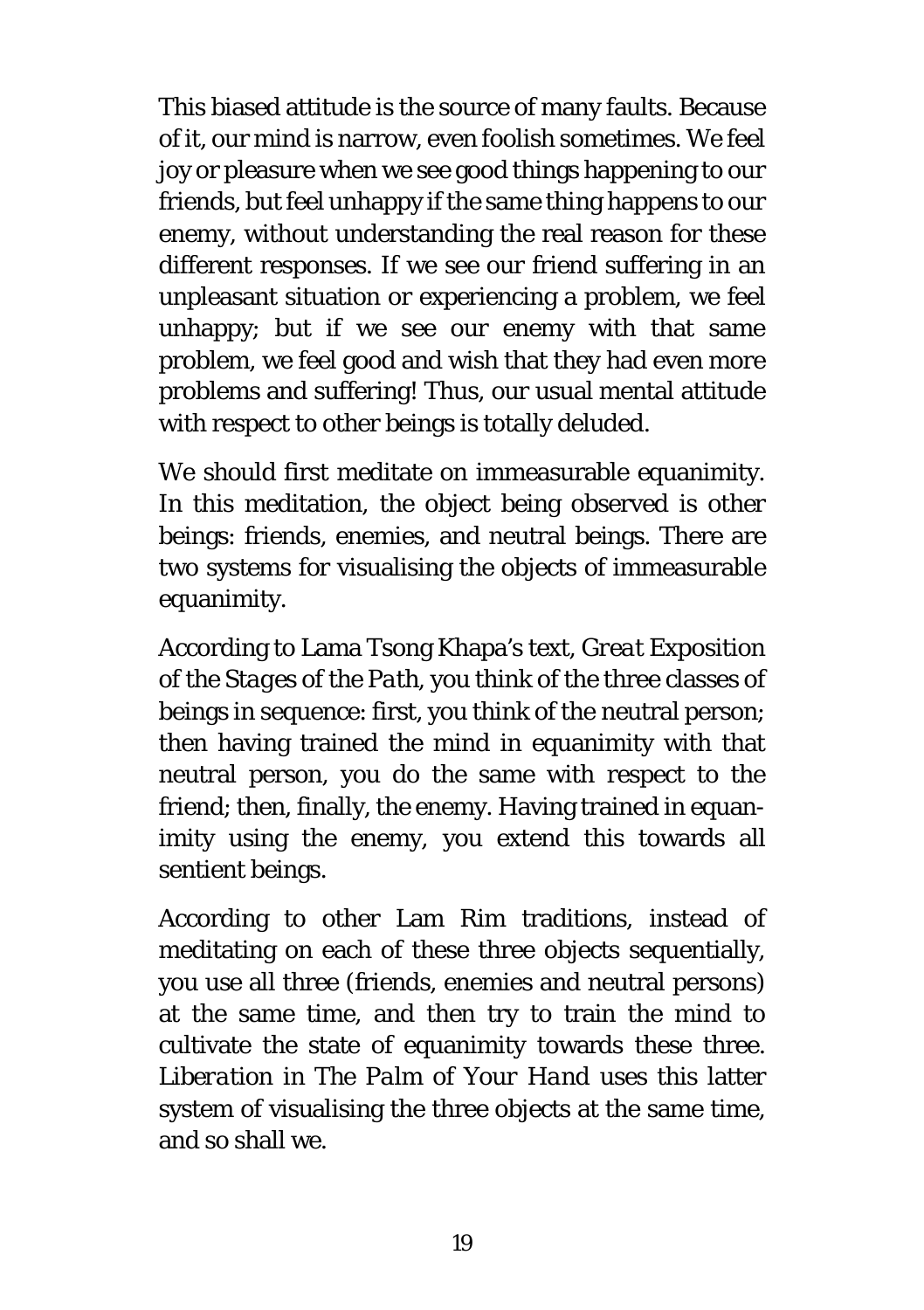To begin this meditation on immeasurable equanimity, the first and most important thing is to just sit in the meditation posture, and try to remove all external distractions. Then, try to imagine three people in front of you: a very close friend, an enemy, and someone who is neither of these two. Try to develop as clear a picture of each of these three as possible, and focus single-pointedly on them.

Check what sort of attitude you have towards each of those three beings. If we have a very clear picture of them, we can see that we have attachment to the friend, aversion towards the enemy, and the thought of abandoning the neutral person. It is important for us to see that these three different attitudes are caused by ourselves, not the other person.

When we think of a person we hate, we produce all sorts of negative states of mind. Sometimes we feel strong hatred or anger, and want to retaliate, or hurt or harm that person. At other times, we feel strong jealousy or competitiveness towards that person, in that we do not want to be inferior to, or lower than that person. One may also feel pride, feeling far superior to that person. We regard those who we call 'enemy' and for whom we feel hatred as a source of misery for us.

#### *A meditation on immeasurable equanimity*

To meditate on immeasurable equanimity, choose the right sitting posture and make sure your mind is abiding within. Then think of three beings – friend, enemy, and a neutral being – and cultivate a state of equanimity.

One very important thing is to make sure your mind is not distracted by any other object. We tend to forget what we are supposed to remember, and remember what we are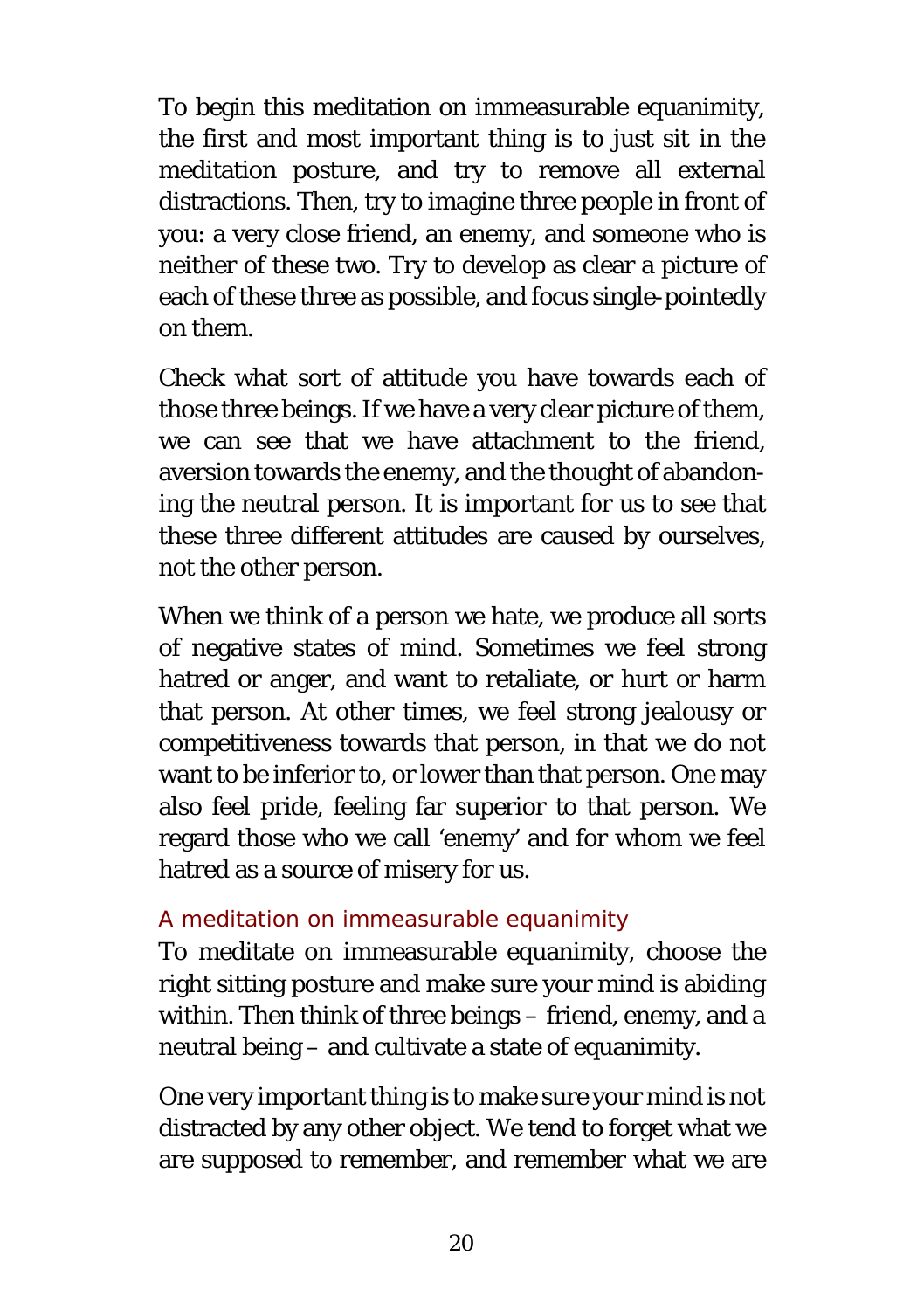supposed to forget. Meditation can often help us remember the things we are supposed to do.

The funny thing about our memory is that sometimes we can forget certain things that suddenly come to mind in other circumstances. For instance, you may not be able to remember something in an exam, but as soon as you finish and walk out to the toilet, it comes to mind! This is the nature of our memory.

You should also try to cultivate the bodhicitta mind and use this as the motivation to listen to the teachings. It is important that even if you cannot cultivate genuine bodhicitta, you still pray that you can generate true bodhicitta in future.

Each of the three beings in front of you is, respectively, a cause to generate attachment, aversion, and the thought of abandonment, or a sense of disregard. In this meditation on equanimity, one also tries to contemplate the reasons why we have these three different attitudes.

The obvious reason for aversion, or hatred for an enemy, is because you think that they have caused you some harm or loss. The reason why the thought of a friend spontaneously gives the pleasant feeling of joy and closeness, is because they have helped you by providing material things like food, clothing, or other forms of aid. And the reason why you have a sense of disregard for the neutral person is that you cannot recall having received any harm or help from that person.

In order to counteract these three different attitudes, and to cultivate an equal attitude towards the three beings, we must recall the teachings of the Medium Stages of the Path concerning the uncertainty of enemies, friends, and neutral beings.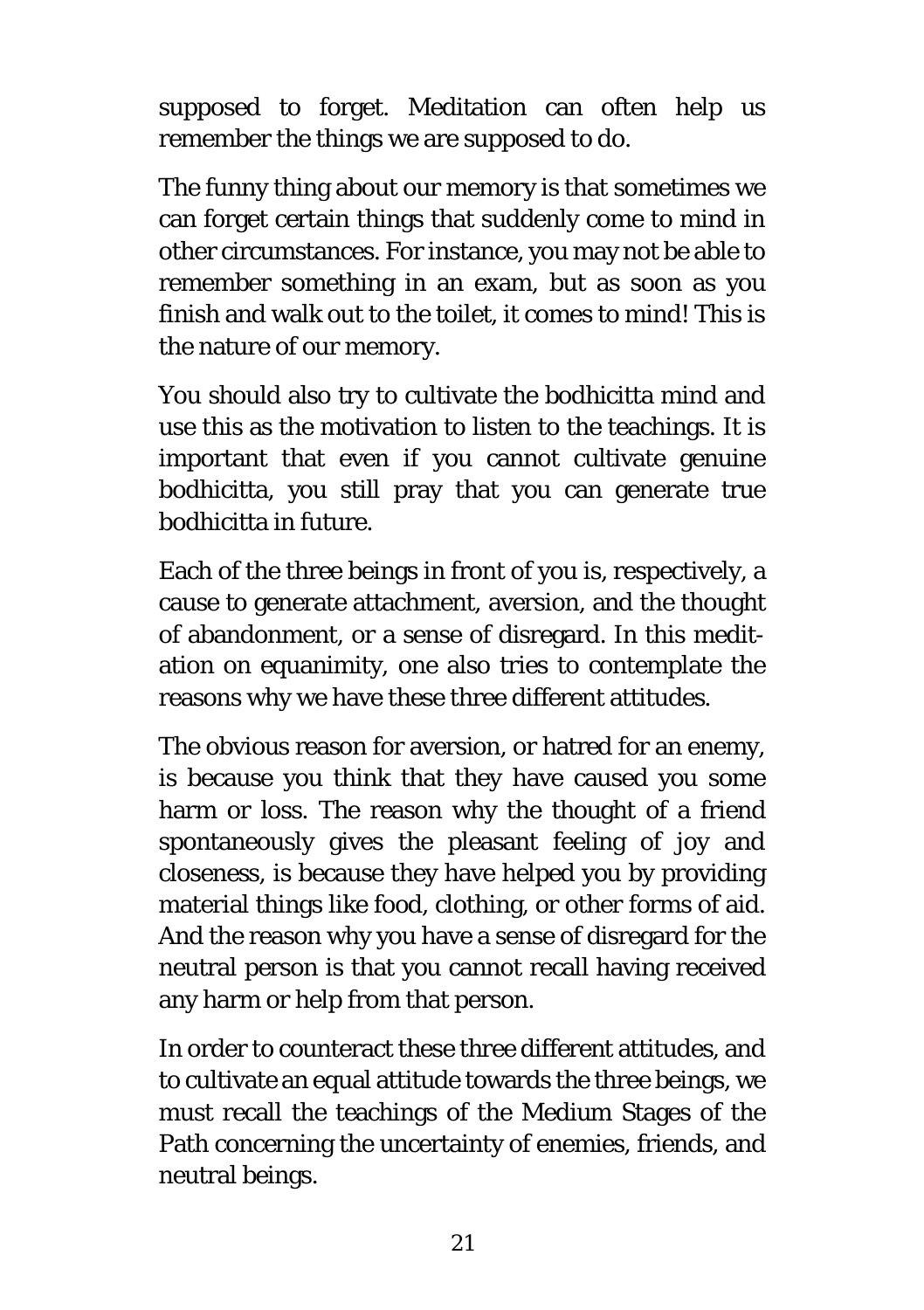As you do this, you realise that even the person categorised as an enemy has, in the past, been your friend, and shown tremendous help and kindness. By doing this, you overcome your hatred. Likewise, the same person you see as a friend, and to whom you have some attachment, was an enemy in the past, and caused you much harm. Doing this overcomes attachment. Similarly, the neutral person has been both friend and enemy in the past; therefore, there is no reason to disregard that person. This is a brief explanation of the meditation on immeasurable equanimity.

In this meditation, we come to understand that these three types of beings are all the same, in that they have all been friend, or enemy, or had a neutral relationship with us. This gives rise to the questions: Which one should I love? Which one should I hate? Which one should I ignore? In the case of a friend, why be so attached to them when they have been an enemy many times in the past?

This approach equalises our attitudes to all beings. We can see how in this meditation we are using logic and reason, the power of which can help our mind transcend our preconceptions and change our attitude. In our daily life, our mind becomes confused and worried about certain things because it cannot see things clearly, and lacks some understanding, or simple knowledge. Such simple knowledge might be just one reason and, if we could open our mind to that one reason, it might be enough to destroy our confused state of mind.

In the *Sutra Requested by (a Woman Called) Dawa Chog*, the Buddha said, "I have murdered you numberless times in the past, and similarly you have sliced up my body numberless times in the past. Likewise, you cannot count the numberless times sentient beings have killed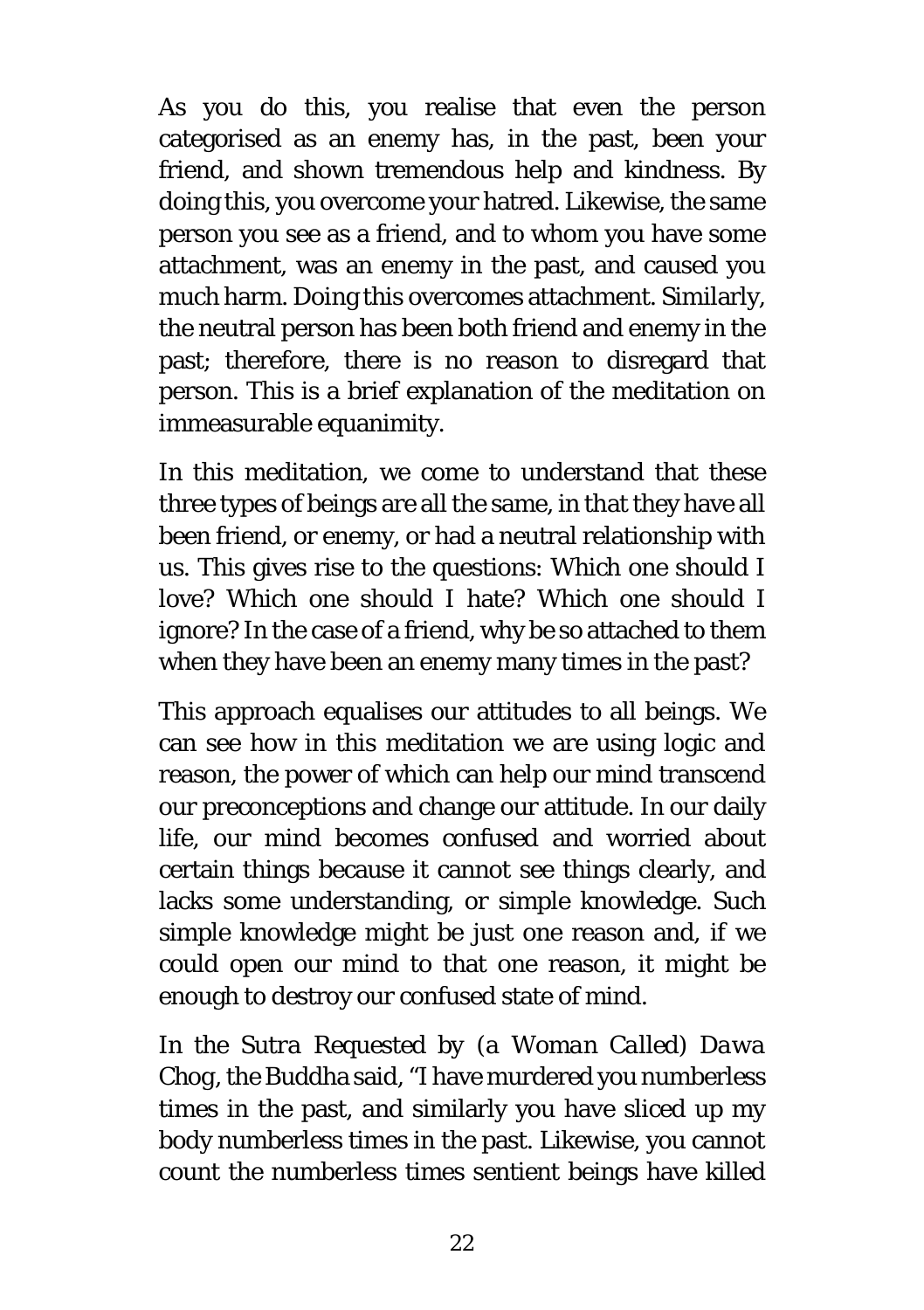each other in the past". This sutra also shows the unreliability of friends, enemies and neutral beings.

Here, we are also learning about the unreliability of our relationships with others. We can understand this by studying scriptures such as Shantideva's *Bodhisattva's Way of Life*, Gyelsay Togmay's *Thirty-seven Practices of a Bodhisattva* and various Lam Rim teachings. These say that when your life is prospering, there are many who become friendly with you. Even if you try and run away from them, they follow you. If you become poor and destitute, on the other hand, they run away from you, even if you seek them out.

If we think about it, our own experiences of relationships with others confirm what the texts say.

It is important that we cultivate an awareness of the unreliability of friends and enemies, because this is a major source of problems in our life. For example, it hurts us very much when a friend becomes an enemy. As mentioned previously, this is because we are not fully aware of the changing nature of relationships, or the unreliability of friend and enemy. When we think of someone as a friend or enemy, we regard them as being an absolute friend or enemy. Our mind is fixed, so when change occurs, and our friend becomes our enemy, it is a great shock. Some people cannot cope with this change.

If we look further into the cause of why losing a friend causes such disturbance to our mind, it is because we are attached to our friend. Therefore, attachment is something that we need to overcome in our relationships. In place of attachment, try to cultivate a true love, which means the thought of giving and extending help to others. With true love, you will receive much help and benefit from your relationships with others.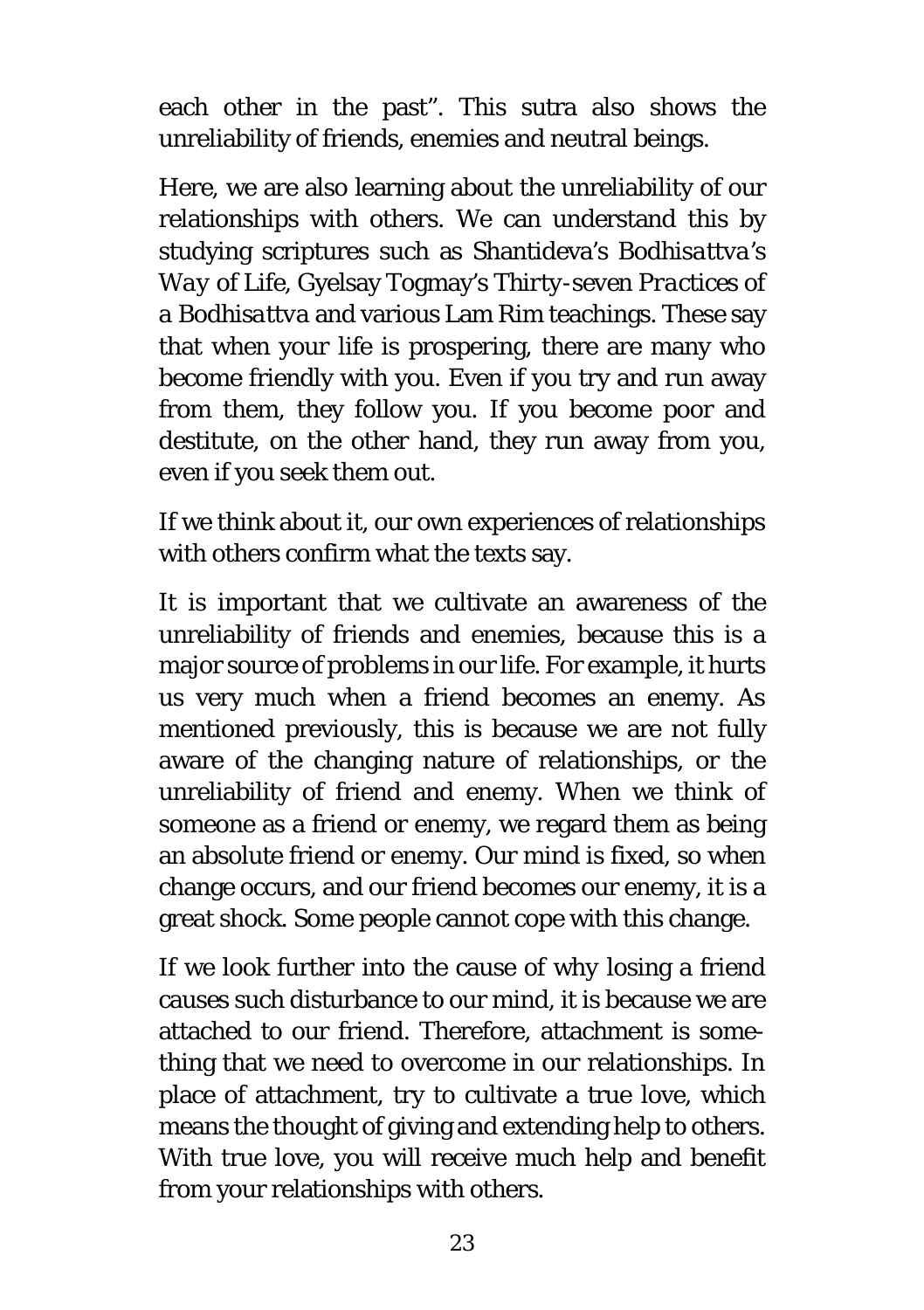Even if we cannot completely overcome it, we can see the importance of minimising attachment. Then friends will be less of a cause of suffering in our life. If we practise the meditation on immeasurable equanimity, not only can we contemplate what we have learned from the text, but we can also bring our own experience into the meditation. This can be very effective in gaining realisations.

In this meditation on equanimity, we are trying to overcome hatred for the enemy, strong attachment to friends and disregard for strangers. It is not enough to simply sit in meditation and say, "I cannot hate an enemy because the same person has been my friend in the past". No matter how many reasons you see in meditation, they are not sufficient unless they help you overcome, or at least minimise, hatred towards your enemies.

It is important to see the connection here between friends and enemies. Even if we can recollect receiving harm from a person, through this meditation, we can see how we received benefit and help from that same person in the past. We can see that the person we see as a friend, or an enemy, or a stranger has not always been our friend, or enemy, or a stranger. We also have to see how hatred and attachment serve as continuous sources of suffering and misery in this life, and that eliminating them will bring us more happiness, joy and satisfaction.

As we do this meditation, we need to understand why we must overcome and minimise hatred and attachment, and how we can find some meaning and happiness in our life through transforming ourselves inwardly. It is important to have some belief in the fact that we can find inner happiness. Otherwise, our approach is no different from the material world, where the whole focus of finding happiness is on outer objects. Instead, we should try to understand that many of the problems we experience in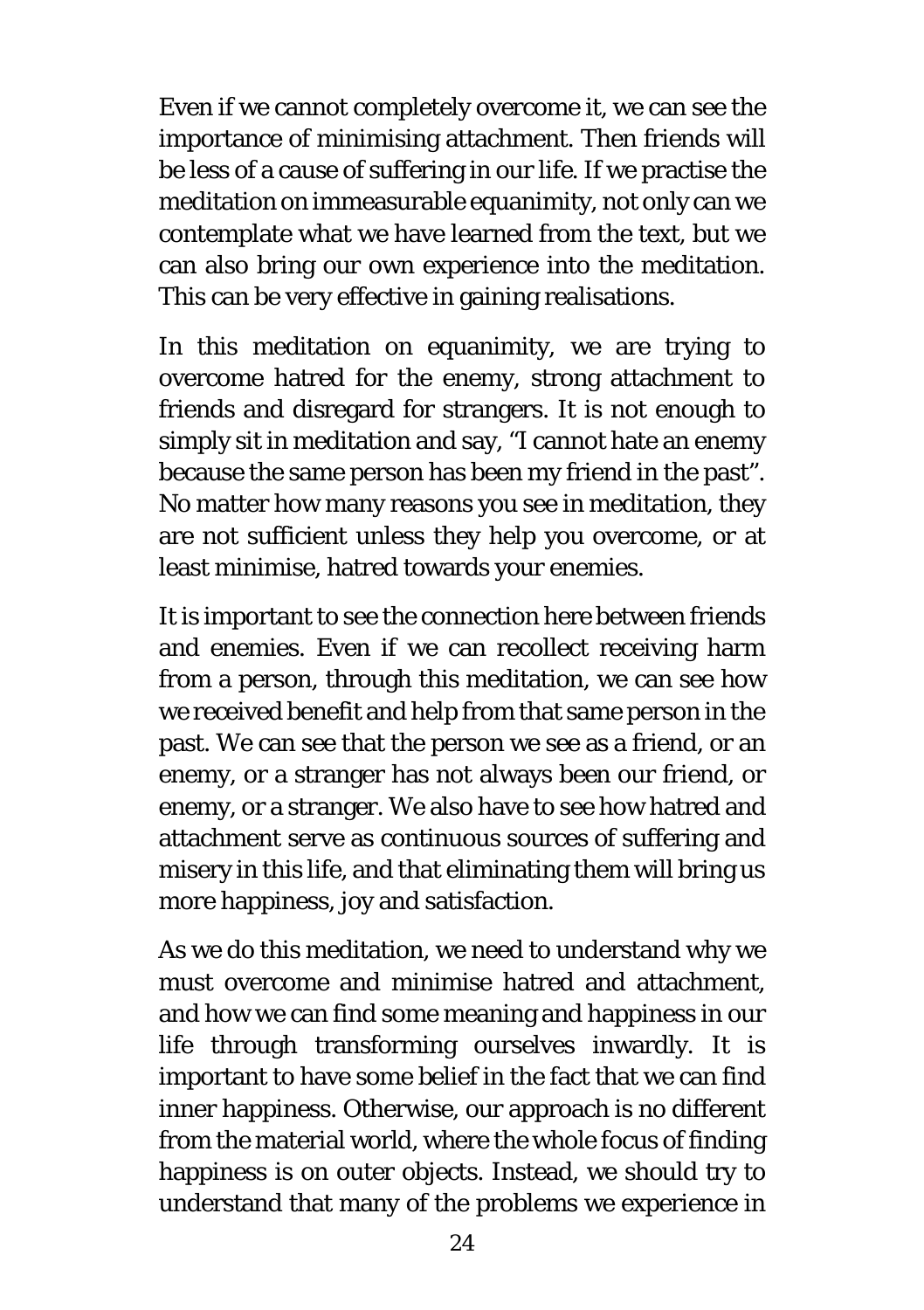life are related to our attachment to friends, and hatred for our enemies.

One of the verses of Geshe Langri Tangpa's thought transformation teaching says, "When someone whom I have assisted, and in whom I have placed great hope inflicts upon me extremely bad harm, I shall view that one as my supreme spiritual friend".

Most of us have suffered from being a victim of a close friend or relative. We need to understand that the true cause of suffering is one's attachment to the friend or relative, and not necessarily that the friend has done something wrong, or lack some worthy quality, as most people think. Such change is inevitable, and when it happens, the reason it becomes a cause of suffering is because of one's attachment, because one has the fixed idea that this person is close. So, it is important to use this meditation to at least minimise strong, fixed hatred or attachment.

The idea that, "If I find the right person, this will solve all my problems" is also deluded, because having a partner is not necessarily a source of happiness. Indeed, a partner can be a source of problems. It is not just about finding someone – we then have the thought "they will stay with me forever". What if your partner later leaves? All this needs to be considered.

Many people have the thought that finding a partner is the most essential thing. They believe that becoming rich, or influential, or having an attractive body will help them to find the right partner. Does being rich, good-looking and having many friends solve relationship problems? No, it does not. There are many wealthy, strong and attractive people who have more relationship problems because of their attractiveness.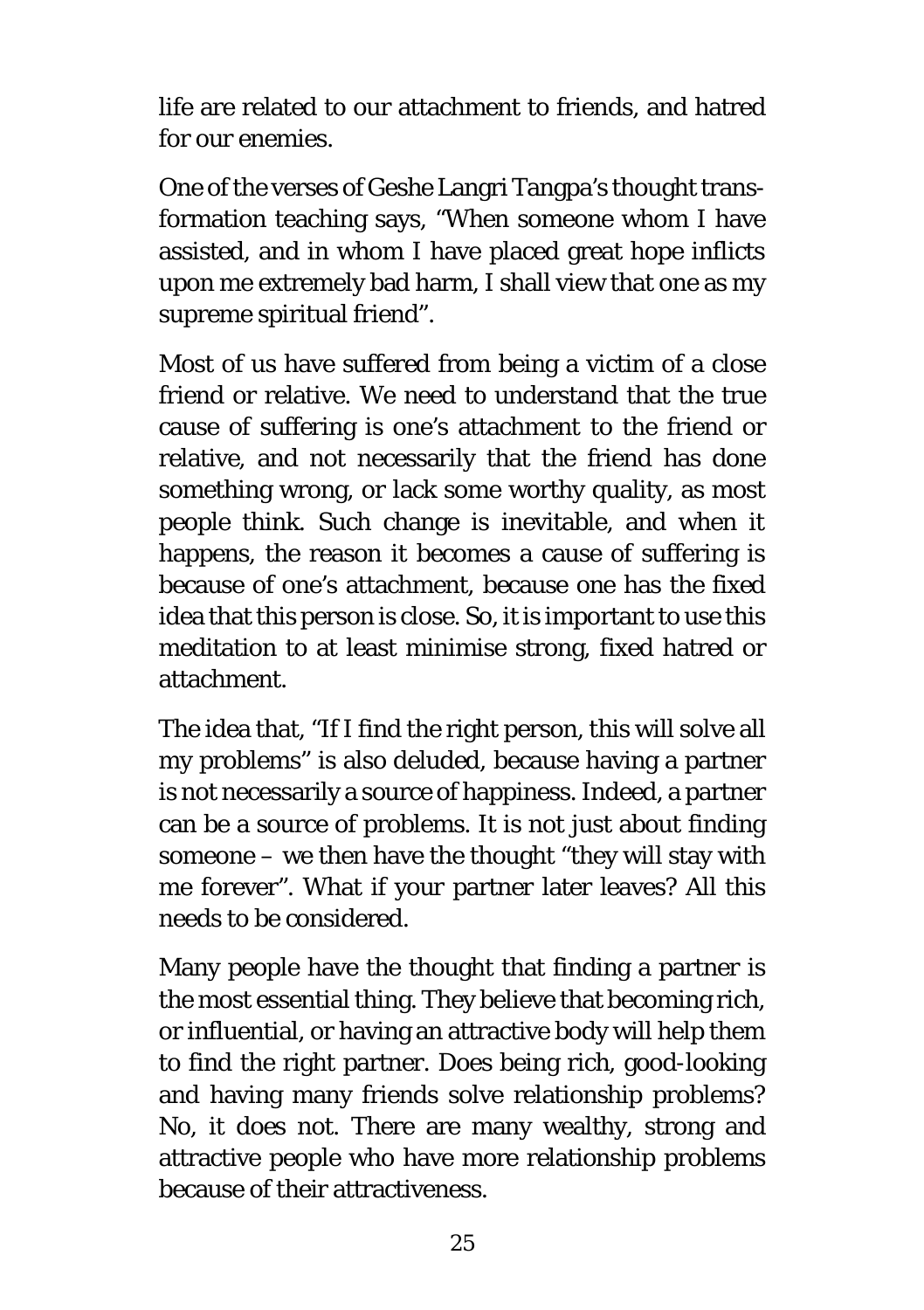We have to see that the real solution to life's problems and crises, and the real way to peace and happiness in life, lies in minimising desire and hatred in the mind. If outer material objects were a cause of happiness, then finding that object should eliminate suffering.

There are even many teenagers who can see the benefits of meditation and of having a calm mind for dealing with the problems they encounter at that stage of their life.

#### OVERCOMING ATTACHMENT AND HATRED

We should not think: "Since there is no certainty in friends and enemies, what's the point of sustaining a friendship with others?". Distancing ourselves from others, or discontinuing our friendly relationships, would be using this teaching in the wrong sense.

Through this practice, we are aiming to totally overcome attachment and hatred. It is true that friends will become enemies, or enemies may become friends, and that we do not want to undergo suffering when that change occurs. But we have to see that the suffering we feel as a result of our changing relationships with others is caused by our own afflictive emotions in the form of attachment and hatred.

So, what we need to challenge and overcome are these negative emotions. We do not want to eliminate love and compassion for our friends. In fact, our love and compassion is not only for the times when we see them as a friend – even when they turn into an enemy, we still have to see them as someone who is deserving of our love and compassion.

Whether we understand the reason for not having attachment or hatred from either our own perspective or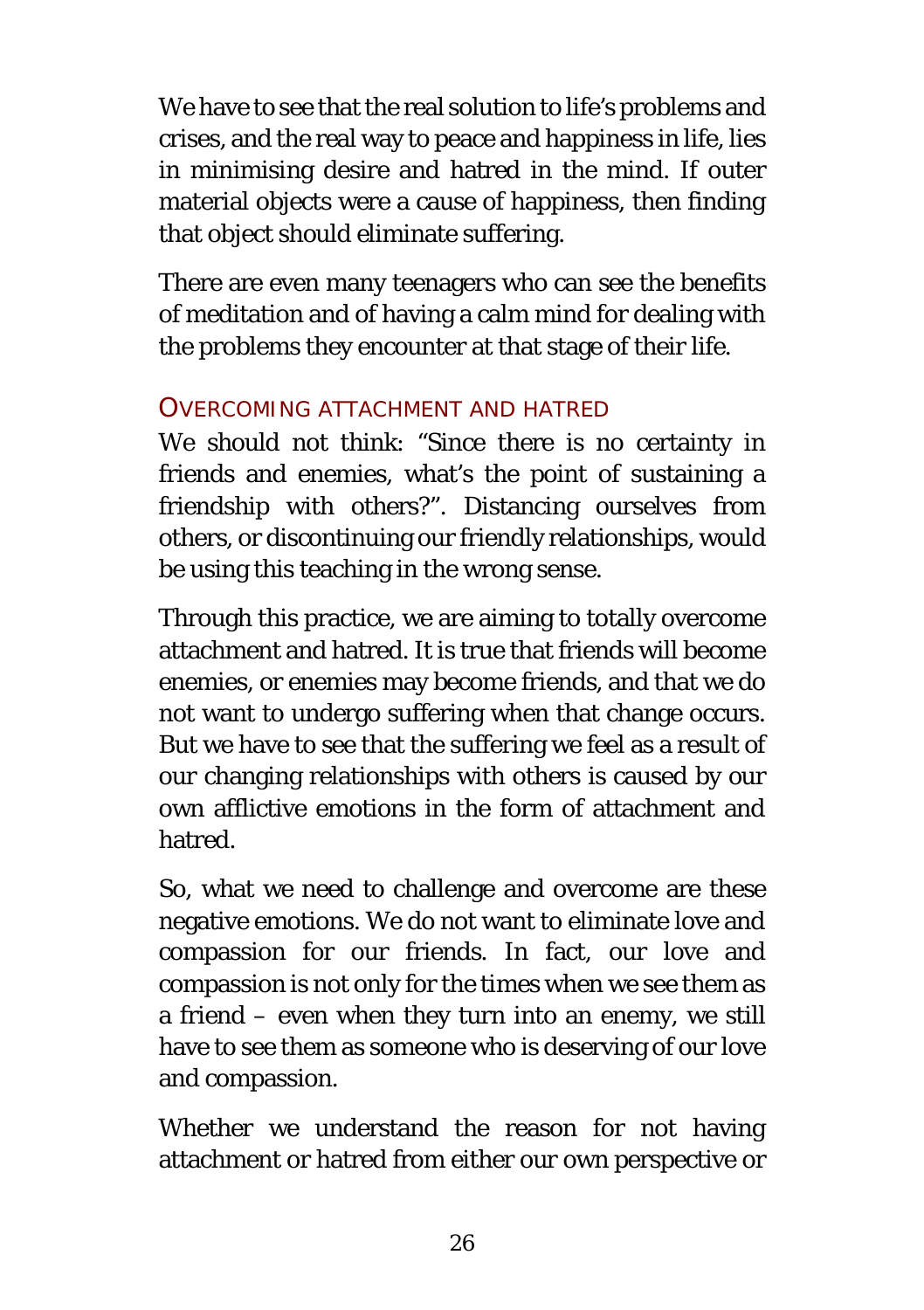from the perspective of other sentient beings, clearly there is no point in having such emotions.

From our own experience of attachment and hatred, we can understand how these emotions influence the actions of our three doors of body, speech and mind. We can consider the sort of mental attitude we show to someone for whom we have attachment, and how that influences our verbal and physical actions. Likewise, we can investigate the influence of hatred upon our daily actions. Then we can see that due to attachment and hatred we accumulate a great number of negative karmas.

Not only that, but as a result of these attitudes, we face many problems in this life. Therefore, from the point of view of our own life, having attachment and hatred is a great source of problems and negative actions.

Now, from the point of view of other beings, is it right for us to call some of them friends, holding them close to our heart with attachment? Or to call others enemy, regarding them with hatred?

In reality all sentient beings are the same in that they all want happiness and to avoid suffering. So, from the point of view of other beings, we are being unfair if we say that only our friends deserve happiness while our enemies deserve suffering.

From their side, those we see as enemies do not want suffering. If, from their side they wanted to suffer, there would be nothing wrong from our side in causing them suffering and loss. But as this is not the case, it is therefore not right for us to treat them differently from a friend. As we discussed before, from their own side, they have all equally been our close friend numberless times.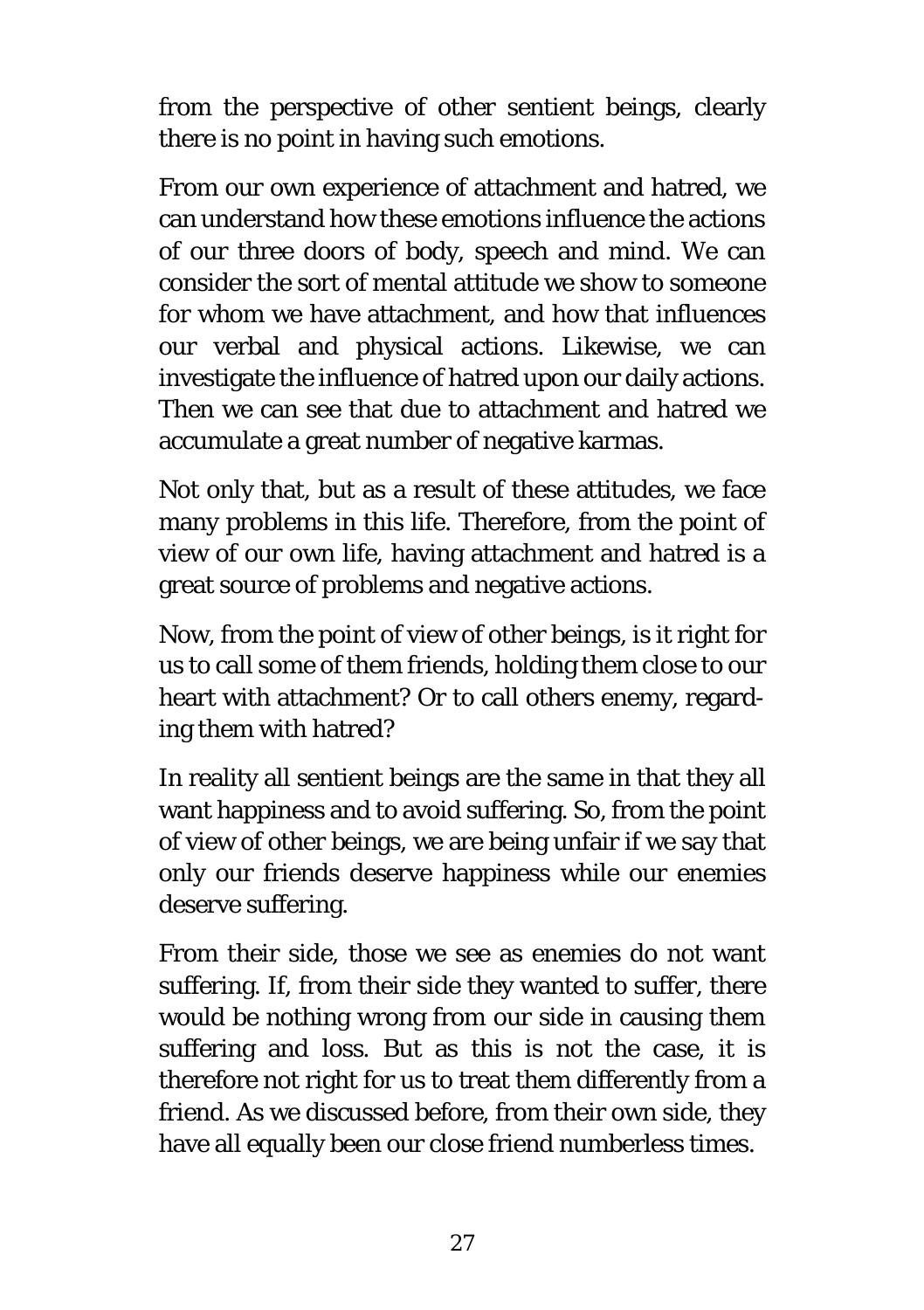As the great master Kamalashila said, "There is no good reason to have such attachment and aversion, whether we look from the point of view of our own side, or from the side of other beings."

It is important that we engage in this meditation on immeasurable equanimity until we gain some realisations. Even if it is not an inner experience, but just a theoretical understanding, we can cultivate this state of equanimity towards all beings, holding neither attachment nor hatred.

As said before, in this meditation we need to see how all sentient beings have the same form of connection with us, in terms of having been a friend or enemy and having given help or harm not only in this life, but in all our previous lives. There is no difference between whether someone gives us help and benefit in this life, or harmed us in past lives; there is no difference between receiving help or harm in this life and in previous lives.

We can think of all beings in terms of this analogy: if ten beggars come to you seeking help, you cannot favour one over the others, because they are all equal in begging for help. They are all the same in being destitute, and needing food and drink.

We should make an effort in our meditation, therefore, to understand why we should not have attachment or hatred, and why we should see that all sentient beings are the same. Start your meditation by focusing on selected beings whom you regard as enemies, and through the meditation try to minimise, or remove, this hatred. Then extend this same meditation to friends and neutral beings.

As we do this meditation over and over again, and develop our knowledge, we can cultivate this feeling of equanimity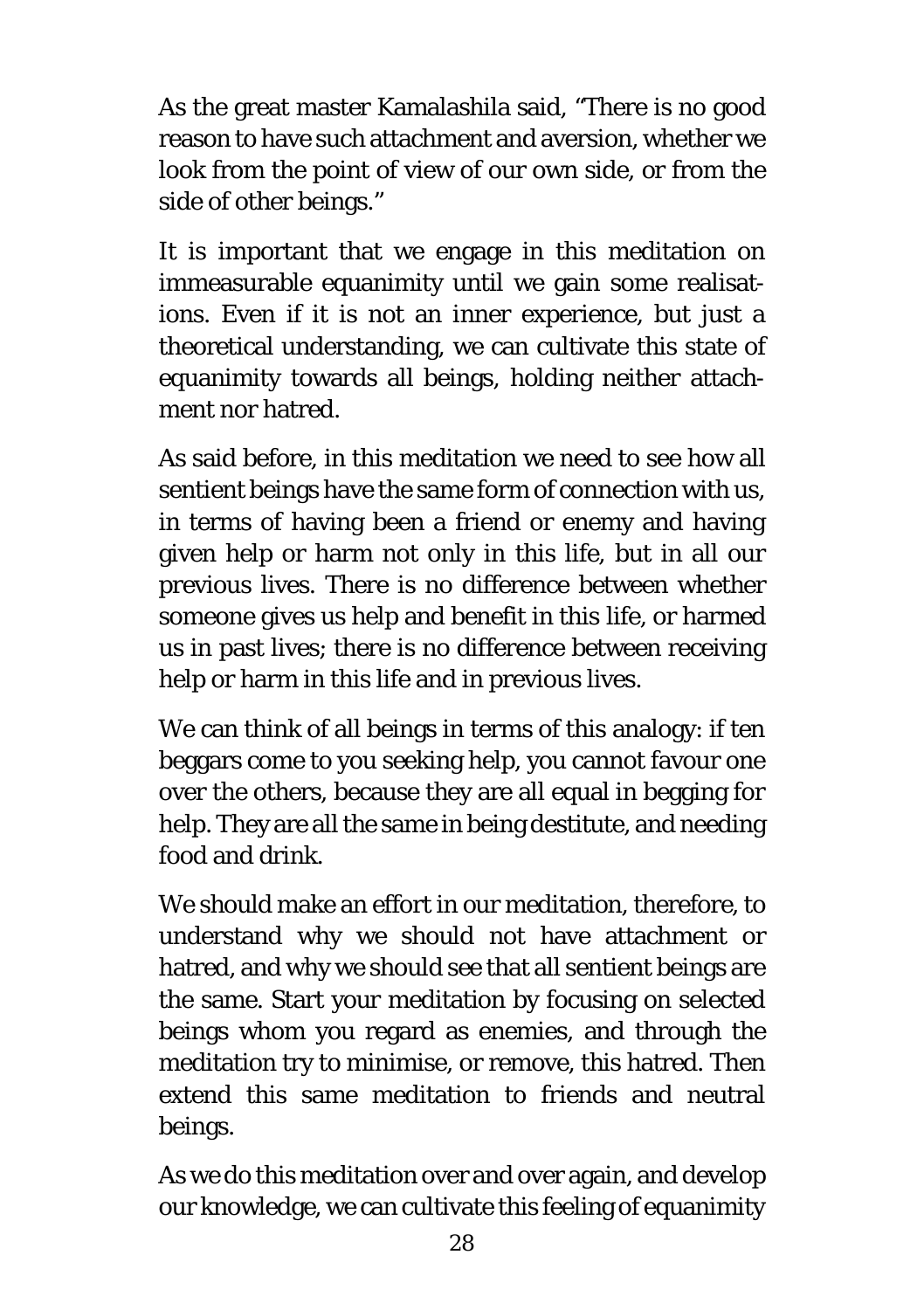towards all beings. It is not easy to gain this feeling as an inner experience or realisation, but at least on the level of knowledge, when we engage in this meditation, we can view all sentient beings with the same mental attitude.

It is said that if we could cultivate this state of equanimity within our mind, we will have established the foundation to generate the bodhicitta mind. On the other hand, if we have not built this foundation of equanimity, there is no hope of cultivating bodhicitta.

Even though we are not yet able to gain true realisations of equanimity, it is still worthwhile to put an effort into this by praying, "May I be able to show such a state of equanimity to all beings at all times." We can also pray very strongly, "May I be able to always serve and benefit all beings." Make this prayer strong.

Alternatively, perhaps you could make the personal vow to never cause harm to any other being. Even a prayer from our heart such as this can be a cause to cultivate the state of equanimity, and thereby the mind of enlightenment and bodhicitta.

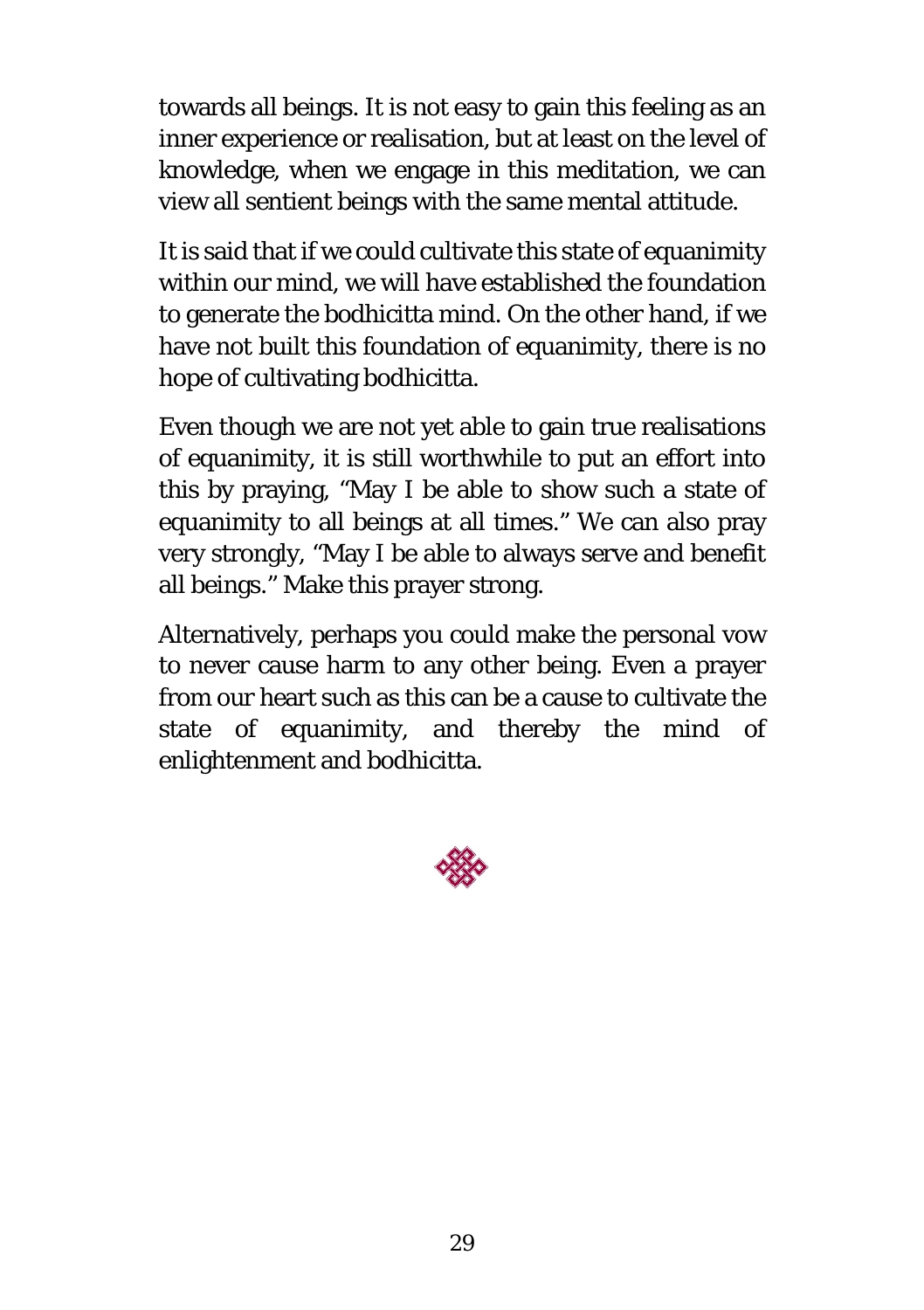# <span id="page-33-0"></span>The Sevenfold Cause and Effect Practice

### <span id="page-33-1"></span>The first cause: seeing all beings as one's mother

The first of the sevenfold cause and effect instructions is to recognise all beings as having been one's mother. It is said that this first step is difficult to cultivate, yet we must realise that without this first step, it is impossible to generate the subsequent steps. Therefore, we need to make a serious effort to cultivate this first step.

The relationship with one's mother is the closest relationship one can have with another sentient being. One has to recognise all sentient beings as one's mother in order to cultivate bodhicitta, otherwise one will be deprived of the opportunity to cultivate this mind.

So, it is important to make an effort to see all sentient beings as one's mother at the level of our own experience. This is a difficult step and, unlike profound topics such as impermanence and emptiness, there is not much scriptural and logical evidence that can be employed to prove this fact. There are some scriptural sources, but these alone will not convince us.

The most important factor that will convince your mind is to employ, to the best of your knowledge, as much logical proof as possible. If you take time to explore this topic with many reasons, you can gradually see how it makes sense that all sentient beings have, in fact, been your mother.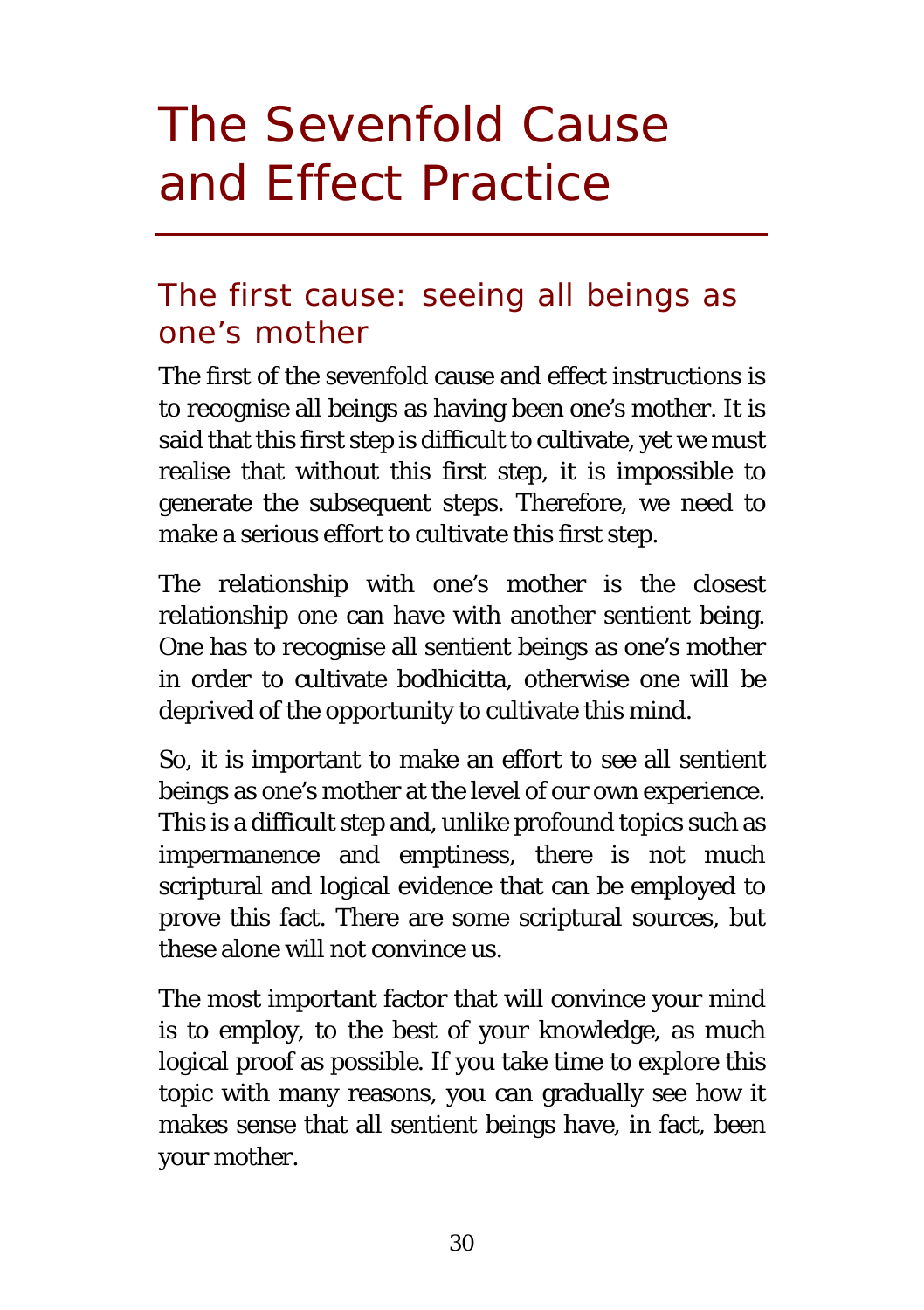### BEGINNINGLESS MIND

The logical starting point, and the most important thing we need to know, is that our life is beginningless. Once one has proved this to oneself, one can infer that each and every sentient being has been one's mother in the past.

By saying that life is beginningless, we are also saying that consciousness has no beginning.

The continuum of our consciousness is like a seed: you cannot trace the initial cause of any particular seed. That seed came from a cause, which came from a former cause, and so it goes, without beginning.

If we consider the lives we have taken in cyclic existence due to the force of karma and delusion, the number of lives we have taken in the past is infinite. If we trace back, we can find no starting point where we can say that, "This is the start of my life in cyclic existence".

If you burn a seed in a fire, that is the end of the seed. If you trace forward rather than backwards, you realise that, just like that burnt seed, your life in cyclic existence has an end, because that life is based on the object of the conception of self-grasping, which does not inherently exist. When we realise this, we can understand there is an end to continual rebirth within cyclic existence.

The ignorance that is the conception of self-grasping is the seed, or the root of our continuation in cyclic existence. When the seed is completely burnt, there is no chance for it to sprout and grow branches. Likewise, once the seed of ignorance is destroyed – or at least if we can see the possibility of its destruction, or the removal of that root cause – we can understand that there will be no creation of karma, and without karma there is no birth.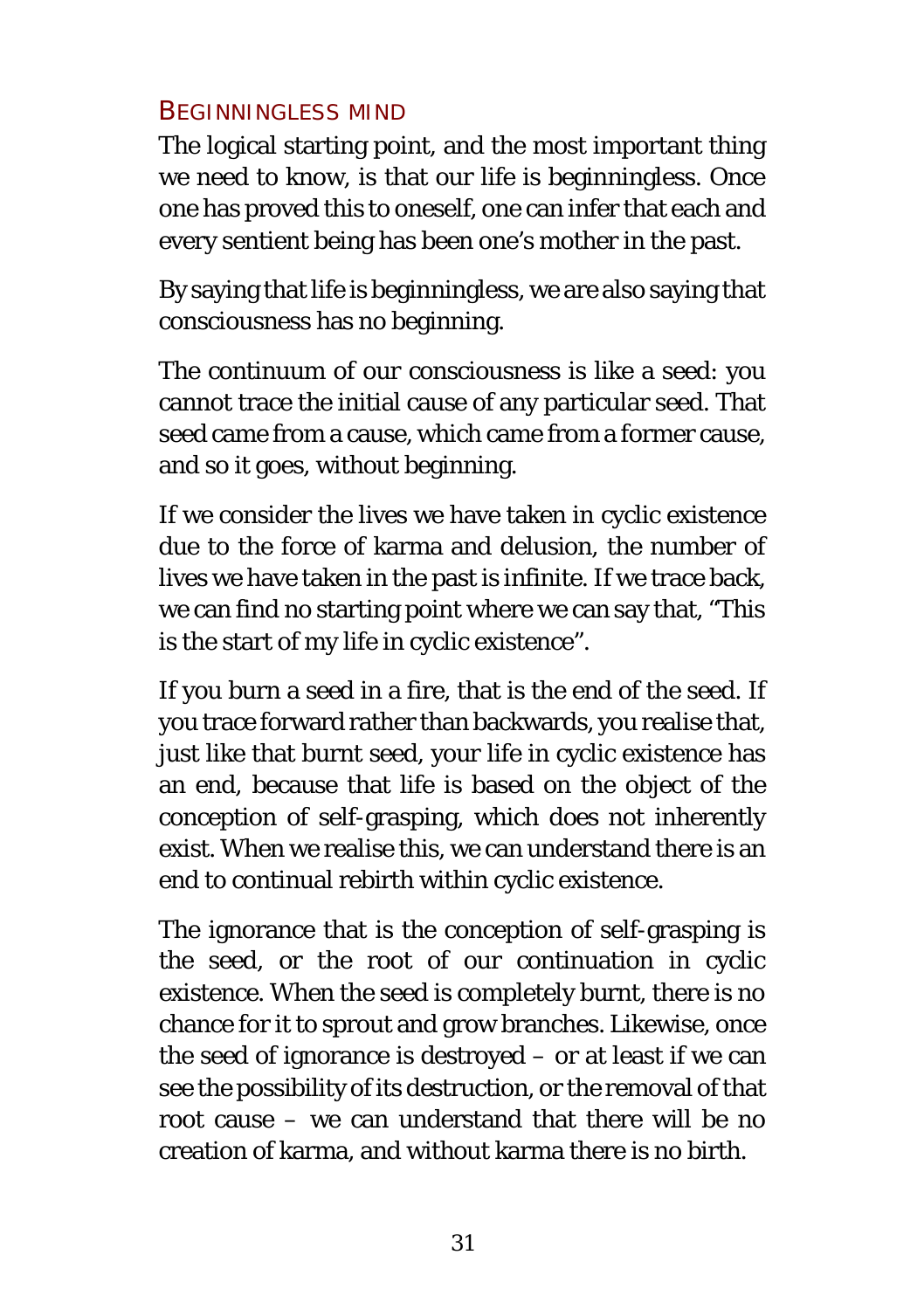So, although life has no beginning in cyclic existence, we can see the possibility of it having an end.

#### LOGICAL PROOFS OF BEGINNINGLESS MIND

Regarding the logical proof which shows that our consciousness, or mind, has no beginning Chandrakirti stated, "The mind of a just-born child has a preceding moment of mind, because it is a mind."

If we are asked, "Where does our current mind come from?" we might say, "It comes from the mind that we had yesterday." This is one simple reason we can use, because if the mind we have today is not a continuation of the mind we had yesterday, there would be no connection.

But there is a connection, in the sense that we planned yesterday to do something today, and we have completed that task. The reason why we can do it today is because it was planned in our mind yesterday. Just as today we have plans to do things tomorrow, or on the next day, when the time comes we are able to do those things.

Therefore, it is clear that the mind we have today comes from yesterday's mind, and yesterday's mind came from the day before that. We can see this for as long as we have lived in this current life.

Where does the mind we have in this life come from? We could say it comes from our body, because the body supports the mind. If it comes from this body, then where does this body come from? We can trace right back to the first moment of conception in the mother's womb, which is when life in this body began. The question is, does that first moment of body have a karmic cause, a previous life, or does is it come totally from our parents?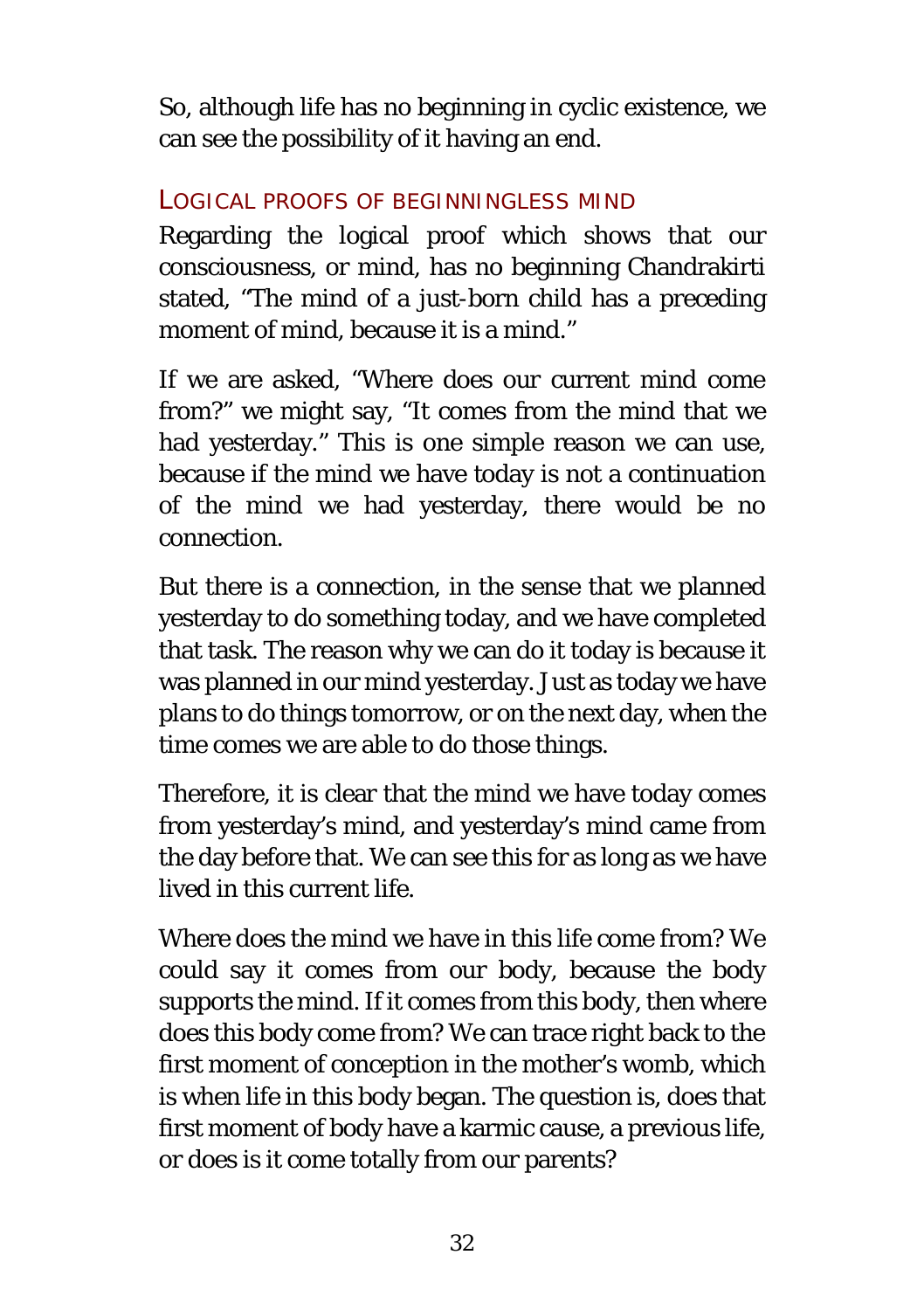The initial cause of one's body is the union of egg and sperm from one's parents. Even scientifically, however, it is clear that this union of egg and sperm does not always develop into a new body. Therefore, we say that at conception, consciousness must also be entering, since the union of egg and sperm alone does not always form life.

We can say that the egg and the sperm come from our parents, but can we say that our consciousness also comes from our parents?

If it does come from our parents, many unsolved questions arise. If we look at children from the same parents, each one of them might have very different habitual behaviours and different personalities. If their minds as well as their bodies came from their parents, then why are there so many differences in the children? You can see, for example, how within the one family one child can be calm, soft and placid by nature, whereas another child can be rough, aggressive and angry by nature.

It is said that there is some parental influence in the personality of the children; boys will have more personality traits of the mother, and a girl will have more traits from her father. However, this needs to be examined. But in terms of the child's natural habitual behaviour, it is extremely difficult to say that this has anything to do with the parents. If habitual behaviour was inherited, it would follow that all children would resemble their parents in this respect.

So, the mind of the child has not come from the parent, and is not a continuation of the parents' minds. Then what is the origin of the mind? If we say that it comes from some mind other than that of the parent, this is a sign of existence of a previous life. Logically then, if we have to contend that this current life must have a former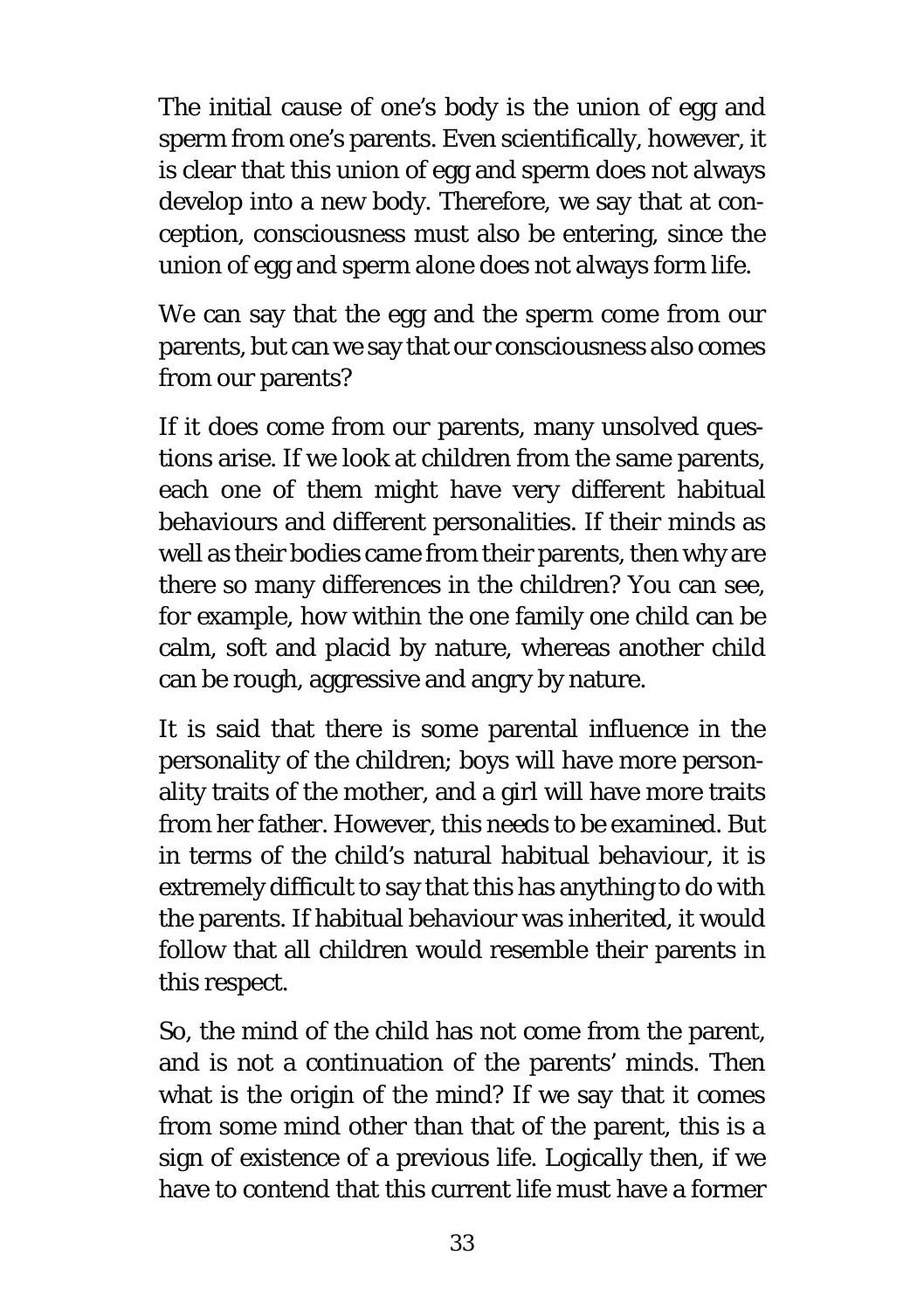life, it follows that the former life must have had a life before that, and so on.

We cannot trace back to the beginning, as the number of lives we have taken in the past becomes infinite. It follows that if each sentient being has served as our parent, logically, there are not enough sentient beings to have served as our parent in the past.

In this way, we see that in the countless numbers of past lives, each time we were born from a mother's womb or from an egg, we relied upon some other being as our mother. Using this method, we can deduce that there is not one sentient being who has not been our mother in the past.

This first step of recognising all sentient beings as one's mother is an essential cause to generate impartial love and compassion for all sentient beings, as it extends the number of objects for whom we generate love and compassion.

Another effective reason proving the existence of previous lives is our experience of a different identity as "I" when someone calls our name. We have some notion of a self-identity, which is attached to the name of this life, but we also have the experience of another "I" that can arise without any connection to the name of this present life. Therefore, there is an "I" related to this life, and another "I" not related to this life.

When we talk of the existence of life before and after, the whole question is one of the continuum of our mind, and of our self. If we can prove that our mind is beginningless or comes from a previous life, then naturally we can also understand that there is a future life.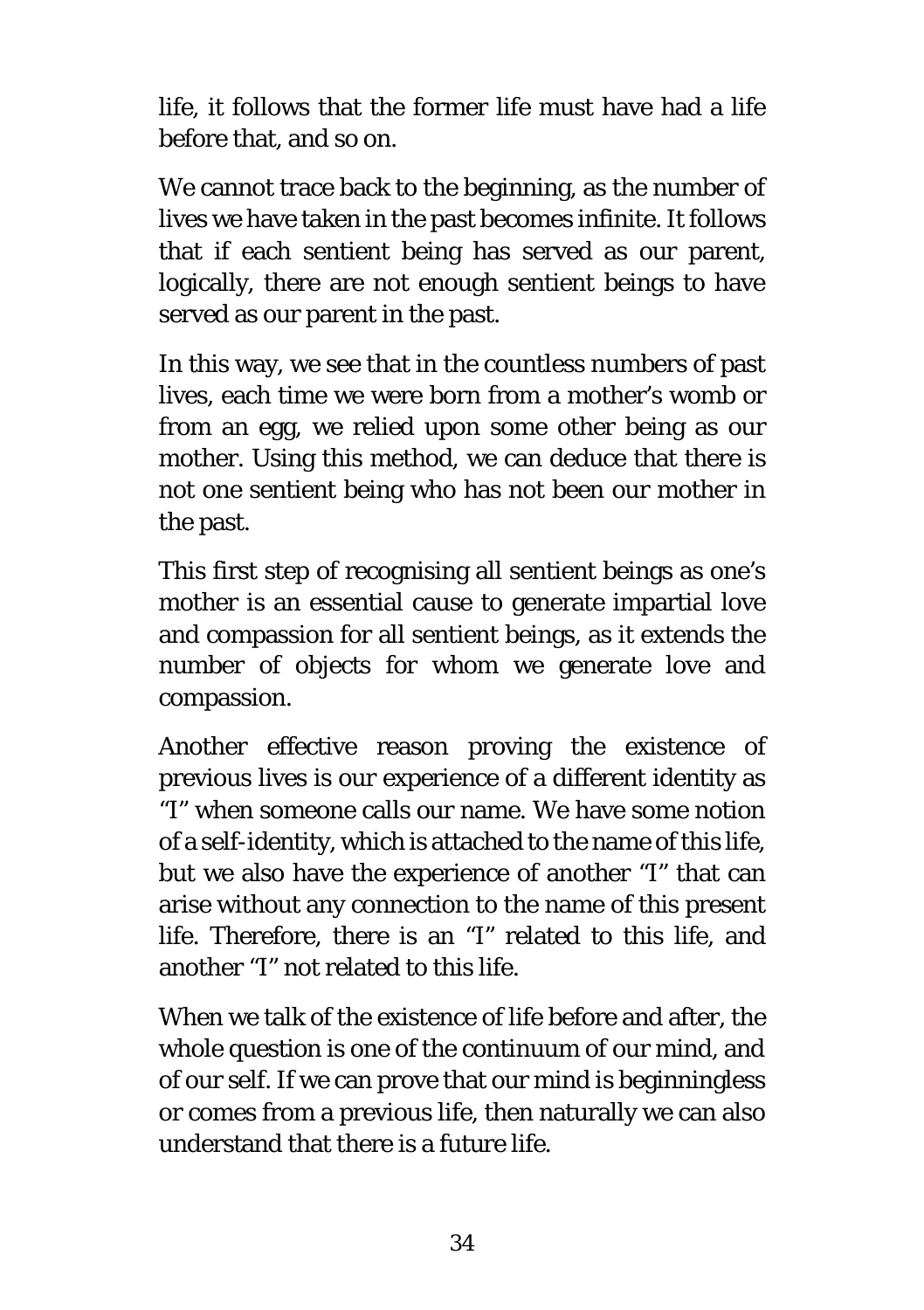Given the fact that our mind's continuum has come from a past life and has no beginning, and will likewise go on into a future life, we need to understand that in our continuum there is an habitual pattern or familiarity that determines our mental attitude and our ability to achieve things.

It is important to see that happiness and suffering are the outcomes of our good and bad nature, our habitual patterns of behaviour. Therefore, the focus of our spiritual practice should be on developing this good nature, or habitual pattern, in our mind.

Our most important spiritual practice is subduing our mind, but we cannot achieve a result instantly. It takes a continuous effort, and to make this continuous effort, we must maintain our motivation to practise Dharma. Having such a continuously strong motivation to practise Dharma also depends upon our understanding of the connection of this life with previous and future lives.

On this basis, we slowly develop an understanding of the spiritual path. Then, how we make continuous progress is a matter of being skilful, realising that it is important to not rush, or force, the pace. Rather, spiritual practice is a gradual process, where we make an effort, bit by bit, but always in a continuous way.

The point of continuously training our mind to focus on non-attachment, non-hatred, non-jealousy, non-competitiveness, and so on, is not only to enhance the peace and happiness in this life, but also to benefit our future lives.

We know from experience that we feel peaceful and calm when there is no disturbance of anger, jealousy, or attachment in our mind: we feel totally relaxed. So, if we train our mind to be distant from attachment, anger and so on, then if we are born as a human in the future, we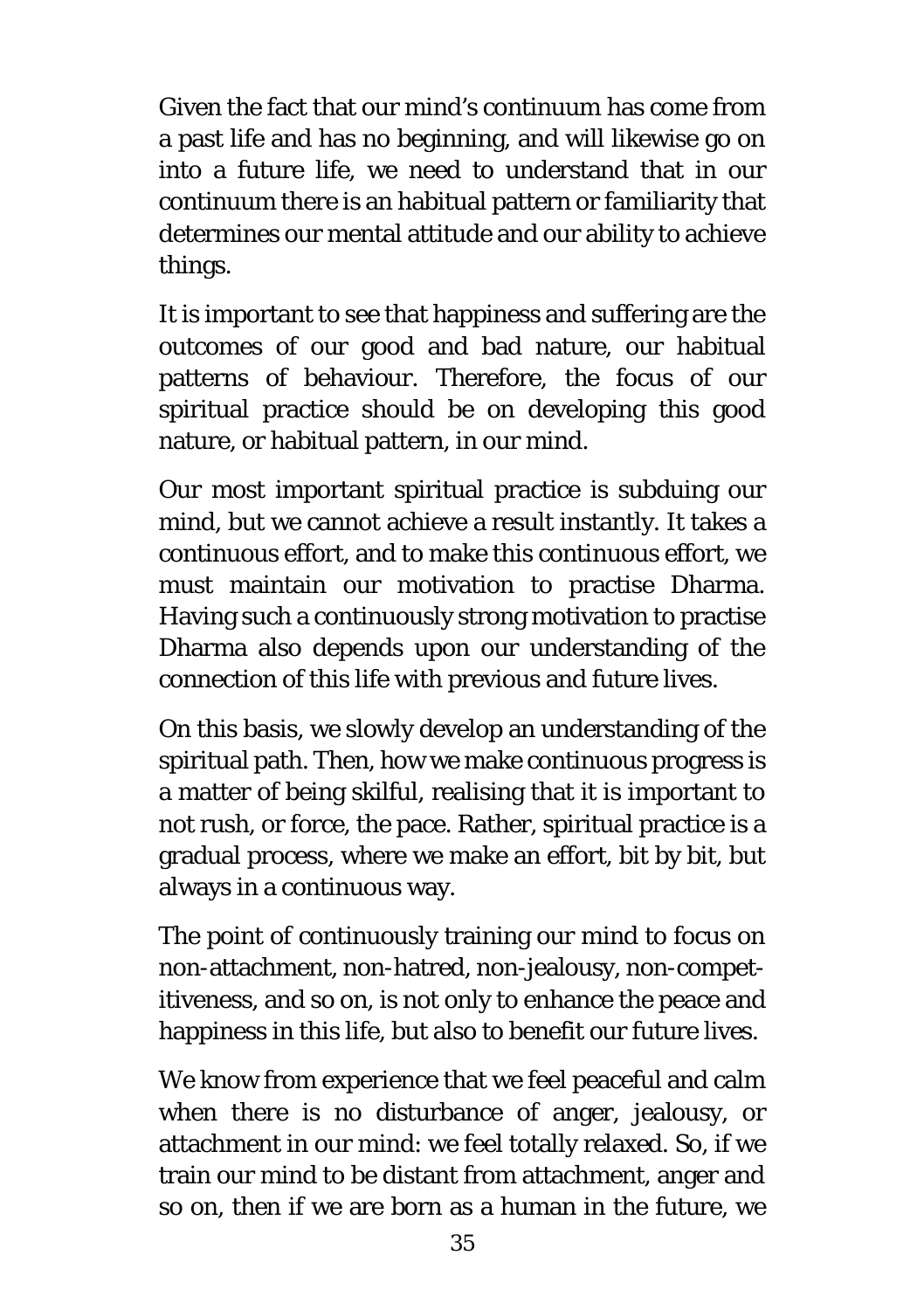will find more peace in the sense that there will be less influence from desire, and so forth.

As we always emphasise in the teachings, what we are looking for in our spiritual practice is help or support from within ourselves. Once we have found that support, then even when we encounter deceit, we are not disturbed and do not feel deceived or helpless.

In the Lam Rim, you will find this comment, "He eats his father's flesh and hits his mother. The enemy he killed sits on his knee. A wife gnaws her husband's bones. Samsara can be such a farce!".

You need to develop your understanding of the fact that all sentient beings have been your mother, to the point that it spontaneously arises in relation to any sentient being: when you eat meat you feel some negative sense that you are eating the flesh of your mother; or if you observe a tiny ant, you immediately recall how, in many past lifetimes, all your hopes of survival depended on that ant, who once served as your mother.

If you actually realise the step of remembering all sentient beings as being your mother, that thought will arise spontaneously in your mind.

Even if you do not achieve this realisation, some meditation on this step will help reduce the self-cherishing mind, and increase the thought of helping and benefiting others. Then, as a benefit of this meditation you will have more patience and tolerance, especially when others cause personal harm.

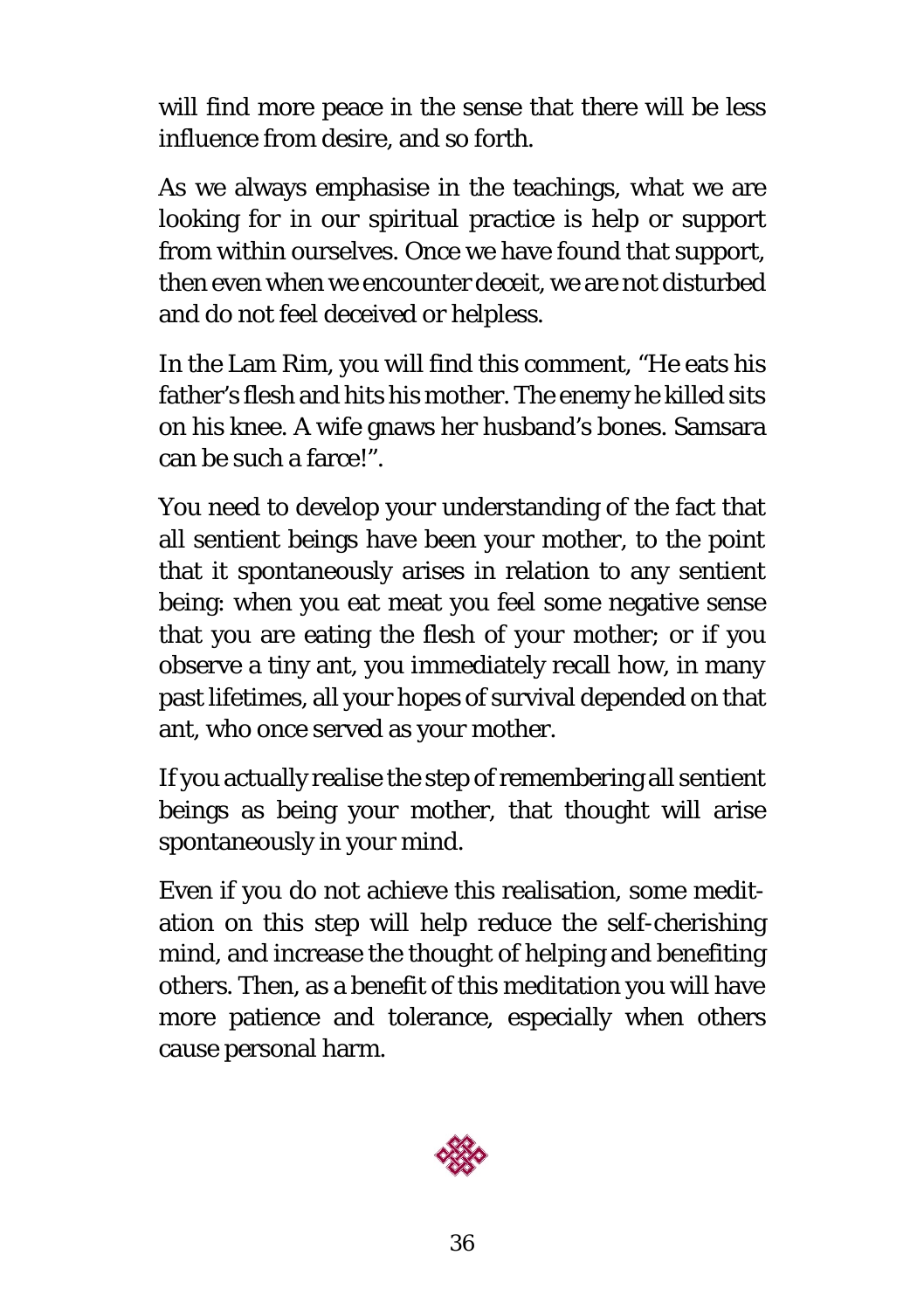# The second cause: remembering the kindness

In this second step, you contemplate the kindness of all mother sentient beings every time they were your mother, and since all sentient beings have been your mother, you extend the thought of this kindness to all sentient beings.

The easiest way to remember the kindness of all sentient beings is by first remembering the kindness of your mother in this life. This is easy to remember in terms of the beginning, the middle, and the end.

### HER KINDNESS AT THE BEGINNING: DURING **PREGNANCY**

Our mother's kindness in the beginning is for the nine months when we are in her womb. Physically our mother felt the moment of conception. It is said that this very first moment of a new life takes away all the energy from the mother's body. You all know how women become very weak and lethargic at this time. It is said some women feel like they are falling over a cliff, or that they have a feeling of sinking down at the moment of conception.

It is good to contemplate how one's mother sacrifices herself at that moment, and this is important because our relationship with our mother is important. This meditation can develop closeness with one's mother and help to overcome any problems, either now or in the future.

Despite the loss of her freedom and pleasures, and the extra burden that she has to carry, the moment one is conceived, your mother feels a tremendous, spontaneous flow of love towards you and thinks, "This is my child". At the same time, extra worries and concerns arise in her mind. She is no longer responsible for just her own life, but now has the direct responsibility for two lives. If we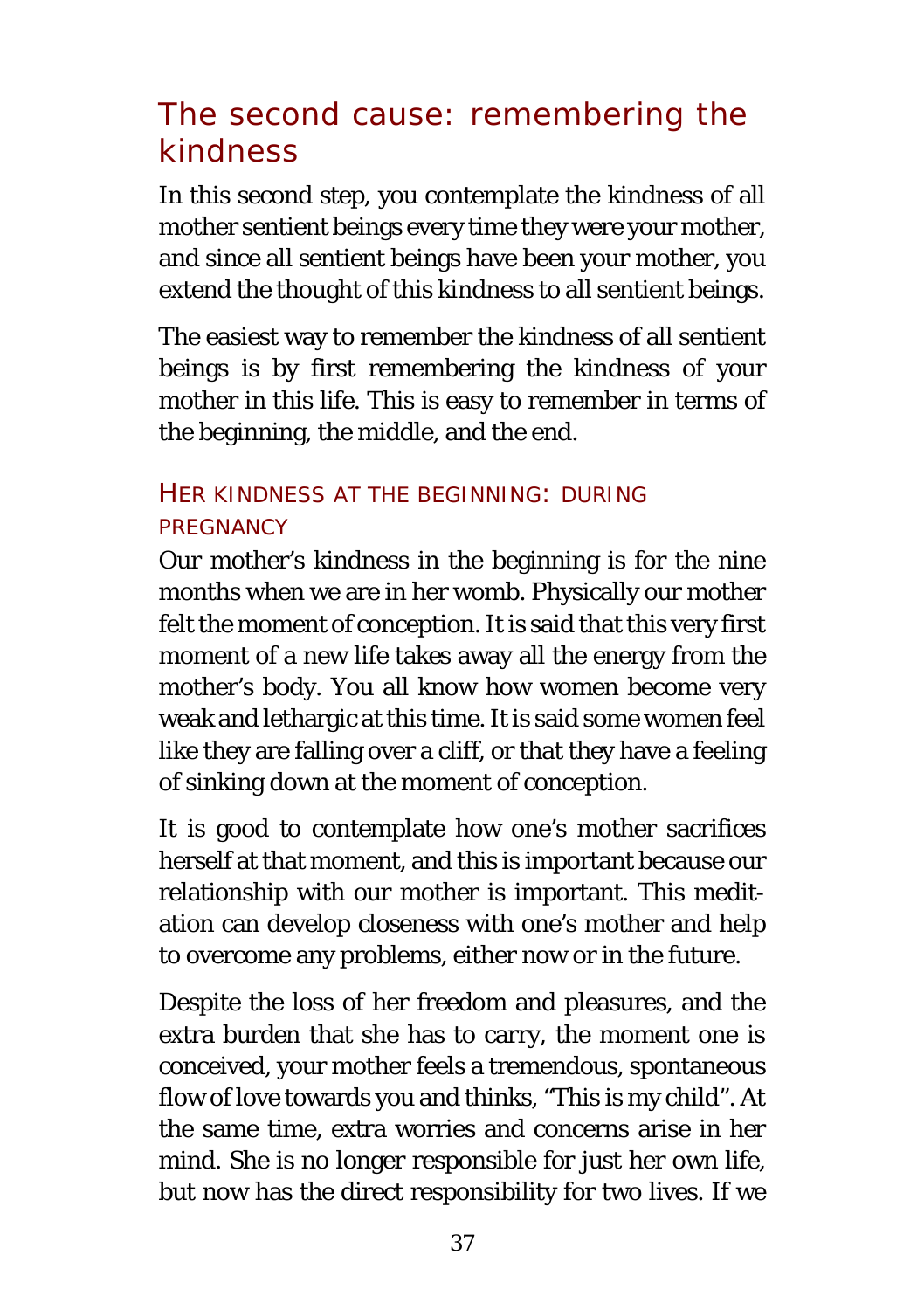consider the sacrifices she makes, her love must be very great and deep.

Your mother is always concerned about your safety when you are in her womb, and because of this, she may have to change her lifestyle. If she is fond of jogging or dancing, she might stop this. She is also very thoughtful of what she eats or drinks – whether it is too hot or too cold – and she is even aware of her body temperature. As a result of your conception, there are great changes and more stress in her life.

When you are in the womb, you receive all your energy and nutrition from your mother, so whatever she eats or drinks comes to you through the umbilical cord. When you are in that state, you would probably die if you were fed by mouth. There are karmic explanations as to why it is like this.

At the back of her mind, your mother is always concerned about your safety. She cannot even sleep properly for fear of causing harm to you. Even at this early stage of your life, you can see how much affection and love you receive from your mother, what sacrifices of her own pleasure and freedom she makes, and what pain and discomfort she endures.

We should always remember our mother's kindness so that we can be more grateful and appreciative of her. There are those who believe their mother has been very bad or has abused them. Why do these people hold such a negative attitude towards their mother? Do the reasons for which they feel negative outnumber her kindnesses?

It is not right to completely forget the kindness that you receive from your mother, and hold in your mind the few abusive words she said to you. Rather, you see the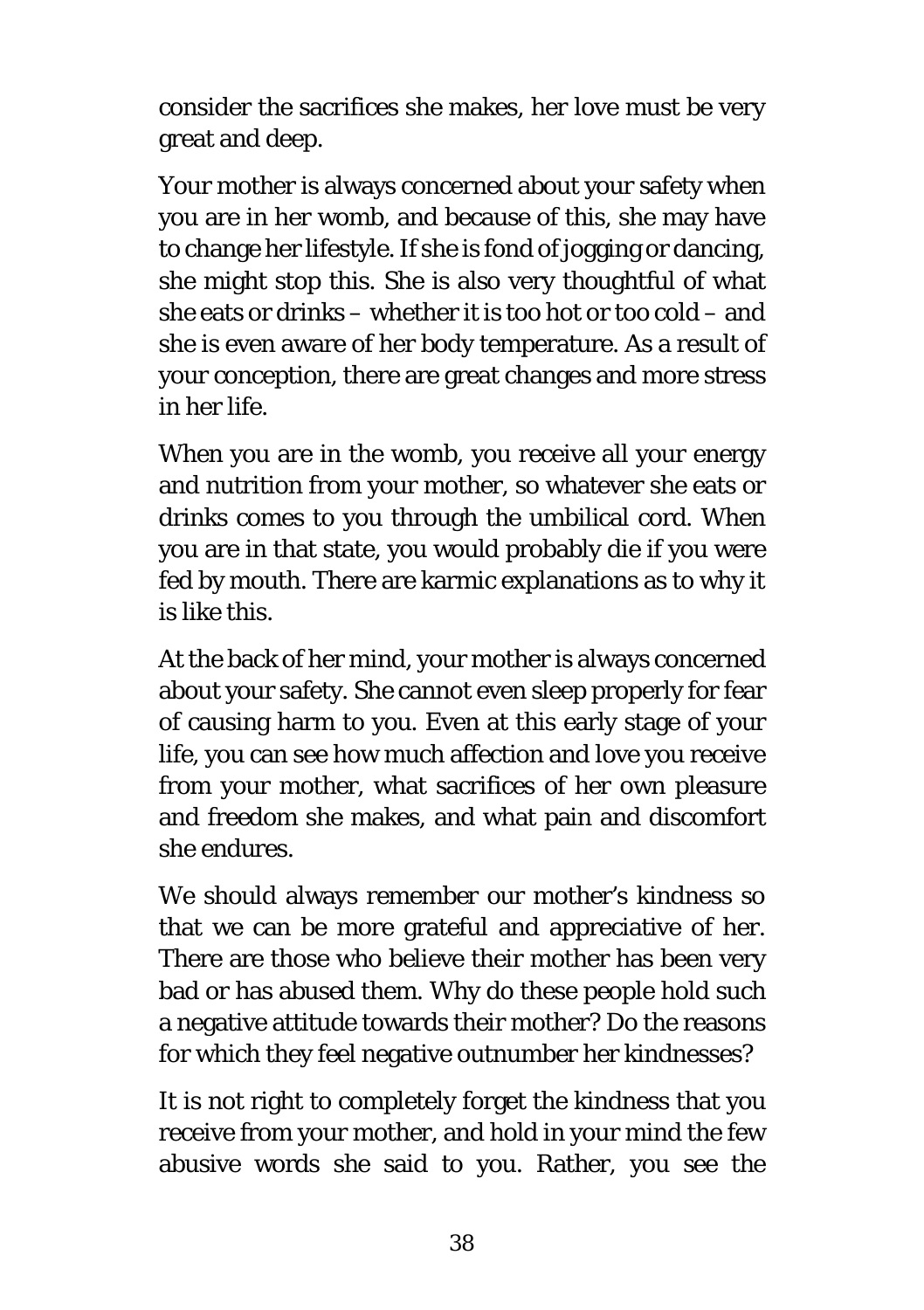benefits of viewing your mother from the perspective of all the good things she has done for you.

Without the kindness of our mother, we would not have survived. All the credit for meeting with the Dharma and being able to do what one has wanted in life goes to our mother.

In a formal meditation on the topic of the kindness of the mother, you clearly and vividly visualise your current mother in front of you. Then as we have just discussed, remember her kindness from the moment of conception through the nine months and ten days in the womb. Not only did she show great love and affection, but she also underwent great physical and mental pain.

To some extent, you can justify her difficulties by saying that her body was karmically or biologically built to carry you, but you should still consider how very difficult it is to carry even a small load for just a few hours, and imagine how you would feel. Your mother made great sacrifices while you were in the womb.

#### HER KINDNESS IN THE MIDDLE: AT BIRTH

Next, we think of our mother's kindness in the middle, when she gave birth. Here we contemplate what our mother undergoes, and what we are like at the time of birth. Of course, all women who have given birth know from their own experience that birth is physically very painful.

Those who have not had the experience of giving birth can learn about that pain through reading books, or by observing birth. Here, however, it is important to think as if you had experienced the excruciating pain of childbirth yourself.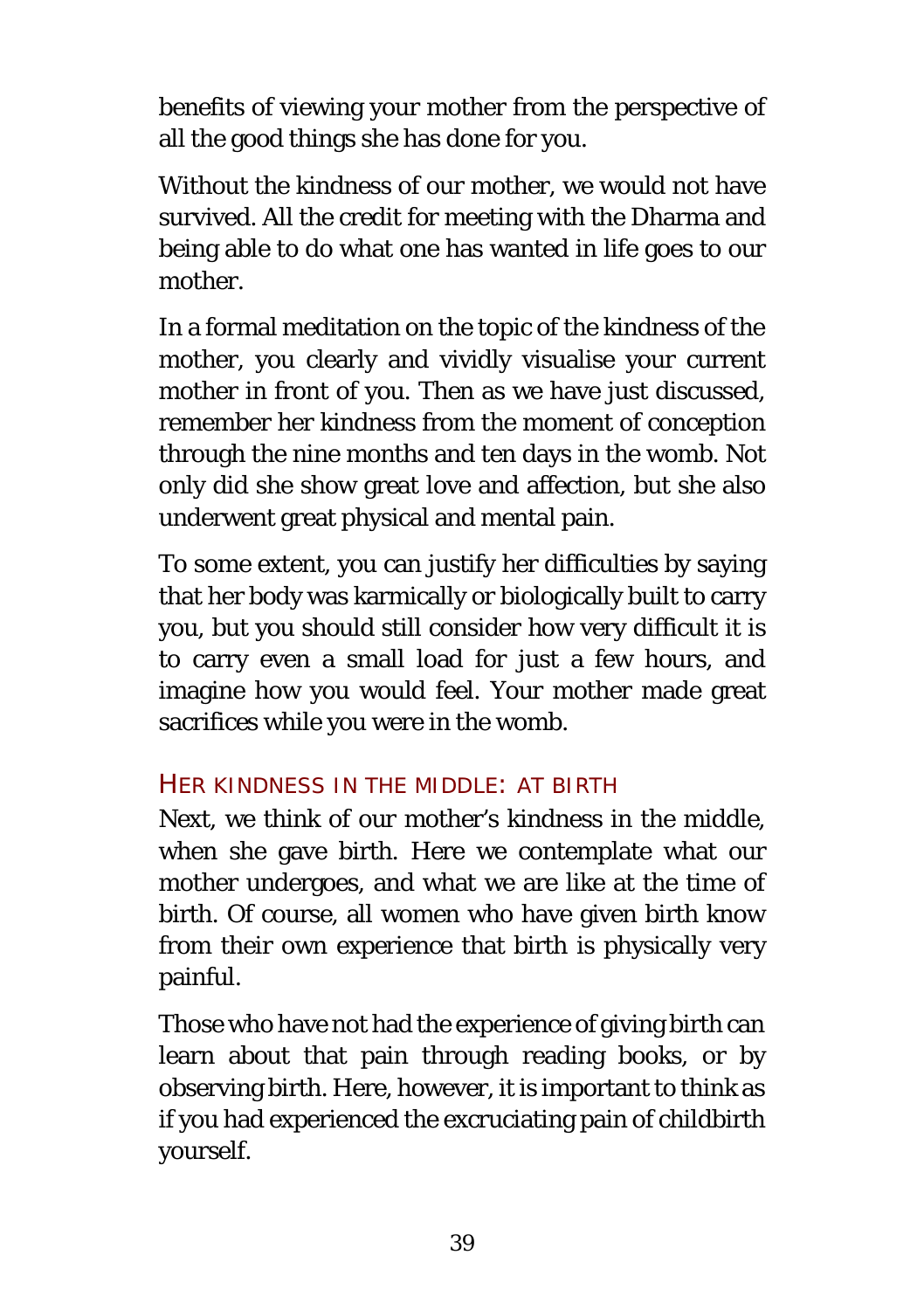When you are first born, you are just like a maggot. Compared to other species, the human being has more potential, but at birth we are more helpless than most. Other creatures can get up and find their mother's nipple to suckle, but we cannot.

Despite all this, our mother forgets all her pain amidst her joy, which is greater than if she had found a treasure. When newly born, we are completely powerless and helpless, and reliant upon the care and affection of our mother. Immediately after our birth, she holds us up to the warmth of her body. Having been in so much pain and in such a mess, how could she manage to hold you up if not for her love and affection? After all the pain she underwent, there is no anger or hatred: it is all love and affection.

As you develop, she always provides every comfort through the warmth of her body, and she tries to entertain you and bring a smile to your face.

Her love is such that she is prepared to do virtually everything. Even if she is normally very fastidious, she will wipe your nose with her own mouth, or clean up your urine and excrement with her hand if necessary. These things happen even with women who would not normally even go close to a smelly room.

If you do not remember your mother's kindness, you will not have a sense of gratitude, and the wish to repay that kindness. It is important to know the ways our mother has supported us. Then, when the time comes, you have the thought of repaying her kindness. If your mother is ill, you think, "It is now my turn to serve her. It is now my opportunity to repay her kindness."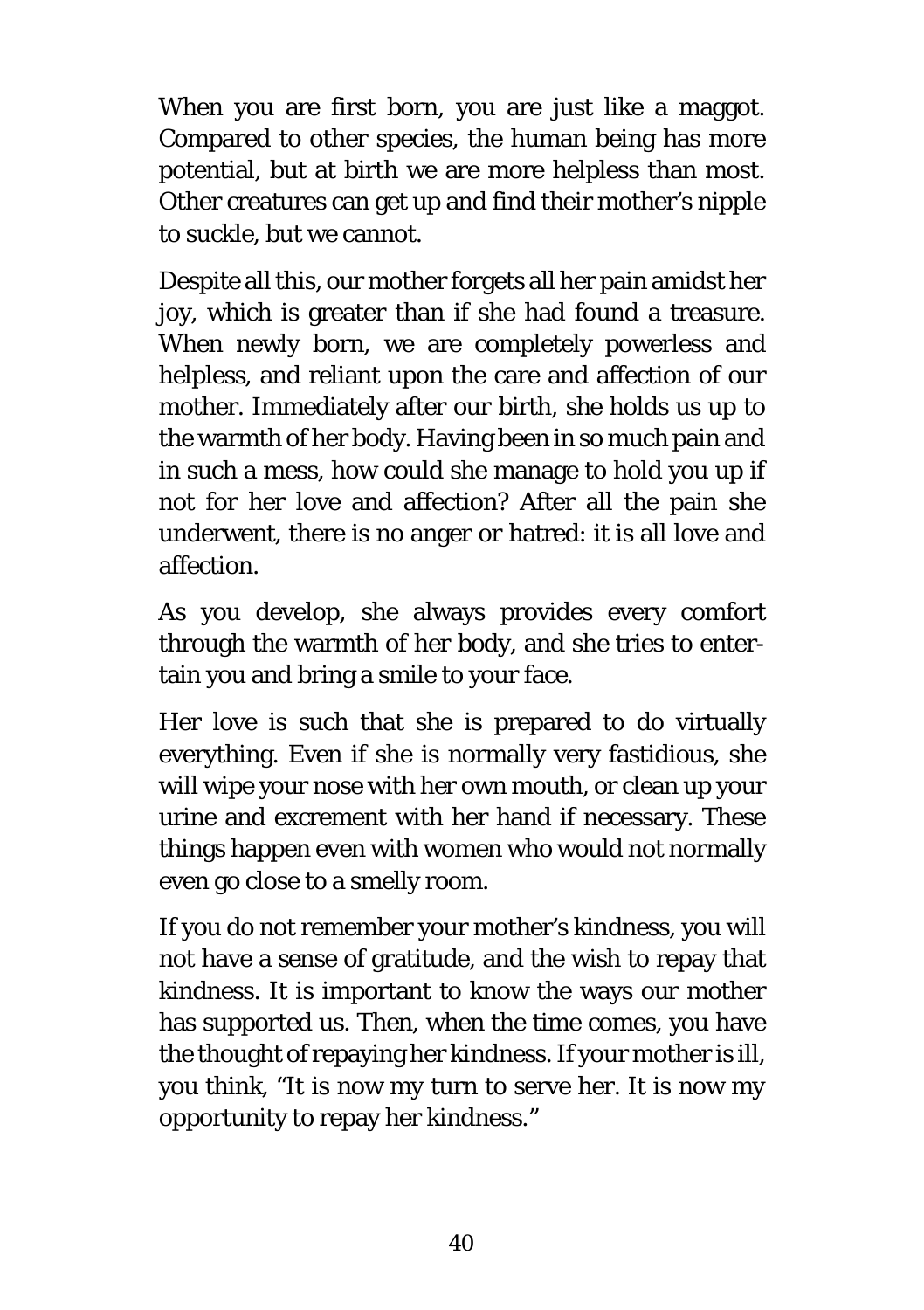#### HER KINDNESS IN THE MIDDLE: DURING CHILDHOOD

The kindness of one's mother in the middle includes all the kindnesses from birth and through childhood.

We cannot remember all the support and care shown to us by our mother during our childhood. If you were a parent, you would know this, because of your caring, kind feelings towards your own children. Even if you are not a parent, by observing parents you can clearly understand a mother's dedication to her children, and the sacrifices she makes. A mother's affection is so strong that, in order to protect their own child, some mothers would willingly suffer their child's illness, even to the point of sacrificing their own lives.

We spend more of our childhood with our mother than with our father, so it is mainly from her that we learn how to eat, drink and walk. Seeing her child take its first step brings so much joy and pleasure to the mother.

I recall that when I sat my geshe exam I was asked, "What is the substantial cause of great compassion?". I replied, "The substantial cause of great compassion is a mother's actions of love for her child." The high lamas gathered there at that time, including Lati Rinpoche, commented that there was some sense in this point.

In childhood, we receive so much love and affection from our mother, without which we would not have survived. The effort our mother made to protect and support us in a single day of our childhood is said to be equal to saving one hundred lives.

Thus, we can see how a child has a special bond with its mother. Somehow, the child learns more from, and depends more upon, their mother. This shows the importance of her role in our upbringing.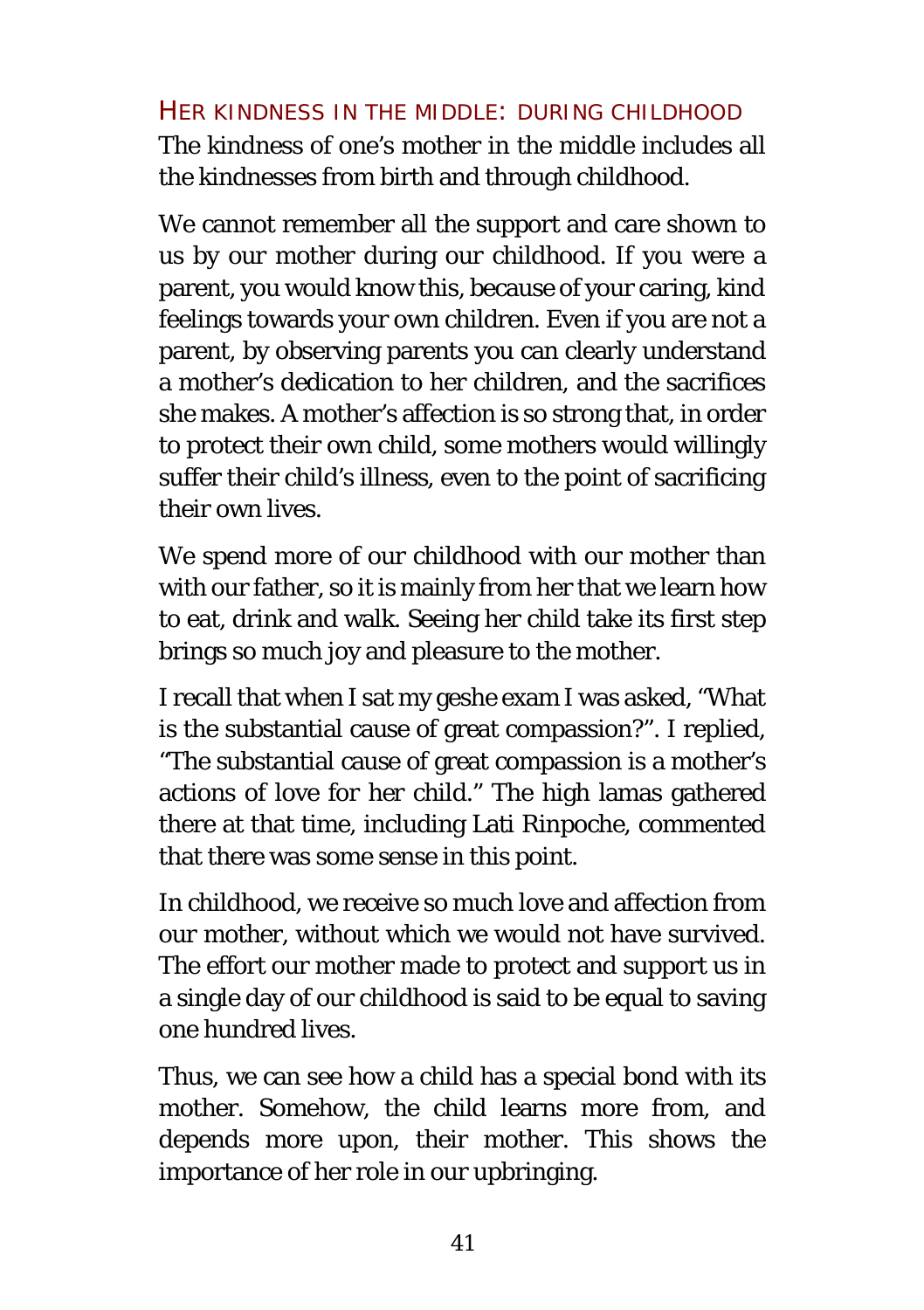From the mother's perspective, she has added responsibilities when she brings up children. As mothers spend more time with the children, they have more influence upon the children's lives. Once a woman has a child, she has this spontaneous flow of love: she must automatically assume more burdens and responsibilities in her own personal life.

We are learning this because that is what happened to our own mother. When I see a pregnant woman, I feel a strong sense of sympathy, because it is not easy being pregnant, and then later on, there is giving birth, and the effort of child rearing. It is not easy, and we need to know that our own mothers did this for us.

If we think about our school days, not just on one day, but day after day, year after year, from kindergarten, through primary and then secondary school, our mother supported us. She took us to school, picked us up, and provided for all our needs – physical support, financial support, and even just her time and interest.

As said in the Lam Rim teachings, the mother's only concern is her children, and she wants to do everything she can to give them happiness and to prevent any suffering.

We have to remember these things, as it is easy for one to think one has achieved everything – for example, a higher degree, or a special skill or qualification – all by oneself. If your parents had neglected their responsibilities when you were at school, it is most likely you would be lying in the street penniless, or wandering around looking for trouble.

#### HER KINDNESS AT THE END: DURING ADULTHOOD

Even after we pass through childhood and reach adolescence, we are still financially dependent on our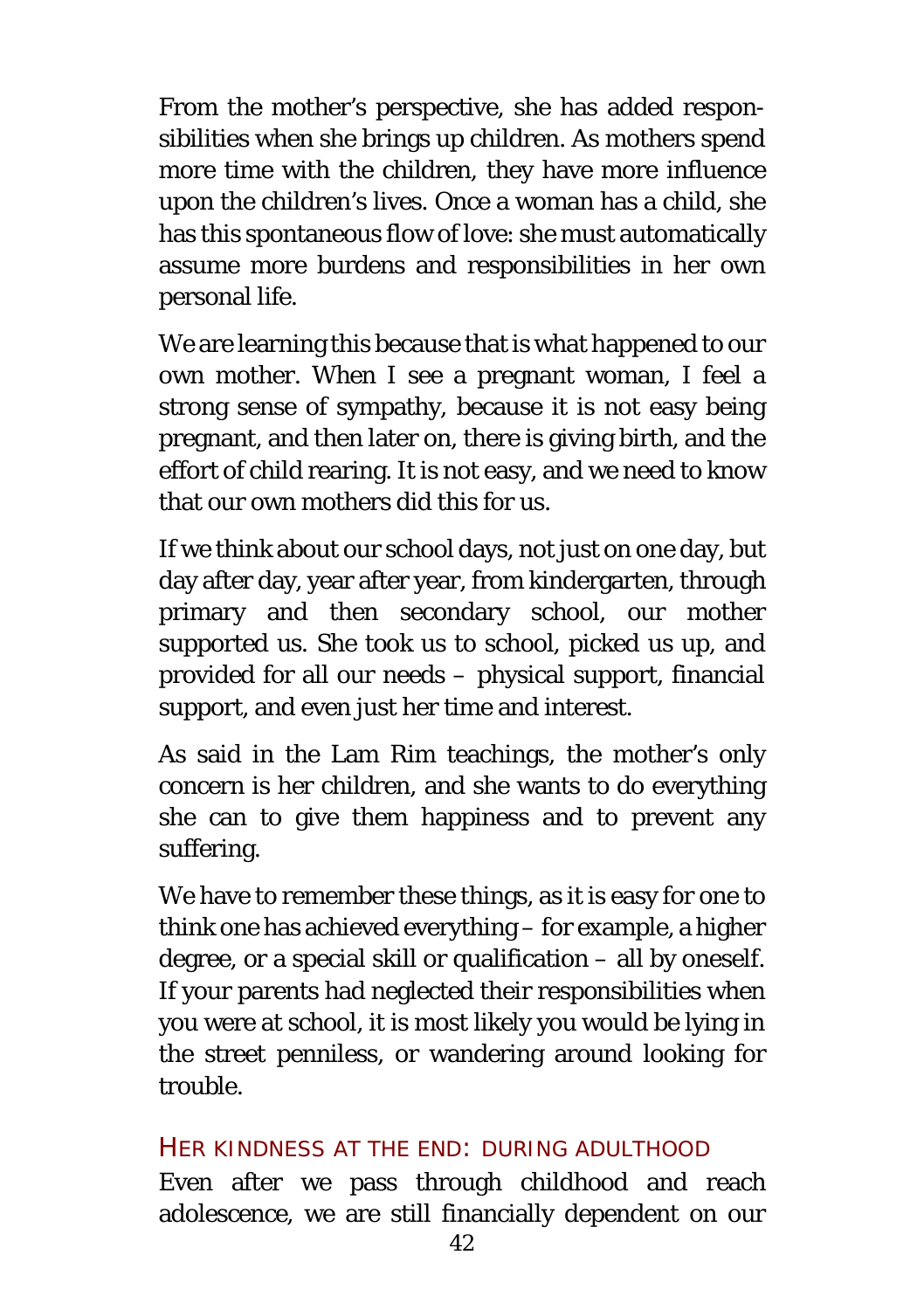parents. We also depend on them, particularly our mother, for our whole direction in life.

Even when we reach maturity, our mother's love does not stop. Unfortunately, at a mature age, we are in a position – whenever we find the opportunity – to challenge our mother or our parents. From the mother's side, however, she is still concerned about our future, our marriage, and so forth. She always remembers our well-being.

In this meditation, we try to recollect the kindness and support our mother of this life has given us. Then we recall how we have also received this kindness and support in other, countless lifetimes, when she was also our mother.

If we consider the infinite number of lives we have had in the past, then the number of lives we have had as a human being is also beyond count, as is the number of times we relied upon another human being as our mother. In each life, we received the same love and support that we are now receiving from our mother of this life. In the same way, we can think of our father as having been our mother in the past.

We can then extend this meditation on remembering the kindness of the mother to all sentient beings. We can consider this kindness of mothers in non-human lives, such as animals and birds. We can see how other creatures are also affectionate to their young, and how they are willing to sacrifice their lives for their young.

Once, when I was on retreat at Illusion Farm in Tasmania, I saw a peacock hen with three chicks. When a predator arrived, the peacock immediately gathered up all her chicks under her feathers, and just stood there protecting them, at the risk of her own life. In the end, she came to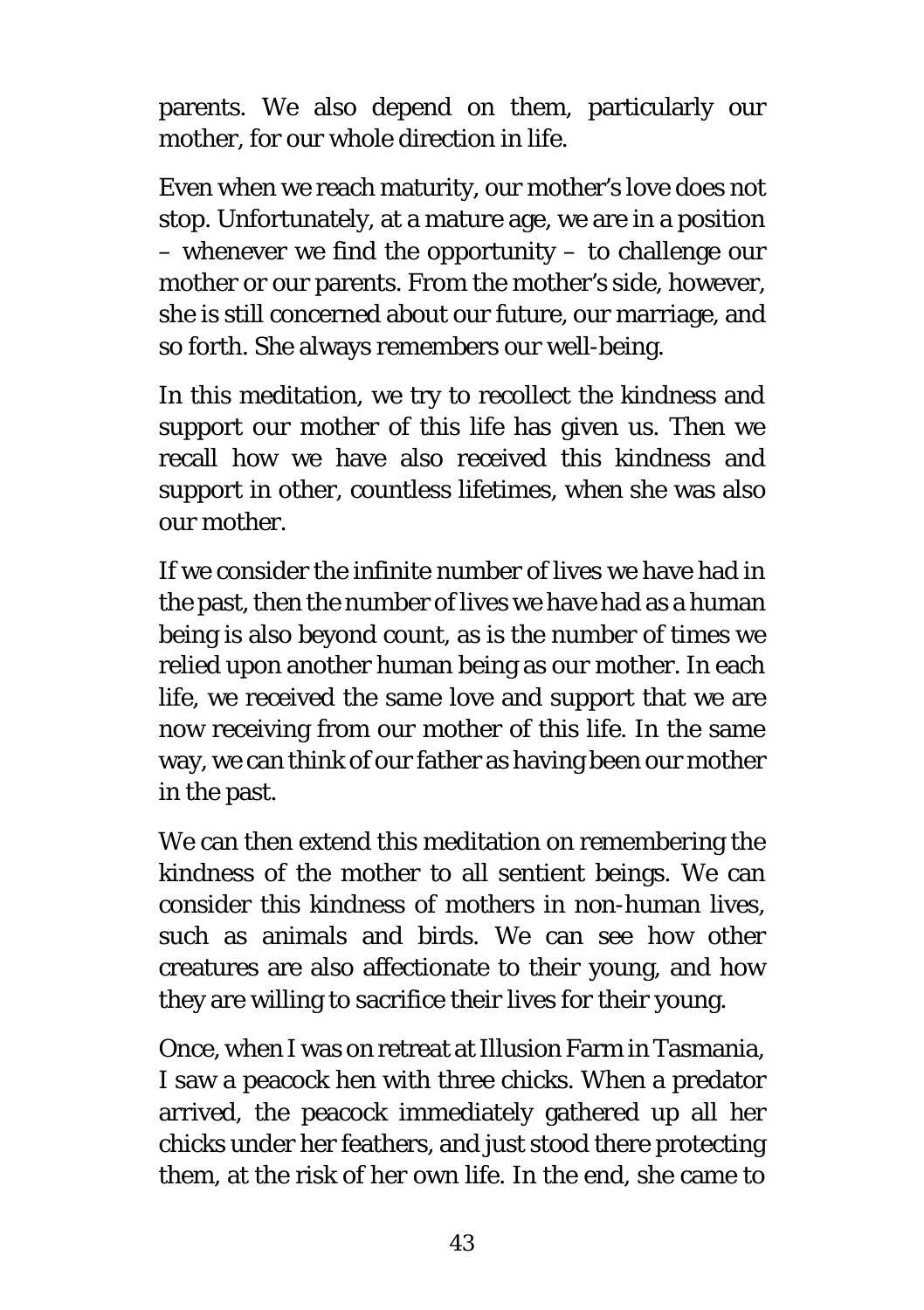no harm, but I have noticed how even birds and animals will give up their own life to protect their young ones.

So, we can also think about how, in the past when we were born as an animal or a bird, we received the same motherly kindness and support from other sentient beings.

Through this meditation, try to cultivate from your own side a pure mental attitude towards your mother and parents. This is very important, and if we make progress in this meditation, we can see the amount of love and kindness we have received from our mother.

When we remember her kindness, it helps us at times when we may receive some abuse or harm from our mother or parents, because we can see this abuse as small compared to the love and support our parents have given us.

In this meditation on the first two stages of the sevenfold cause and effect, we establish in our mind that all other sentient beings have been kind in the same way as our mother of this life.

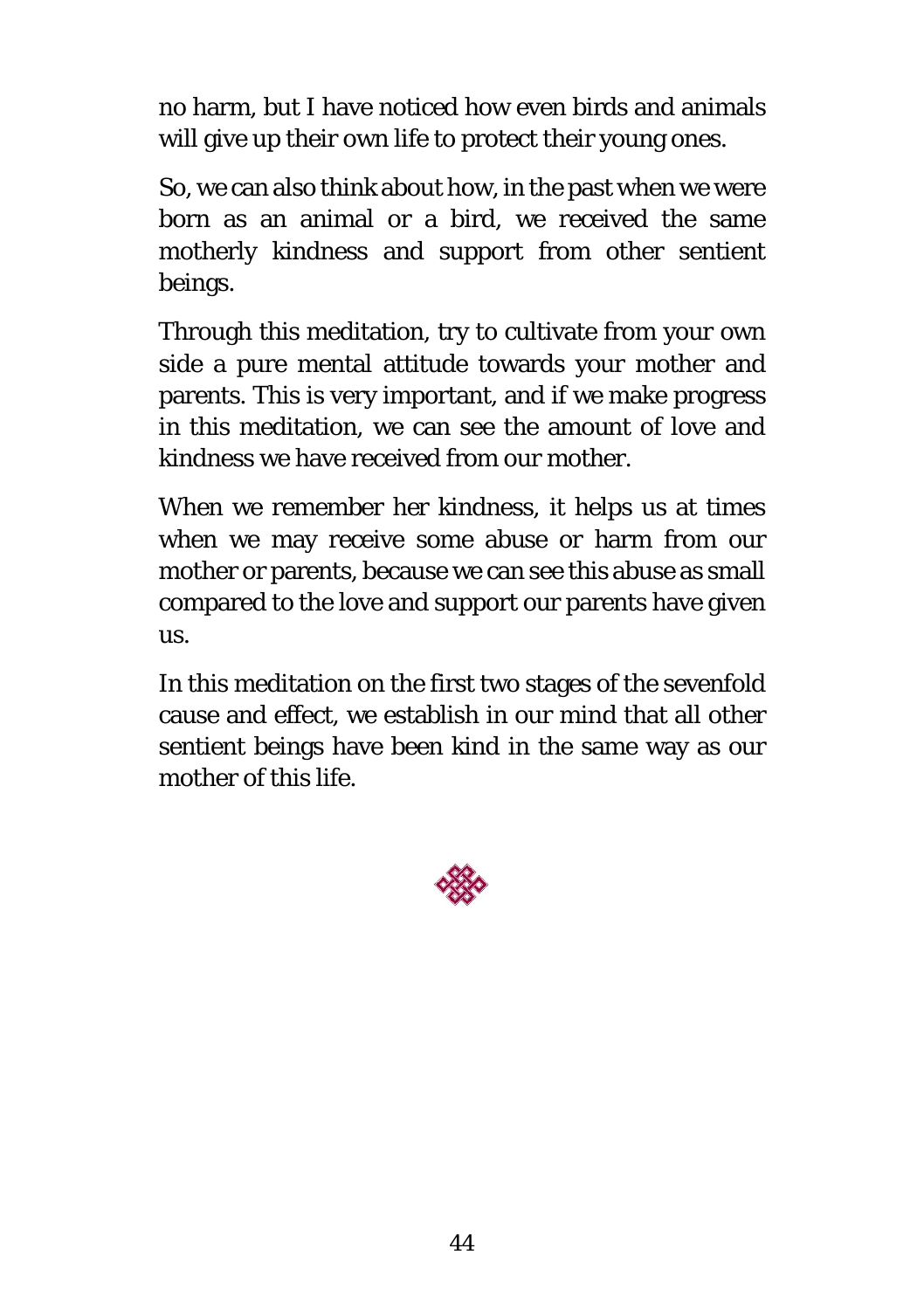# The third cause: repaying the kindness

To develop the sevenfold cause and effect meditation, it is necessary to progress from one stage to the next. Just realising that all sentient beings have been one's mother is not sufficient; nor is remembering their kindness. You have to develop the third stage, which is wishing to repay that kindness.

In this third stage, we have to consider the best way of repaying the kindness of all mother sentient beings.

There are two main ways:

- 1. Repaying the kindness in a worldly, mundane way
- 2. Repaying the kindness in a spiritual way.

Firstly, we consider repaying the mother's kindness in a worldly sense. This is very important, and regarded as worthwhile even by ordinary, worldly people. It is widely held that if you receive help or kindness from another, then you should repay that kindness.

Take, for example, our own mother's kindness. We received a great deal of material help and support from her. If we required food, drink, clothing or shelter she provided them; if we were sick she looked after us. So, in the worldly sense, we should repay her kindness in the same way.

Repaying our mother's kindness in a spiritual way means repaying her with benefits far greater than these material ones.

You have this wonderful opportunity to hear the profound Mahayana teachings from Mahayana teachers. You know how beneficial these teachings are, because they show the path to full enlightenment or buddhahood.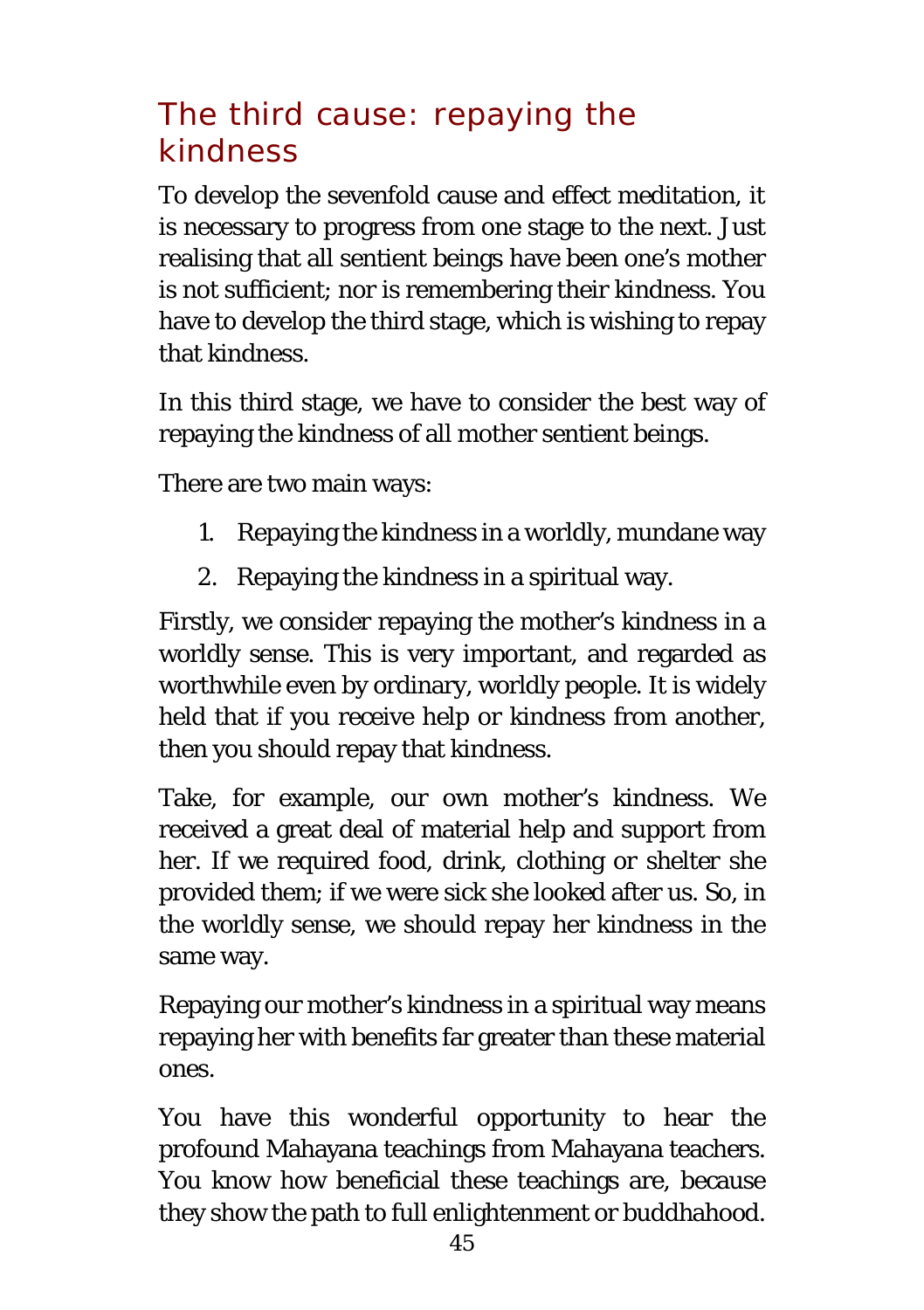However, you have to realise that you have had this opportunity because of the kindness of your mother, who protected and sustained you. So you try to cultivate the wish that your mother will benefit from the teachings in the same way that you have done.

## HOW TO DEVELOP THE WISH TO REPAY THAT **KINDNESS**

Imagine that your mother is blind and with no guide, and is also insane. You see her walking close to the edge of a cliff. In this situation, upon whom should the mother rely for help? Of course, it would be her child: you have the responsibility of protecting her from danger.

Next, imagine that all other sentient beings are wandering about in a strange country. They are blind in both eyes: the right eye is blind to the conventional or relative truth, being covered with a veil of ignorance of the law of cause and effect; while the left eye is covered with the veil of ignorance of the ultimate truth.

Furthermore, these beings have no spiritual guide to show them the right path, or even friends who have faith and conviction in the karmic law of cause and effect. Their minds are filled with the three poisons, completely darkened by ignorance. So all their actions are faulty and are the causes for them to remain in that state of bewilderment and suffering for a longer time. In other words, all sentient beings are about to fall over the cliff, into the great abyss of the three lower realms.

Then you think of your own situation, which is better than most, because you have at least met the Mahayana teachers and teachings, and you have some faith and conviction in them. In this way, you try to generate the strong thought that, because you are in a better situation,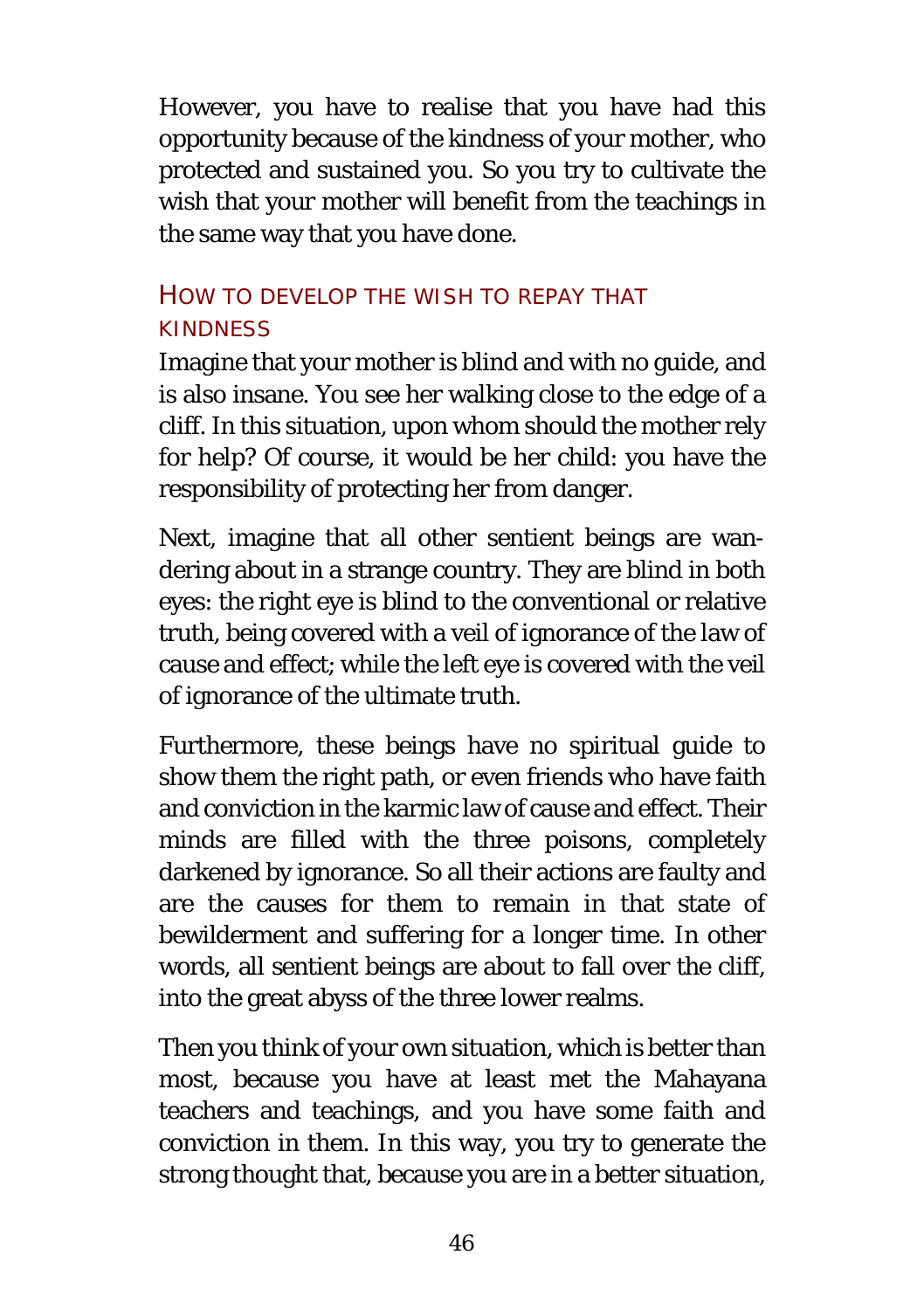you have some sense of responsibility for rescuing others from suffering.

It is important here to see within yourself the capacity to benefit other motherly sentient beings. As we have discussed, we can do this by comparing our own situation with that of others, and see how our situation is very good, compared with the pitiful situation that others endure. So you develop the thought of benefiting other sentient beings. In other words, a sense of universal responsibility strongly arises.

How can we benefit others? It can be in material terms, such as with food, clothing, and so forth. Of course, these are beneficial, but they only serve to temporarily reduce others' suffering. So you seek to benefit others in the long term or in an ultimate sense, which is to extend happiness to them while freeing them from all types of suffering – in other words, placing all sentient beings in the state of buddhahood. You strongly develop the thought of benefiting other sentient beings by placing them into a state of buddhahood.

So you focus on your mother in this current life, and generate a strong sense of wishing to repay her kindness. Then, extend this to all other sentient beings, including your enemies. In *Liberation in the Palm of Your Hand*, there are clear instructions on how to do this.

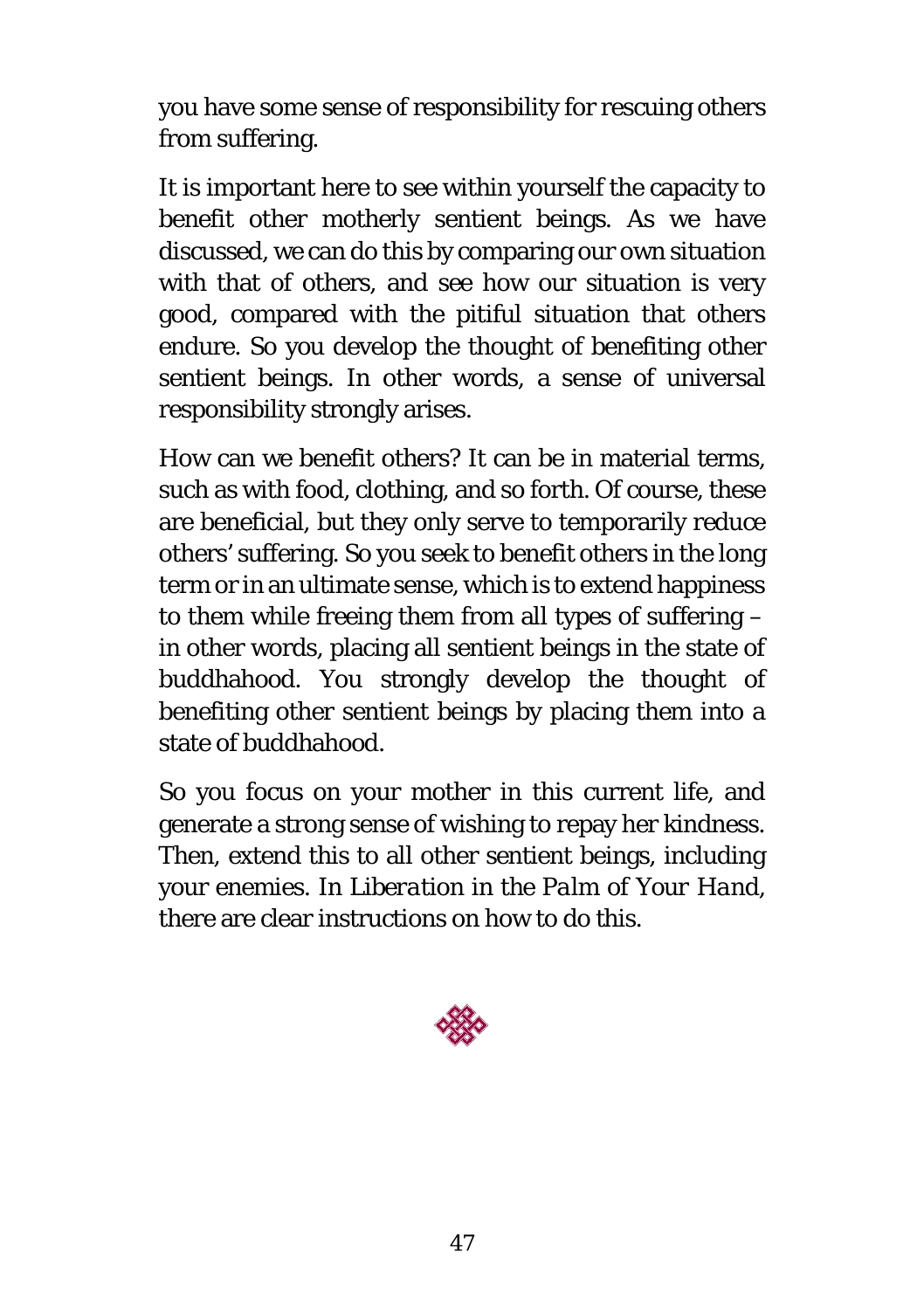# The fourth cause: loving kindness

Loving kindness here refers to a very specific kind of love. It is said that the loving kindness generated through the sevenfold cause and effect practice is the cause that produces great compassion.

This distinguishes it from the common idea of love, which is not necessarily a cause for compassion, because, generally speaking, there is no order as to whether love or compassion will arise first.

Here, love is the natural feeling one has for all beings as a result of successfully doing the preceding meditative practices – beginning with equanimity, then remembering all sentient beings as one's mother, remembering their kindness, and then wishing to repay that kindness.

When we have done those preceding meditations successfully, it is said this feeling of loving kindness will arise spontaneously. It is similar to the close, intimate and pleasant feeling you have for your mother, for whom you feel much gratitude and love. So, this feeling of loving kindness arises as a result of your previous meditations, where the object is all sentient beings, rather than any specific object.

The best way to describe this loving kindness is as follows: the famous Geshe Potawa said to an old mother who asked him, "What is love?". He replied "It is precisely the very special, loving affection and feeling that you have for your child". This loving kindness is the same love that a mother has for her beloved child.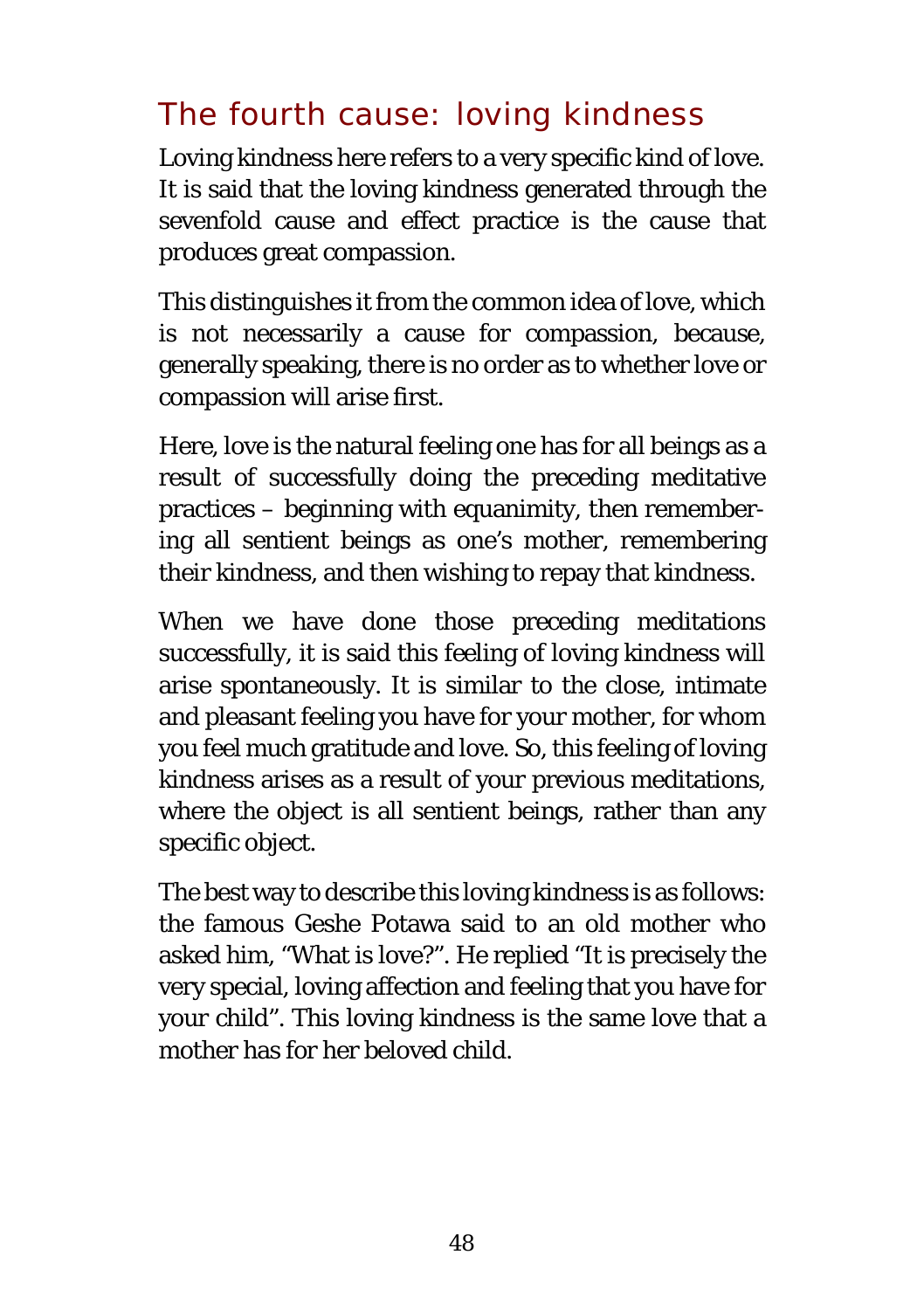## HOW DOES THIS LOVING KINDNESS DIFFER FROM EVERYDAY LOVE?

We should know the slight distinction between the kind of love generated as part of the sevenfold cause and effect practice, and the general, everyday meaning of love.

Generally, love refers to a mental attitude that wishes other beings to experience happiness and joy. One can cultivate the wish for others to have happiness, thinking, "How wonderful if they had such happiness". We generate such a wish when we see others lacking happiness and joy. This is the general meaning of love. What is most important here is that we fill our whole mind and inner continuum with loving kindness towards others.

Knowing this general meaning of love, we then ask ourselves, "Do we possess such love in us?". Of course, we do, but it is not enough and not perfect. Before we can generate a strong and genuine motivation to develop more love for other beings, we have to know the benefits of developing more love.

We can see the true benefits of love when we show love for those who are close to us. By showing true love to them, we can see the way they benefit, and how this love supports and helps them. If you support the beings close to you, what sort of effect does that have upon your own life and your relationships with them? What is the effect of that love on your mind?

We can see that the benefit of love is not only that through our mental attitude and good actions we make others happy – we also find more peace, fulfilment and satisfaction within ourselves.

If developing love has such benefits for us and others in our everyday life, what is preventing us from utilising our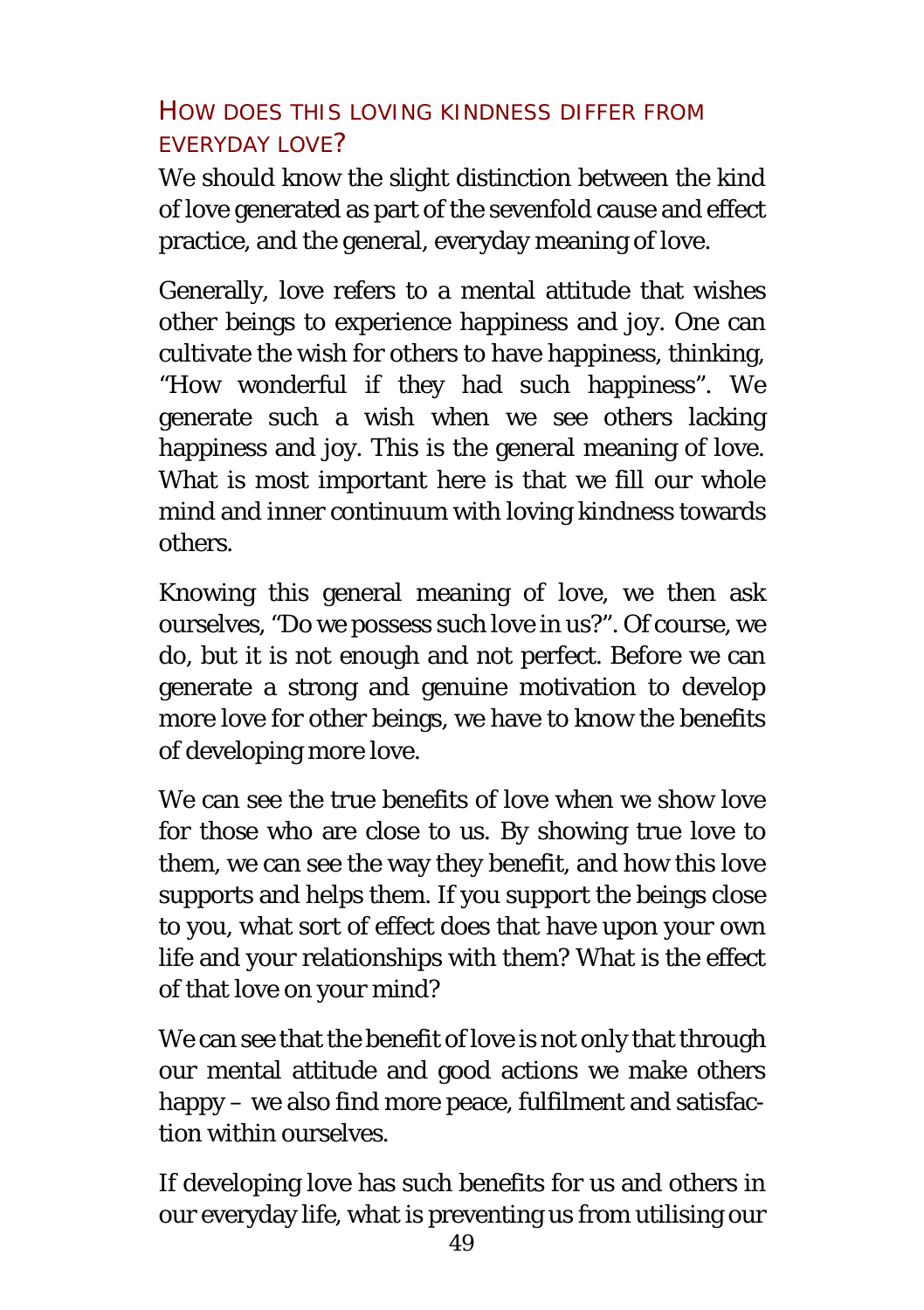potential for showing more love towards them? We have the potential to fully develop love within us, but because of the obstacles posed by our inner, opponent states of mind, we cannot make this potential visible to other beings, especially those closest and dearest to us. It becomes difficult to gain the love, trust and friendship from others.

We should understand that to develop love, we need to put a lot of effort into our meditations, thinking of the benefits of generating love, how to generate that love, and to whom we should show that love. It depends on the effort we make in understanding the meaning of love, and on our efforts to do the meditation on loving kindness.

### THE DIFFERENCE BETWEEN LOVE AND ATTACHMENT

It is important to be able to discriminate between love and other attitudes, such as attachment. By understanding this difference, one should be able to see whether one is showing love or attachment to others. And, by correctly discerning the difference between love and attachment, you should also be able to determine whether others are showing you attachment or love.

If the other person shows attachment, you need not necessarily like that person, but at least you realise you should not trust them as a lasting friend.

We, too, are judged by our friends depending on whether we show love or attachment to them. If they judge that we are showing them more attachment, they will regard us a selfish person with no concern or care for them. If they see us in this way, it is an obstacle to our relationship. Whereas if we show more love to others, there is naturally more mutual care and benefit in that relationship.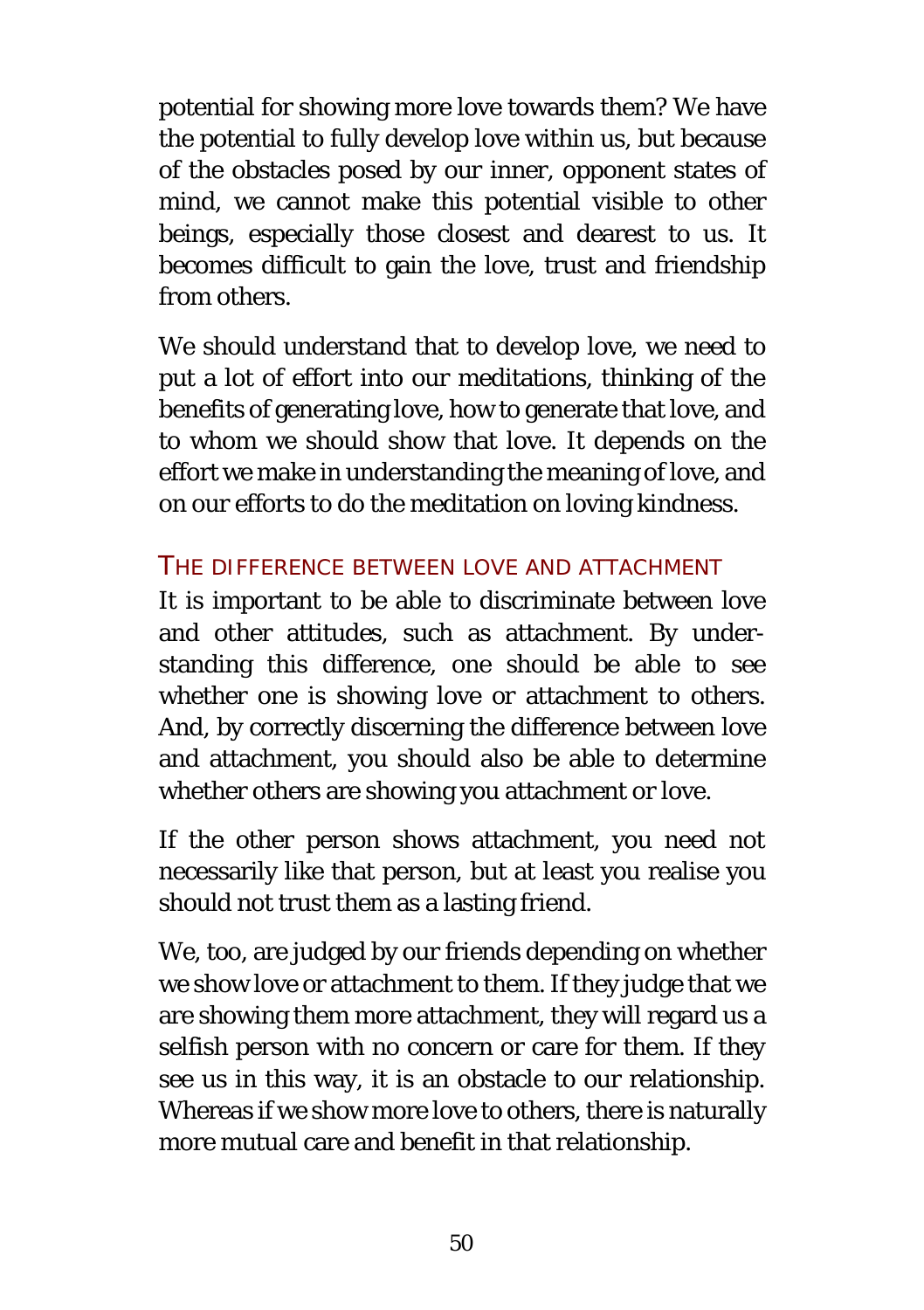Therefore, discriminating wisdom plays an important role in guiding the mental attitude we should project towards others. If we project more desire and attachment, the consequence will be more disadvantage and loss in our own, and in others', lives.

Even in terms of this very lifetime, we can see how many times we have been the victim of our own attachment to others, and the number of times we have been the victim of others' attachment, which we misinterpreted as love.

One apparent difference between love and attachment is the different feelings we have for our kind parents, and those we have for our boyfriend or girlfriend. With a parent, there is great love and an intimate bond, with an automatic care and concern for them. Any time they have problems or pain, you immediately wish for them not to have that pain. That is love.

We need to develop this same attitude towards our partners and friends. Why? Because having a good relationship is an important factor for a stable and happy life.

The major cause of the unending difficulties we face has nothing to do with material things, such as lacking food or drink, or clothing, or a place to live. It is mostly related to the lack of stability in our relationships, or because we have been deceived in our relationships.

Thus, there is great benefit if, right from the start of a relationship, we try to see that the most important cause for happiness is love, which we must show to our partner, and which we expect them to show to us. This depends upon having the correct understanding of the difference between love and attachment.

While one should learn the teachings from the texts, it is more important to apply them to one's own life, trying to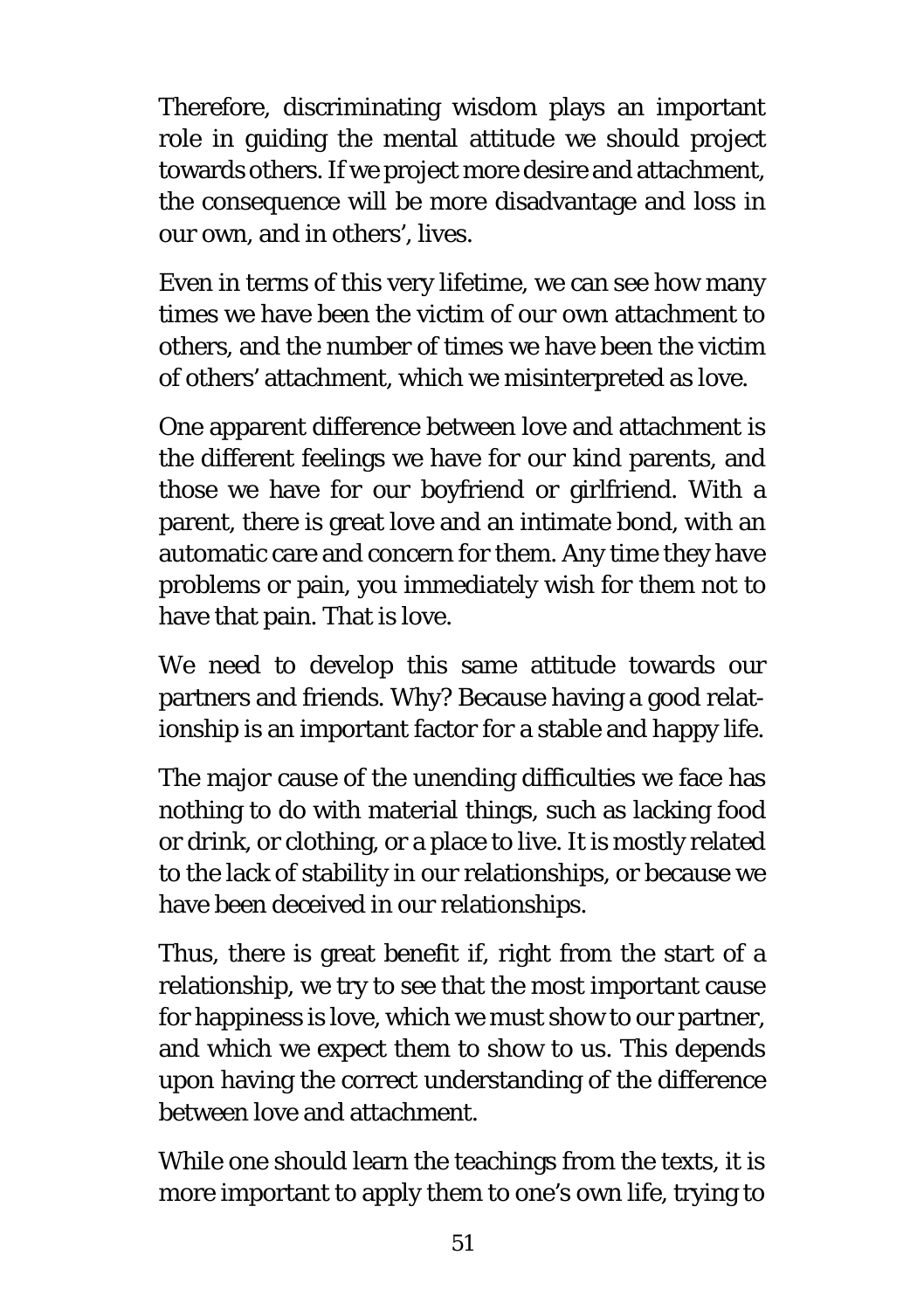see the benefits. As we learn of the many benefits of universal love and compassion, we need to realise that the love or compassion we have within us is precious and needs to be nurtured, developed and strengthened. There is no benefit if we think that this good quality called 'love' is some remote thing outside of us.

It is best if we can cultivate the loving kindness we have just discussed by engaging in this meditation practice of sevenfold cause and effect. At least we should try to derive some other benefits from this meditation practice, by enhancing the love we already possess in our mind. We must take this teaching to heart. Simply talking about love, or saying that we have love for others, means nothing.

For instance, if you are married, then you pledged on your wedding day to share your life together in times of happiness and sorrow. It is easy to say that, but if those words are not integrated into your life, this ceremony has no meaning.

An example of a couple who have real love for each other would be an elderly couple who have lived together for many years and who always share everything. They share the good times, like having picnics together, or, if one is sick, the other will readily look after them. If they are joined together in true love, they are like servants to each other for their entire lives. If one is sick in bed, the other sits by the bed and is completely dedicated to their partner's welfare, and that is the most important thing.

On the other hand, we can see situations of couples living together for many years where, if one partner is suddenly hospitalised, instead of being concerned and available the other will go out to find another partner!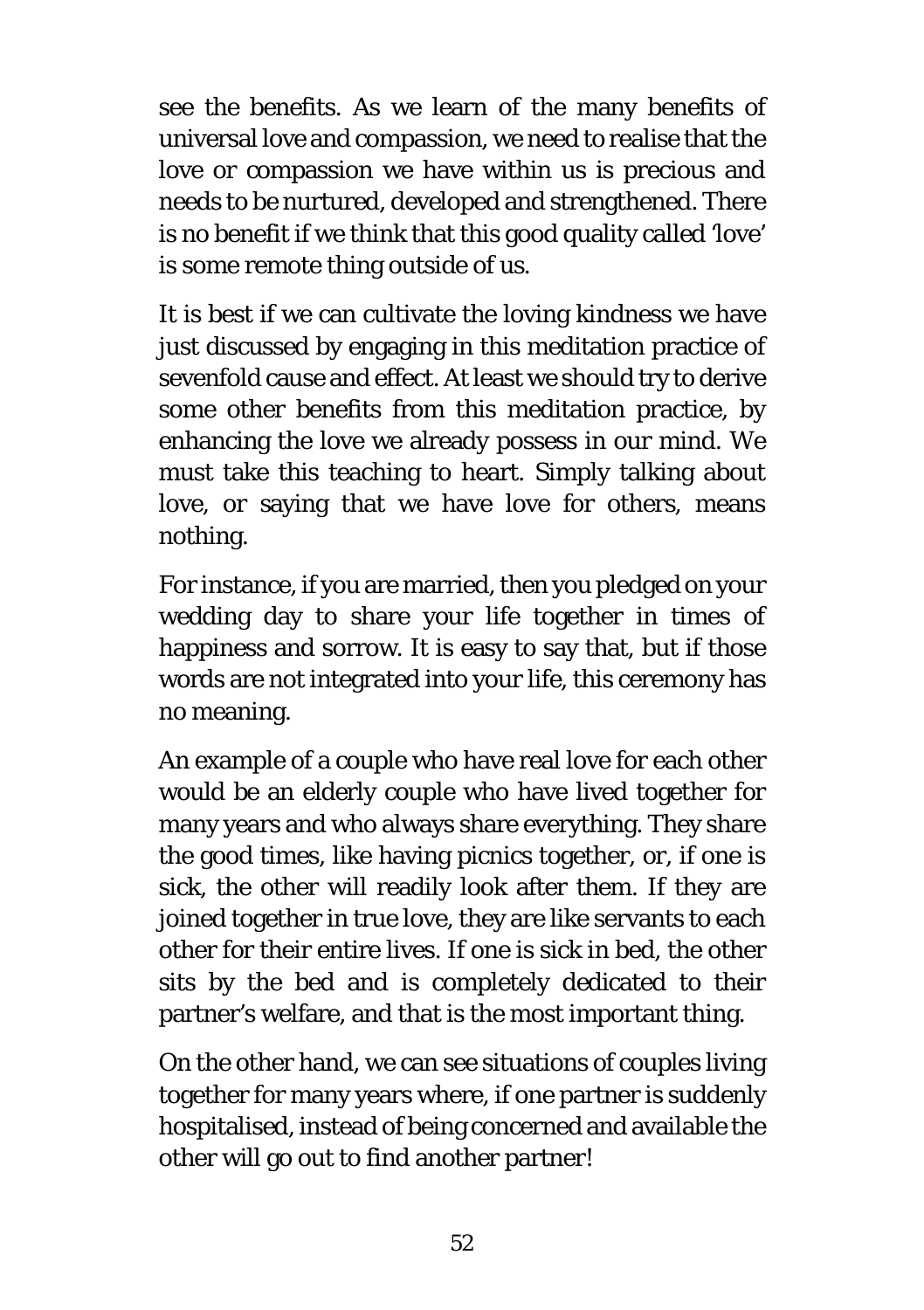It is not easy to have pure love, but at least by knowing the difference between love and attachment, we can try to make our feelings of love stronger than those of desire. If we can achieve this, it is a cause for a healthy and stable relationship.

We should investigate our own situation. Can we live alone or do we need a partner? For most people, it is important to have a partner. Therefore, we have to think about how we can bring happiness in our life by having a partner, or how we may end up with more suffering by not having a partner.

In this way, by seeing the importance of our relationship, we develop our skill in maintaining it and making it more mutually beneficial.

The eight benefits of loving kindness can be found in the Lam Rim text. They are based upon Nagarjuna's text *The Precious Garland*:

Though such a person might not be liberated, they will achieve love's eight cardinal virtues. The merit of giving the three hundred types of food every day in the three times, cannot compare with the merit gained from meditating a short while on love. Gods and humans will come to love them; and give protection; they will have mental ease; and much happiness; poison and weapons will not harm; they will achieve their aims effortlessly; and be born in Brahma's world.

#### A FURTHER MEDITATION ON LOVING KINDNESS

In general, if one has progressed well in the preceding stages of the sevenfold cause and effect sequence, then as a result of your success in the previous stages, loving kindness will arise without any difficulties and extra effort.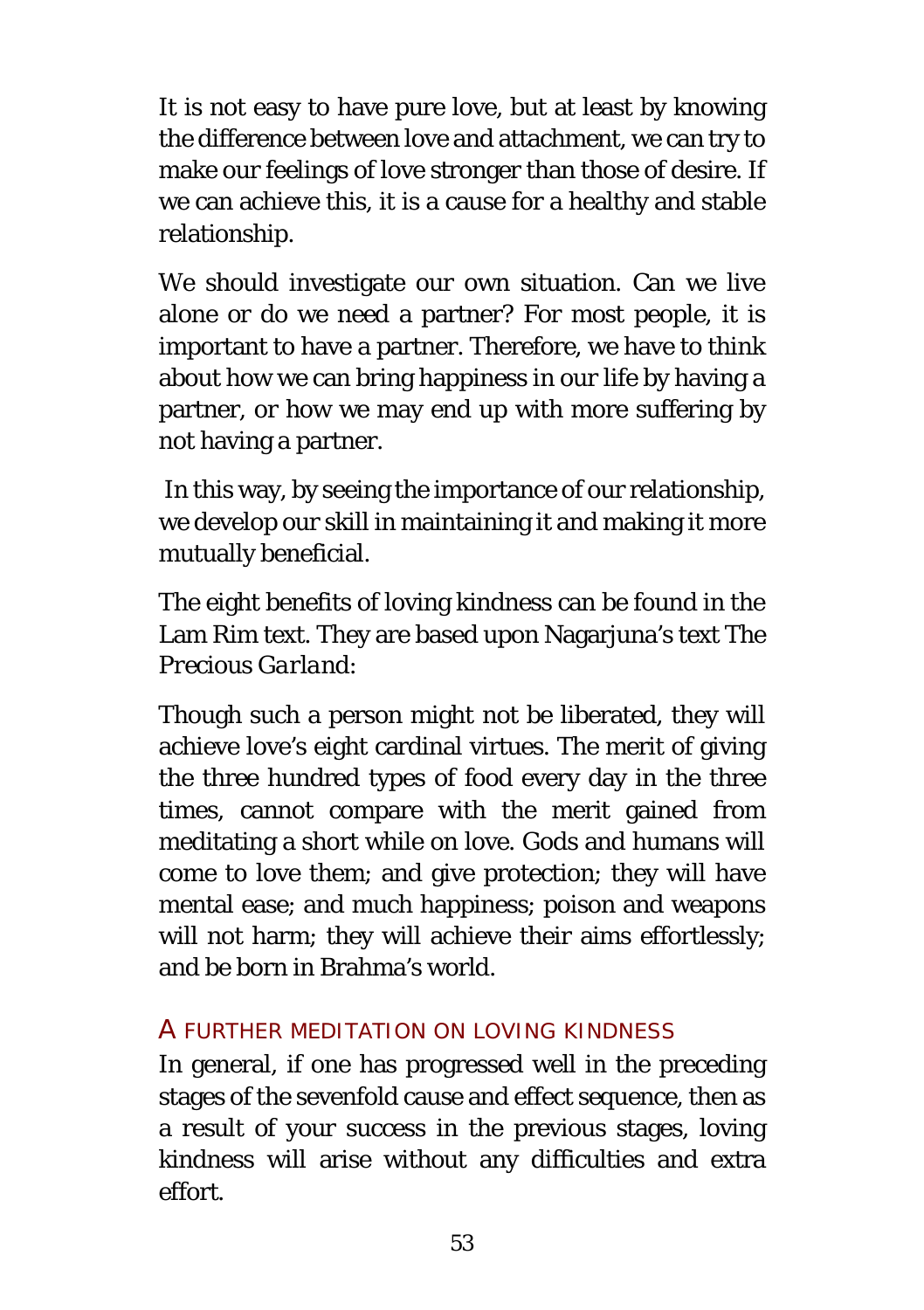However, there is also a specific meditation to generate loving kindness which is separate from the sevenfold cause and effect sequence, and which can be used if one has difficulty meditating on the first three stages of the sequence.

In this meditation, one initially thinks of all one's friends and those who are close, then reflects on the various ways they lack joy, happiness and satisfaction. Let alone possessing a high degree of uncontaminated happiness, they do not even possess a mundane or contaminated happiness and joy. Even more unfortunate is that you can see how they mistake suffering and pain for pleasure and happiness, and thus seek out that suffering and pain!

You naturally wish for those you cherish to have satisfaction and happiness, and this thought indicates that you have generated loving kindness. Having cultivated love for your friends, you do the same for strangers, by considering how in various ways those strangers are also deprived of happiness. Then, by doing this same meditation, you can extend your love to your enemies. In this way, it is possible to generate loving kindness towards all sentient beings.

In practical terms, we can see whether we really do generate and possess love for other beings. We may feel that through our meditation, we can extend loving kindness to all other sentient beings.

However, if we check closely, we may find we have a long way to go to cultivate a true love that comes from the heart, rather than a love that seems to exist in the space outside of us. Do we really have this true love coming forth from our heart for even one person? When we reflect on this, we may see that, most likely, we do not.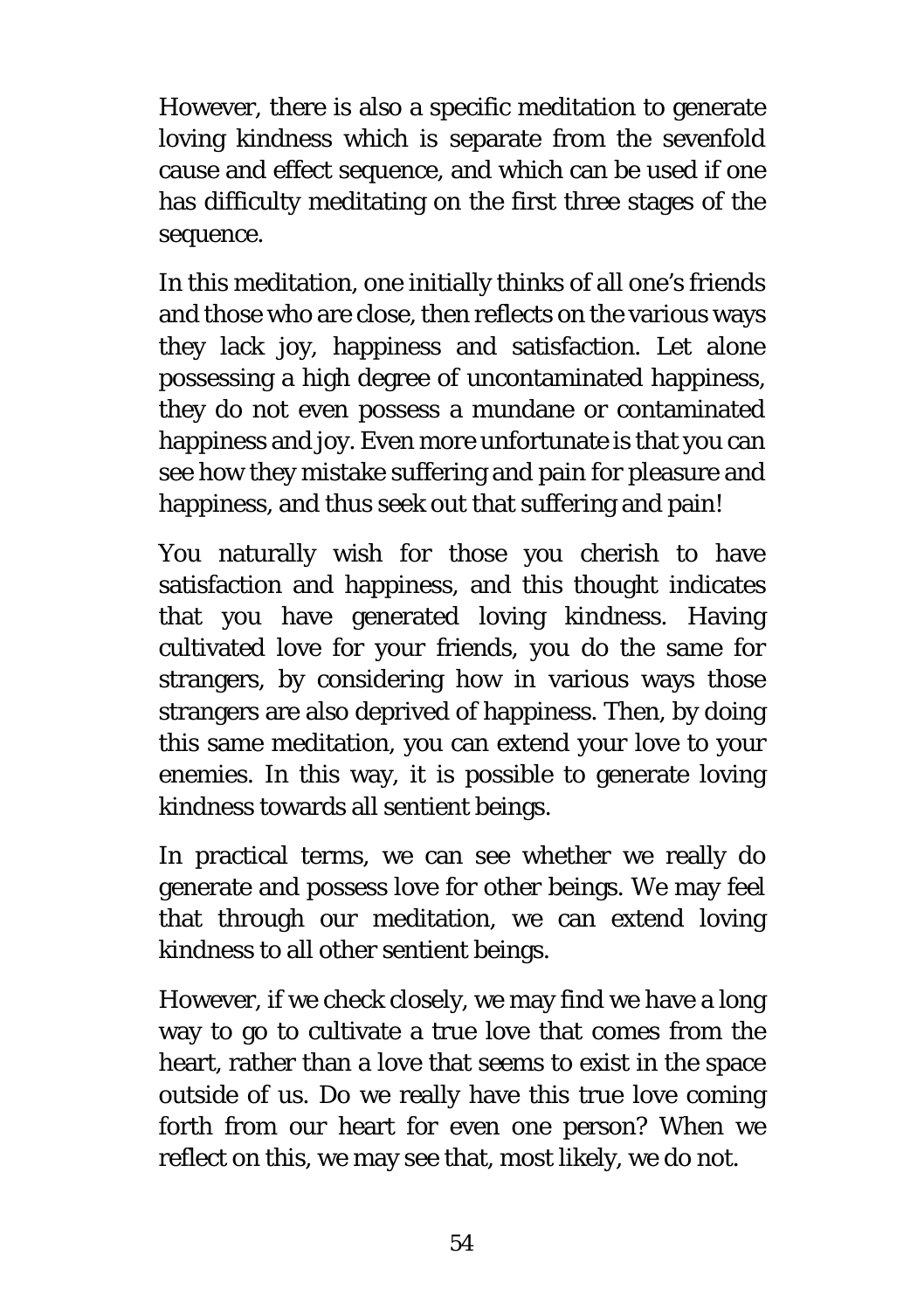This shows that, although we may talk of the benefits of showing love to others and say we care for others, in terms of practical experience, we fall far behind. So we must put more effort into generating this loving kindness.

All beings have the potential to cultivate true loving kindness. Because of this potential, we feel love whenever our mind meets with the right conditions: for instance, if we engage in meditation on loving kindness or compassion. Therefore, to develop this potential for love and compassion, we have to familiarise ourselves with the practice of generating love and compassion.

It is said the first three stages of the sevenfold cause and effect sequence form the basis on which we produce the thought of benefiting other beings, which is loving kindness and compassion. We can understand the meaning of love and compassion to be the thought to, respectively, fulfil all the desires of other beings, and eliminate all that they do not want.

What all other beings desire is happiness, and when we show love to others, we wish for them to possess happiness. What other beings do not desire is suffering. and this is eliminated by showing compassion, since compassion is the wish for others to be free from suffering. From this point of view, it is said that loving kindness and compassion are either the thought of benefiting other beings, or the aspiration to achieve that goal for other beings.

In fact, the more we know about the benefits of showing love and compassion, the more we become inspired to develop it. We can see that the only way to truly benefit other beings is by developing love and compassion.

Regarding the measurement of having cultivated loving kindness, one Lam Rim text says the sign of having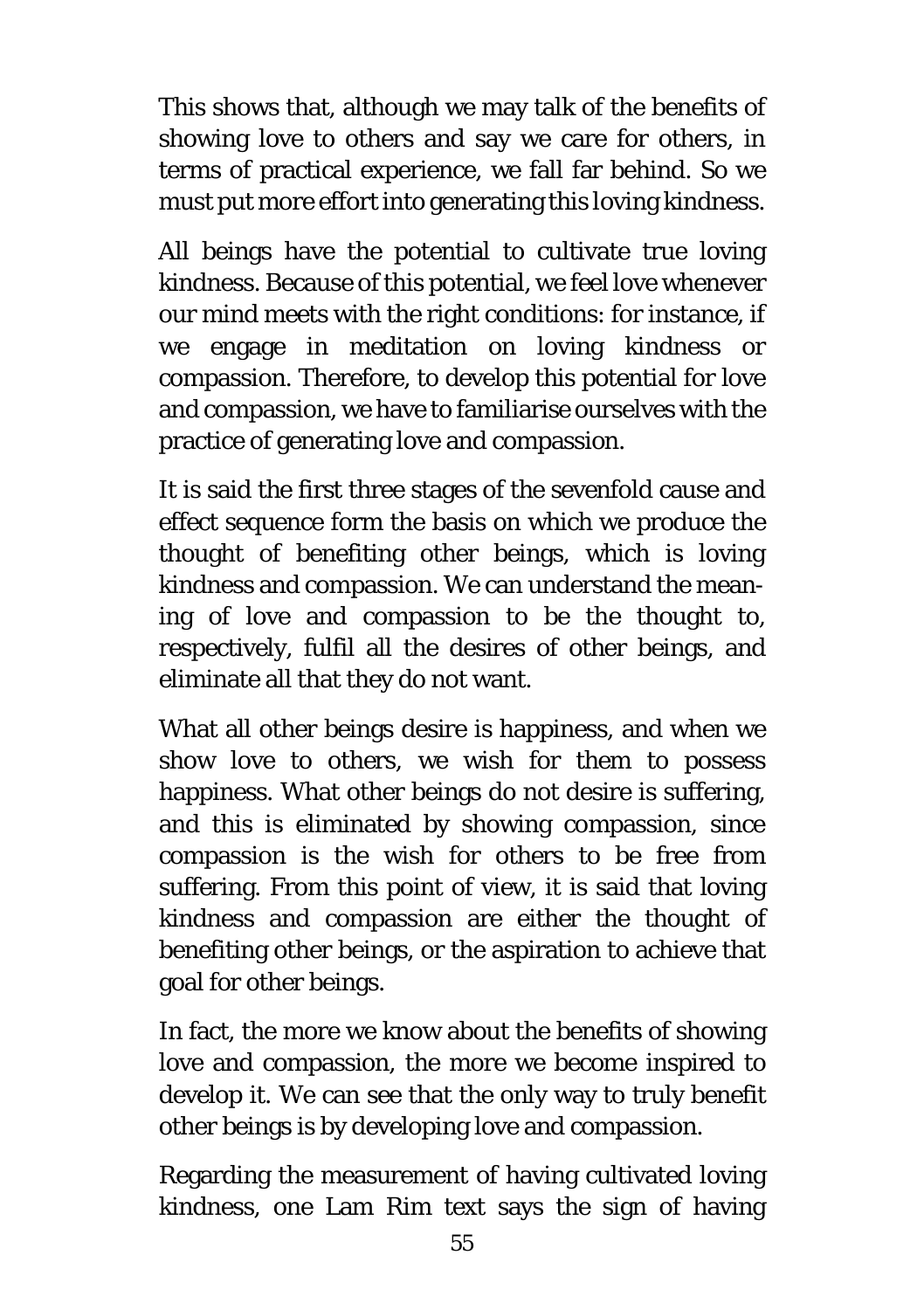cultivated loving kindness towards all beings is that, whenever you come across any sentient being, you feel so close and affectionate to them that "you feel like patting them on the head". If this is the kind of feeling you experience with any other sentient being you see, this is the indication of having generated loving kindness.

## THE FIGHT BENEFITS OF LOVE

As mentioned previously, Nagarjuna's text *Precious Garland* lists the eight benefits of meditating on love.

Prior to listing them, there is a verse in *Precious Garland* comparing the benefits of offering a clay pot filled with food and drink to an infinite number of beings every day for the three times, with the benefits obtained from meditating on this love for even the instant it takes to snap the fingers. You gain more merit from that momentary meditation on love than from offering all that food to all those sentient beings.

*Precious Garland* lists the eight benefits as follows:

- 1. Receiving love from godly and human beings
- 2. Receiving protection from godly and human beings
- 3. Achieving health of body
- 4. Achieving happiness and health of mind
- 5. Not receiving harm from poisons
- 6. Not receiving harm from weapons
- 7. Fulfilling all one's wishes effortlessly
- 8. Achieving the higher existence of Brahma.

It is true that if you show love to other beings, it will be returned. Even if you show love to a lesser being such as an animal, they also return it. Pets show love for their owner, not necessarily because of the food they receive,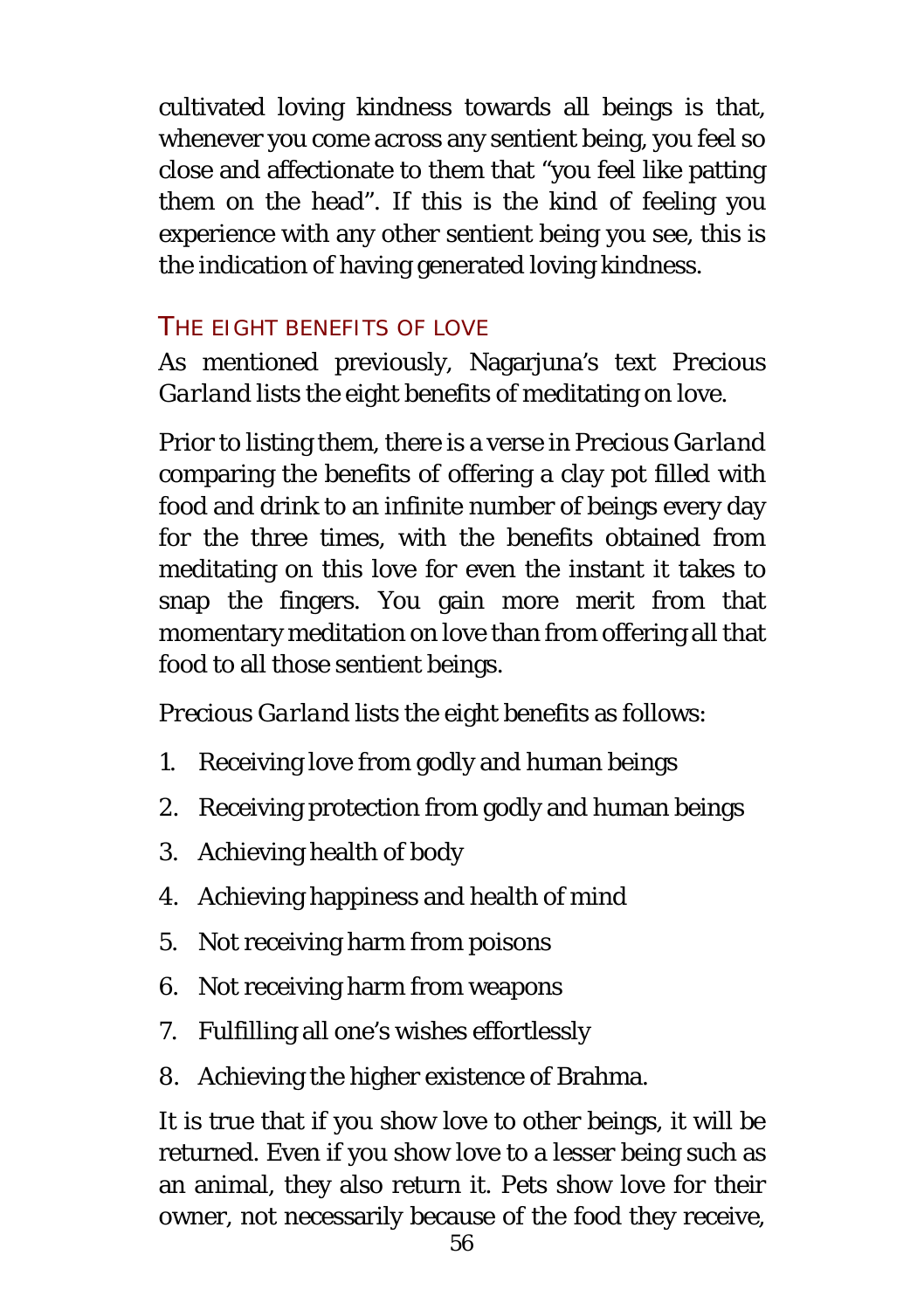but because of the affection the owner shows them. Then the dog, or pet, responds with affection, even guarding their owner's possessions and doing other favours for the owner.

In Tibet, there were many nomads, and their dogs were not particularly well-trained. Even though they slept during the day, at night they stayed awake and patrolled the area. This was a responsibility the animals assumed in order to do a favour for their owners. They also showed affection for their owners by wagging their tails.

So there is no doubt that any person who extends love to all beings will receive love and protection from the gods and other humans.

As followers of the Lord Buddha's teaching, the main basis of our practice should be compassion and love. Based on the practice of compassion, or refraining from harmful actions to others, one follows the perfect training of the Buddha's teaching. We should understand the benefits of cultivating love and compassion in our everyday life.

For example, compassion is the best way to resolve conflict with enemies. As said in many texts, compassion gives you true victory over your enemies, and this victory is lasting. Whereas, if we try to defeat an enemy by violent means, although we may gain victory initially, later, when the enemy gains strength and power, they will retaliate and defeat us. Therefore, it is important to see the advantages of this practice in everyday life.

By cultivating loving kindness for all beings, we purify a large portion of our own negativities, and accumulate a large amount of merit or positive energy. This practice is the true cause to take rebirth in the human and godly realms.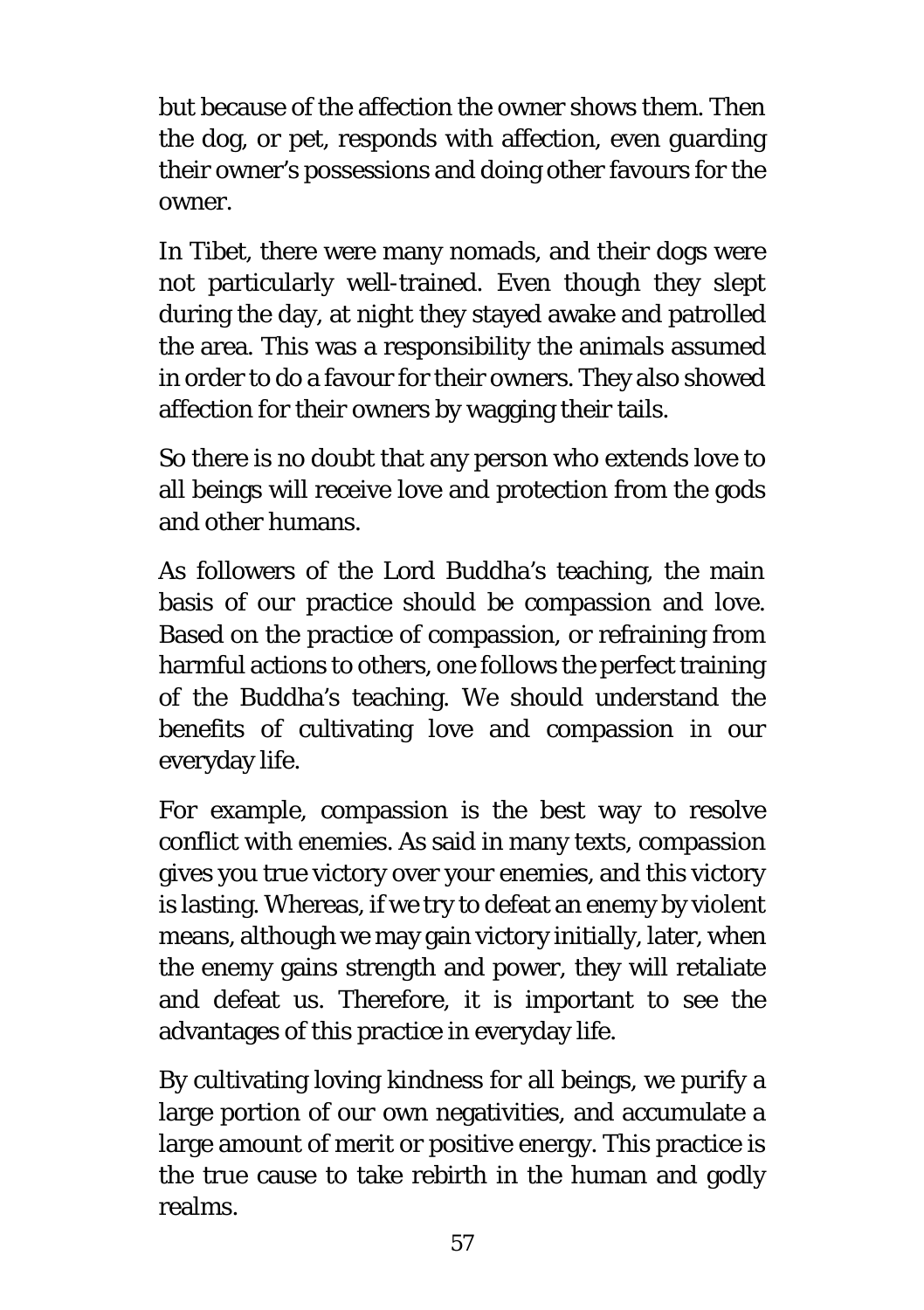It is said that by cultivating loving kindness for all, you attain as many rebirths as human or godly beings as there are living beings. There is also the benefit of preventing undesirable diseases and untimely death, as well as preventing harm from non-human spirits.

Therefore, cultivating loving kindness is the spiritual practice we should do in order to achieve any goal on our spiritual path, whether it be purifying negativities, or speeding up our spiritual progress in the path, or removing obstacles in our path.

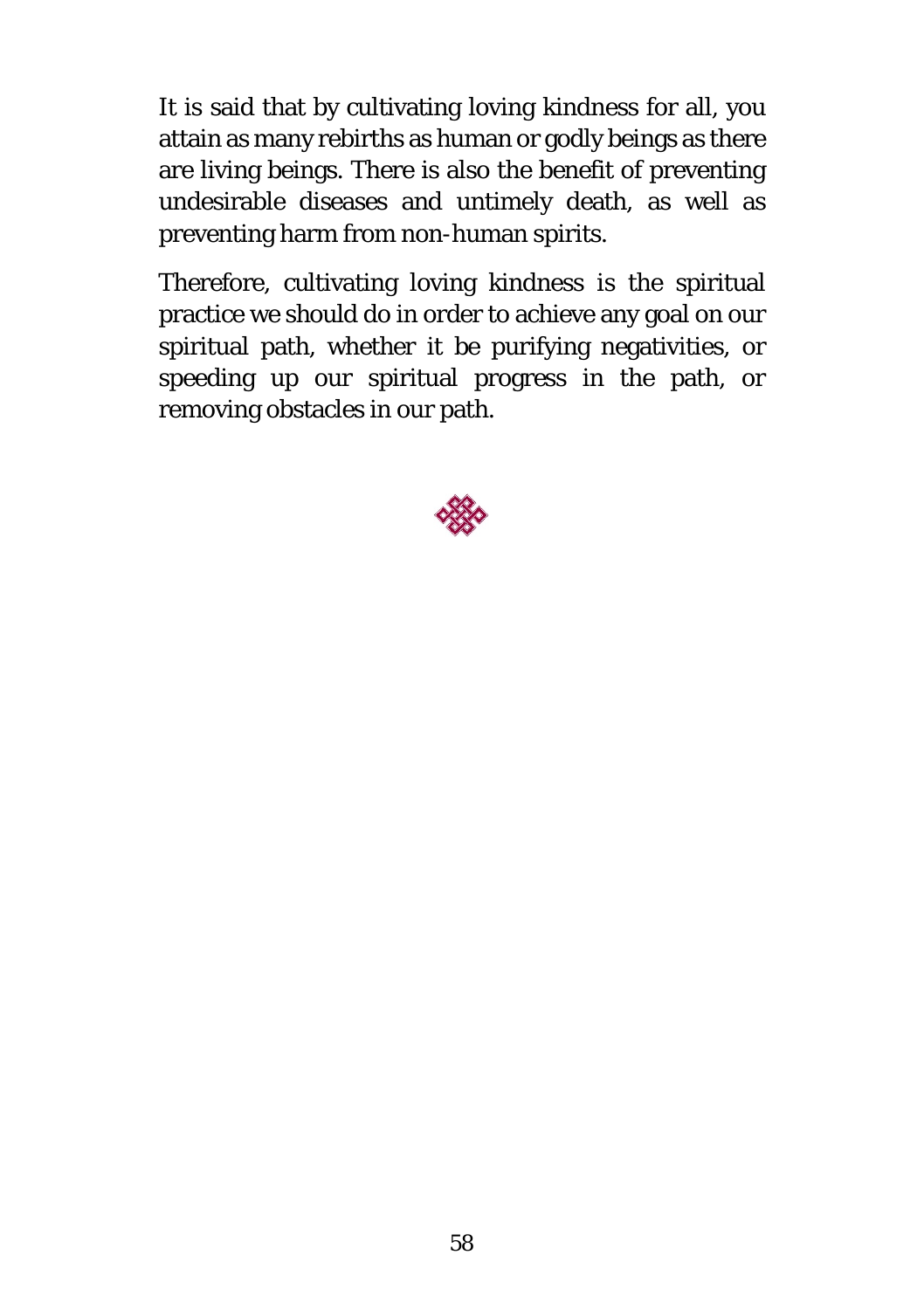# The fifth cause: great compassion

Having meditated on loving kindness, the next stage of cultivating bodhicitta is great compassion. To engage in this meditation on compassion it is necessary to know:

- The object of one's compassion, which is all other sentient beings who are undergoing great suffering
- The mental attitude of compassion, which is wishing all these beings to be free from this suffering.

With this mental attitude of compassion, you feel, "How wonderful it would be if all sentient beings were free from suffering", and then "May they be free from suffering", and "May I be a cause for them to be free from suffering".

Great compassion holds a unique place in Mahayana spiritual training. It is said that great compassion as a method for achieving full enlightenment is like a father, whereas the wisdom of realising emptiness is likened to a mother.

The point of using this analogy of mother and father is related to ancient cultures in which the race (or caste) of the child is determined by the race (or caste) of the father. If the father is a king, all his children will be of that kingly race.

Likewise, when you generate great compassion, you create the definitive cause to achieve the Mahayana enlightenment, or buddhahood. In other words, great compassion does not result in the enlightenment of the Lesser Vehicle of hearers and solitary realisers. The wisdom of emptiness, on the other hand is likened to a mother, since the mother can produce a child of any race dependent upon the race of the father.

So great compassion is the root practice of the Mahayana or Great Vehicle, which means that all Mahayana practice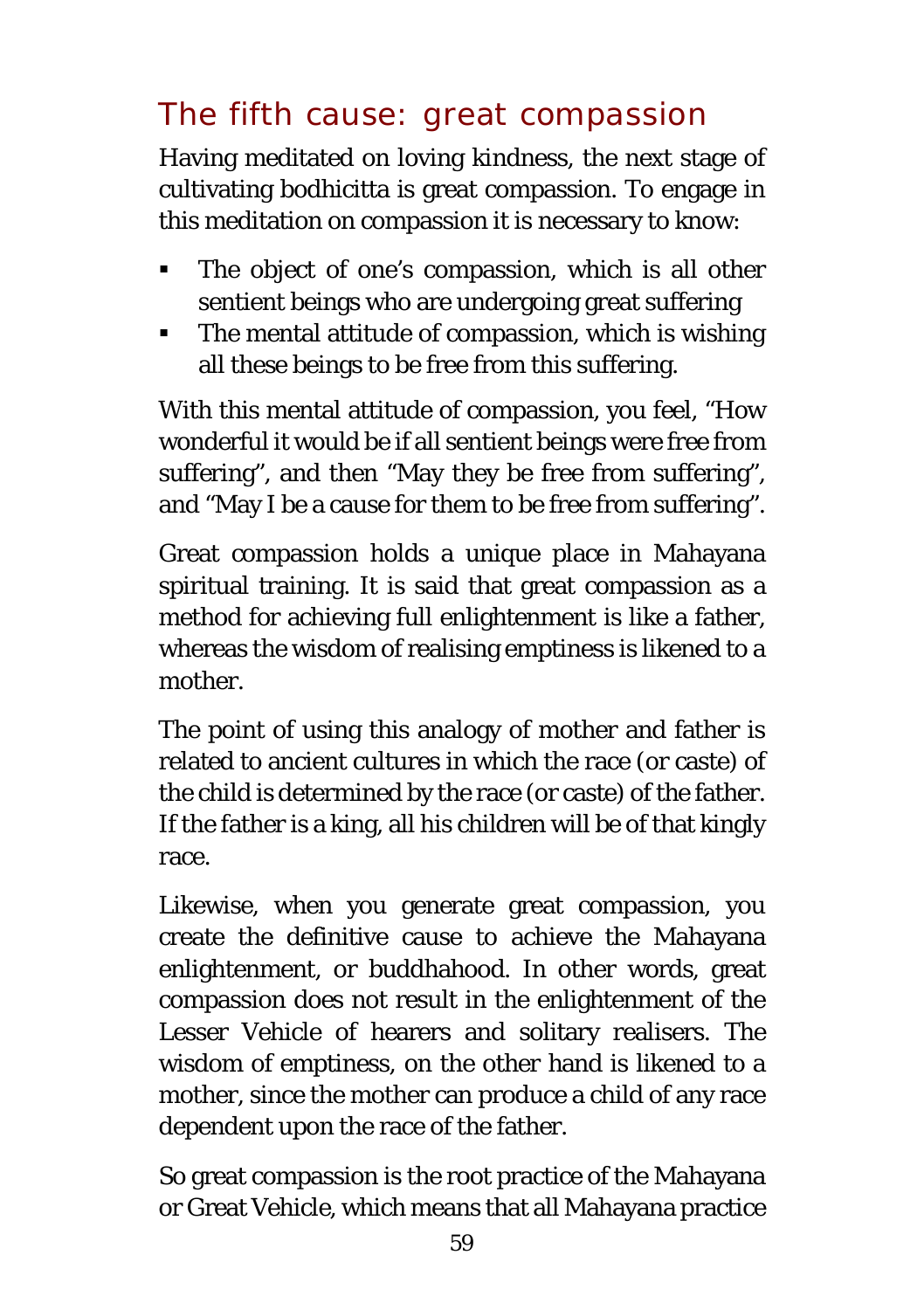should be based upon great compassion. In general, it is said that the basis or foundation of Buddhist practice should be non-harmfulness.

## THE IMPORTANCE OF GREAT COMPASSION AT ALL STAGES OF THE PATH

It is important to know the significance of great compassion in all stages of the Mahayana path, from the beginning to the fruit of the path.

Because of the importance of great compassion to the Mahayana path, Chandrakirti paid homage to great compassion at the beginning of his text, *Supplement to the Middle Way*. This is quite unusual, since most compositions pay homage to buddhas and bodhisattvas.

Chandrakirti's praise to compassion indicates that great compassion is important at the beginning, middle, and the end of the Mahayana path.

To yield a good harvest, the most important cause at the beginning is sowing good seed, in the middle it is water and heat, and at the end, that the harvest is a good crop. In yielding the great harvest of buddhahood, compassion is the only cause that is important in the beginning, middle and end. In his praise of compassion, Chandrakirti uses this analogy of seed, then water, then harvest, to explain why compassion is the one and only cause important at the beginning, middle, and end.

#### *At the beginning*

The reason why great compassion is important at the beginning of the Mahayana path is that, when compassion is generated, it makes a person feel definite about entering that path. It is the very direct and substantial cause for bodhicitta to arise.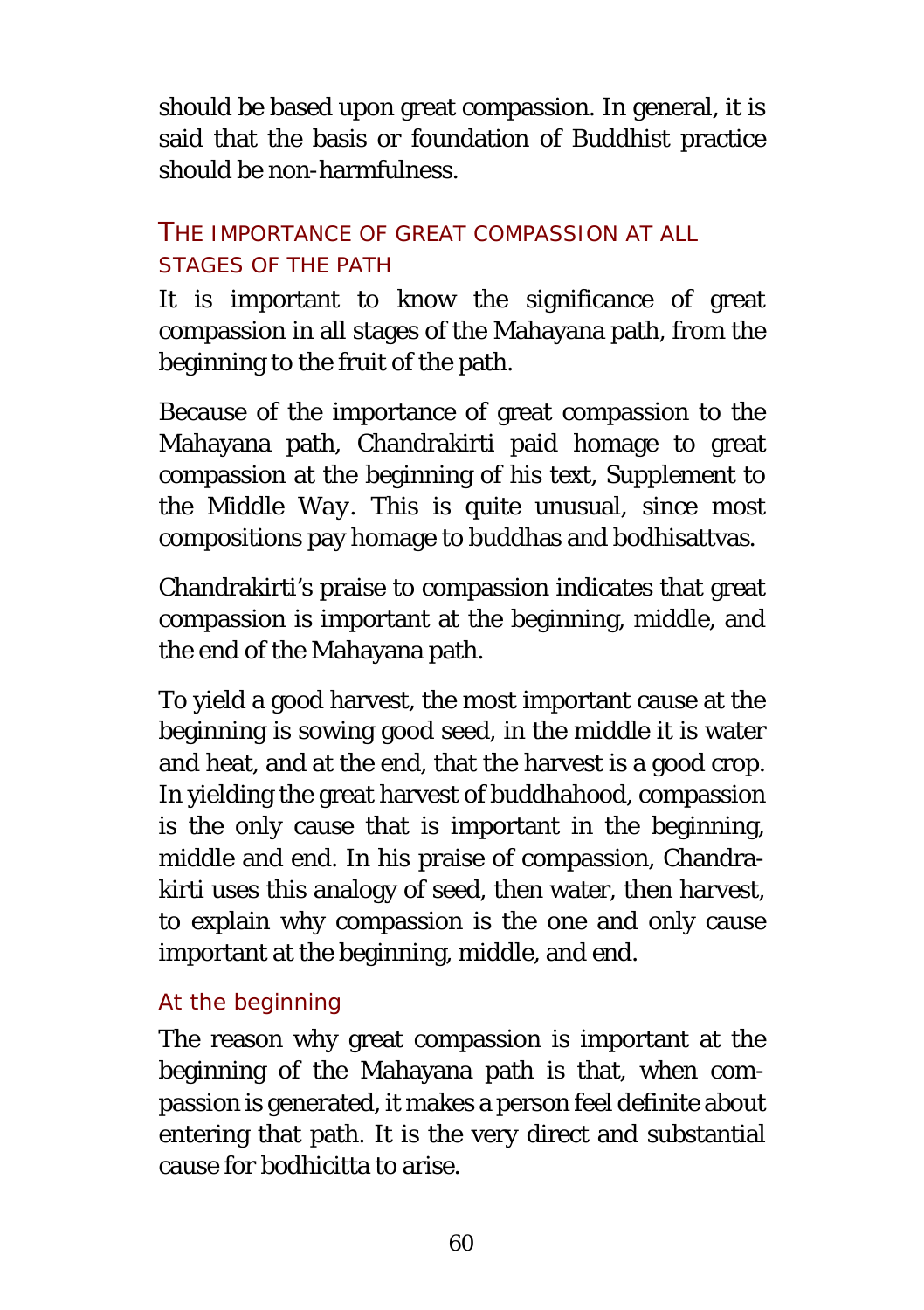Without great compassion, one cannot enter the Mahayana path. To enter into the Mahayana path, one must generate bodhicitta, and in order to generate bodhicitta, there has to be a strong sense of responsibility for freeing all other beings from the ocean of suffering, and a strong resolve to do so. Such a sense of universal responsibility to free all sentient beings from suffering will only arise from great compassion. Otherwise, there will not be this sense of responsibility.

On the other hand, we see that if we do not generate great compassion, we cannot produce this sense of responsibility and vow to free all beings from suffering. Without this we cannot generate bodhicitta, and without bodhicitta, we cannot be a Mahayana practitioner.

### *In the middle*

We have seen why great compassion is important at the beginning of the Mahayana path, but it is also important at the middle of that path. This is the time when we first generate the bodhicitta mind that will eventually enable us to attain full enlightenment

In this middle part of the path, great compassion is important because the Mahayana practitioner has to meditate all the time to further develop and intensify great compassion. If the practitioner fails to focus on great compassion in the middle, there is a danger of falling into the Lower Vehicle as a result of losing one's Mahayana spirit and courage.

Shantideva said that, if not for great compassion, we could easily lose the Mahayana spirit and feel discouraged when we thought of the great number of sentient beings; their negative, ill-mannered and pathetic deeds; and the length of time and training needed to complete the Mahayana path. Then, it would be easy to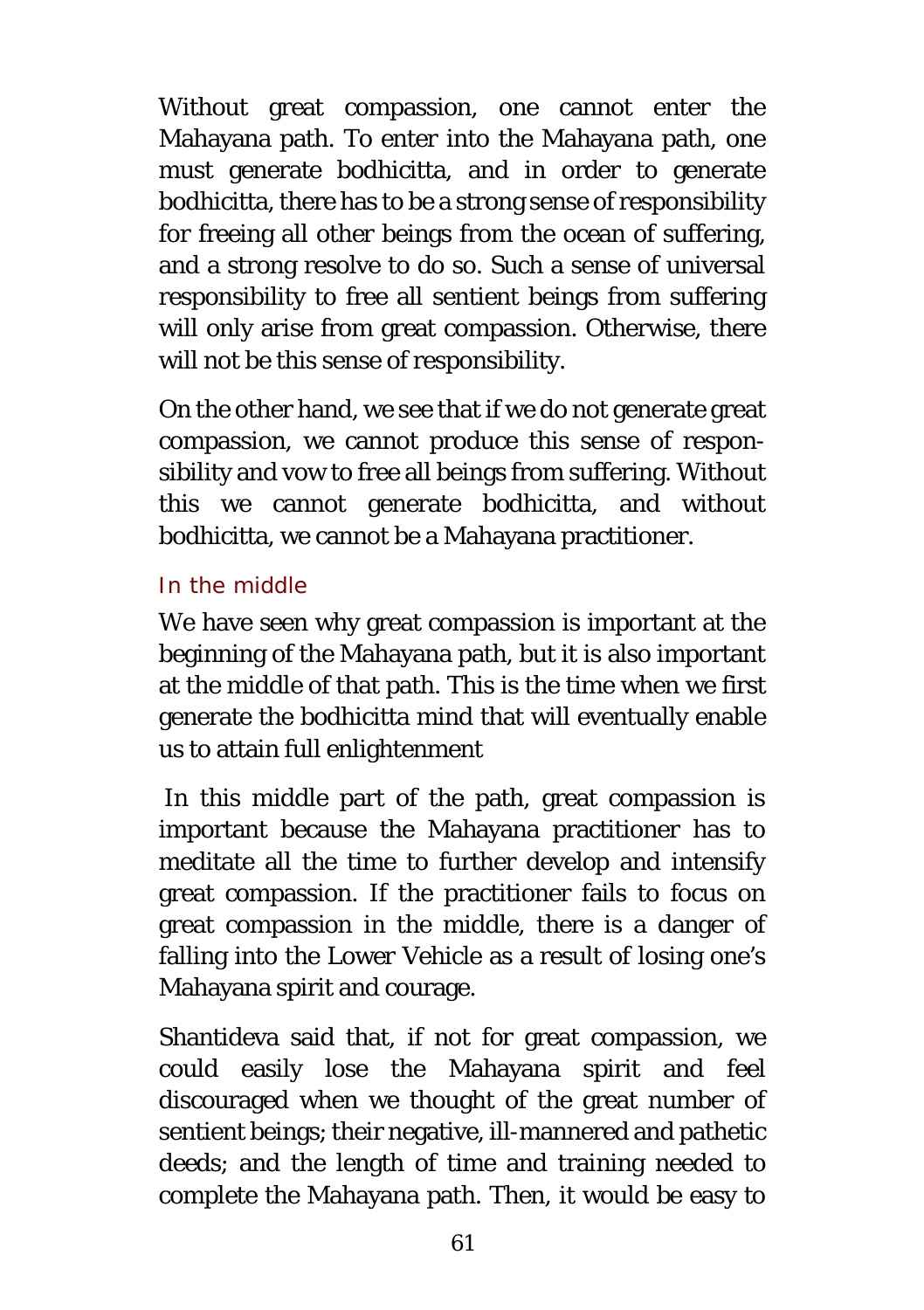fall into the Lesser Vehicle of hearers and solitary realisers.

However, with great compassion to sustain the mind, the Mahayana spirit will never diminish, because one will have no concern for one's own needs and suffering, and will voluntarily take upon oneself any hardship in order to benefit other beings.

So great compassion in the middle is an important cause to quickly accumulate merit.

#### *At the end*

At the end, on attaining the state of buddhahood, the reason why all the activities of a buddha or enlightened being automatically benefit other beings is said to be due to great compassion.

Having attained the state of enlightenment, a buddha does not think that the ultimate goal has been reached and remain satisfied with self-peace and bliss. Rather, every action of a buddha is to benefit other sentient beings.

How quickly bodhisattvas achieve full enlightenment or buddhahood depends on the intensity of their development of great compassion. We should also understand that the reason why the tantric path is the quicker path to enlightenment is because that path requires a more intense state of great compassion.

#### RELATING THIS TEACHING TO OURSELVES

How can you relate this knowledge that great compassion is important at the beginning, middle, and end of the Mahayana path to your own practice?

You have to realise that whatever compassion you have within you is important and precious, and is a quality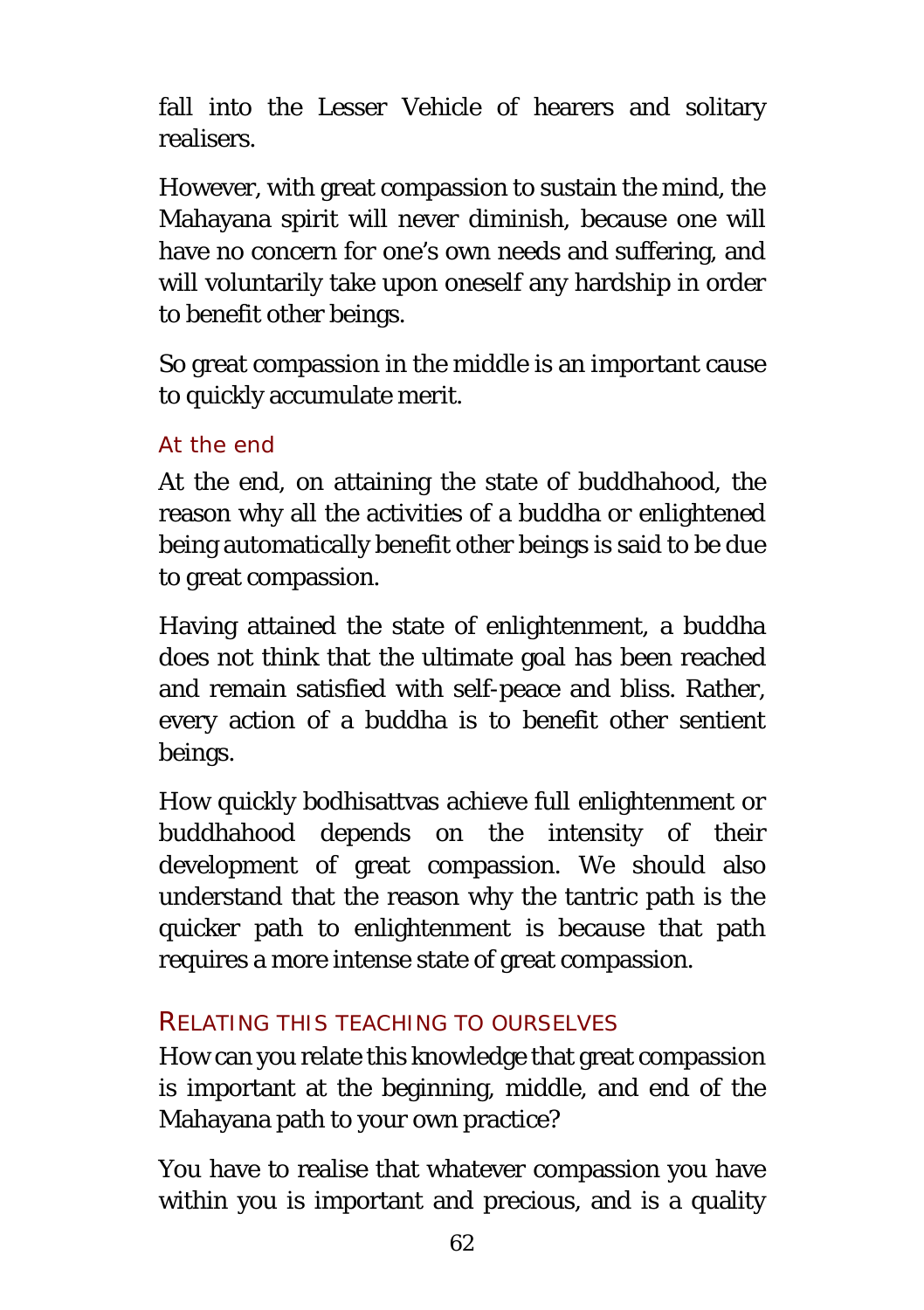through which you can truly help and benefit other beings.

In the context of your own practice, compassion is important at the beginning. In the beginning, whether you show any concern for those around you – friends, relatives, strangers, enemies – depends on whether you have compassion and love for them.

Not only is compassion important at the beginning, because it initiates within us the thought and actions to help others, but in order to continue these beneficial actions, we must retain this thought of compassion.

It is obvious that in the beginning, we generate some compassion and then because of this compassion we go and help others. But if that compassion does not continue, our actions to help others will stop. The benefit of compassion is not only in terms of other beings, but also for your own life, in terms of sustaining lasting peace and happiness in your life, which you can continue to enjoy if you practise compassion.

We can judge our progress towards complete enlightenment on the basis of how our compassion is progressing. If someone asks, "How close are you to reaching full enlightenment?", you can answer by checking your own mental attitude to other beings – how much compassion there is, and whether or not it is biased, and how strong it is.

In this way, we can, to some extent, judge for ourselves how close we are to reaching our spiritual goal. You may notice some negative thought you had towards other beings in the past has been transformed to compassion and love, and also that your compassion is unbiased and is stronger. The text says this is a sign that you have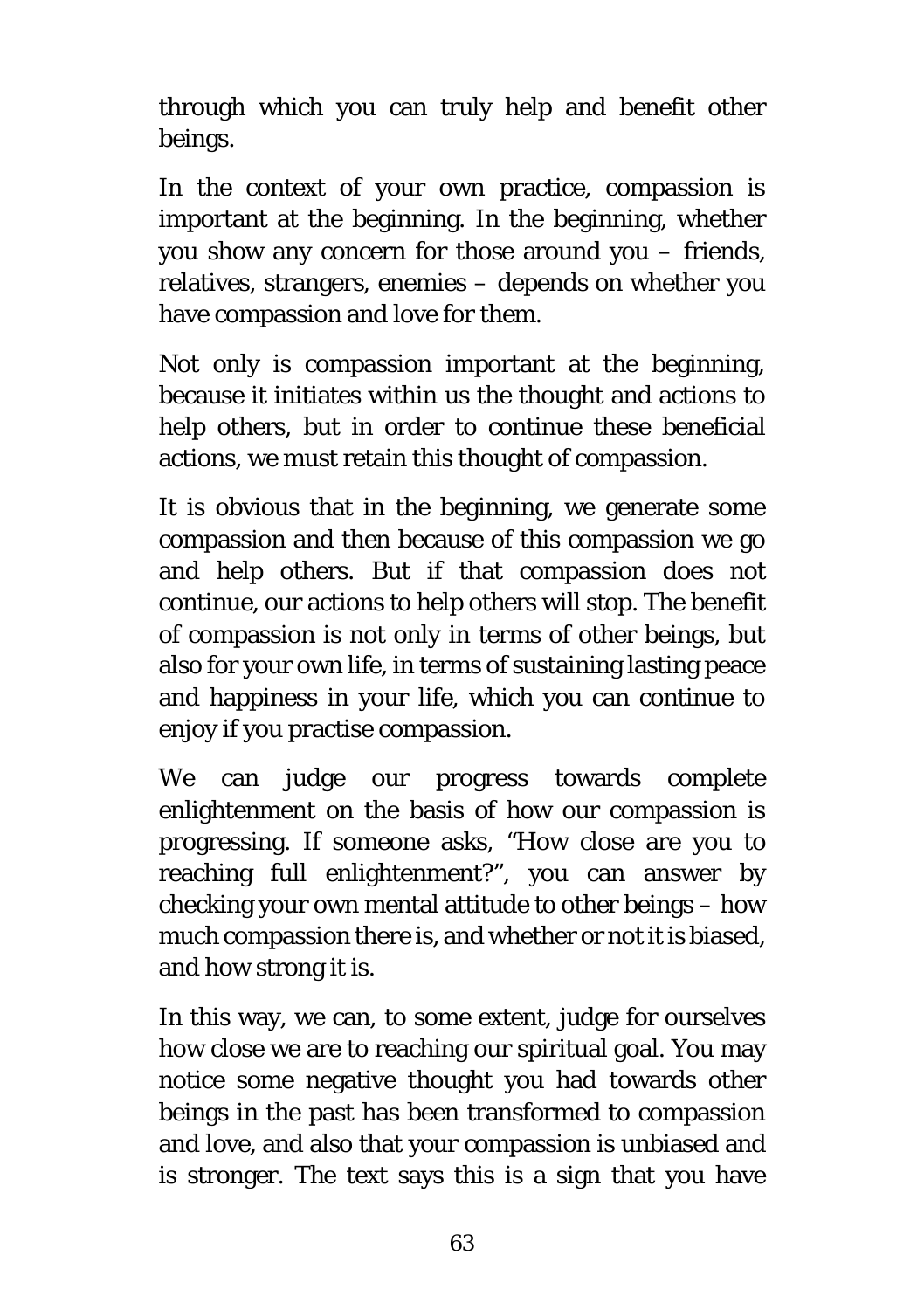minimised your faults, and increased the positive qualities.

You can see that if you continue with your practice, it is possible you can completely remove all faults and attain all the excellent qualities, which is full enlightenment.

In our spiritual practice, we try to gain those qualities that have lasting benefits for this life, the next life and the lives thereafter.

However, we cannot expect to gain these spiritual qualities quickly and easily. So it is important to be convinced of the benefits of seeking these qualities. Then we are able to continue to follow our spiritual practice, even if it is hard and there is no apparent sign of any development or progress. If we do this over a period of time, our progress will become apparent, and this in turn gives us the motivation to continue to practice. As a result, our practice will become easier and a source of inspiration and delight.

The qualities we seek to develop through spiritual practice are far more beneficial than anything we can gain in this mundane world, where we see and hear so many appealing objects, and we feel we must possess them all.

We have so many things in this world, but still feel we must collect more. Yet all these things are futile and meaningless, because we must leave them all behind when we face death. At death, it is only the qualities of our mind that will support us and bring peace and happiness.

If we keep the continuity of our practice, it is possible that when we die, we will die as an excellent practitioner. When an excellent practitioner dies, they do so with a great celebration of this life – it is said like a son meeting his father with great joy. In order to encourage ourselves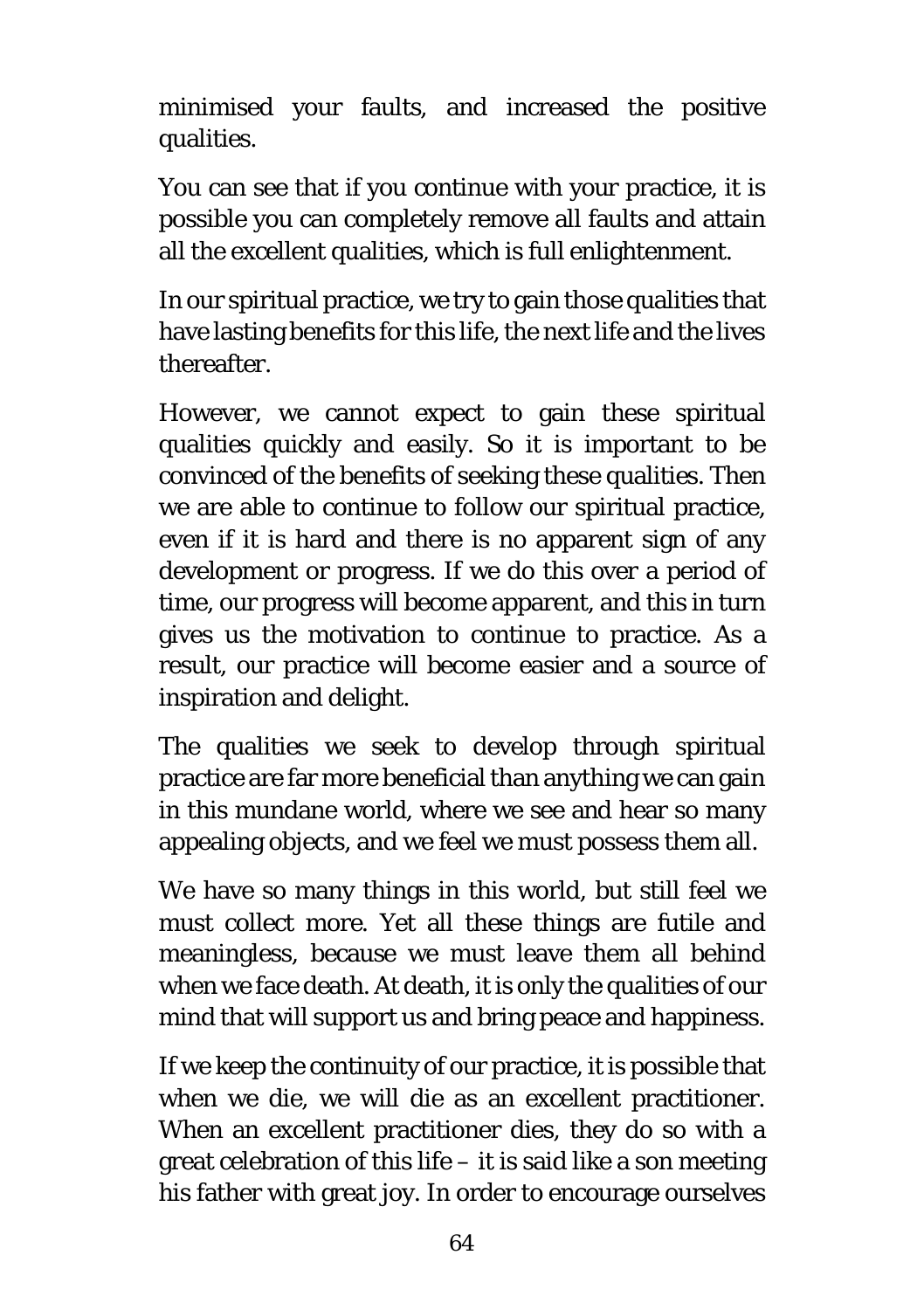in spiritual practice, we must remind ourselves of its long-term benefits.

The stronger our compassion, the closer we are to completing the goal of our spiritual path, which is complete and full enlightenment. Compassion is an indispensable quality that enables us to benefit other beings. The example used is that of a child caught in a fire pit. Although others might observe this with horror, the mother will jump into the fire to try to save her child. What forces her to do this? It is her compassion for the child.

It is likely that if people share love and compassion for each other, whenever one of them is in need of help, they will always get help and support from the other.

There are many instances where we find this. I heard of a Tibetan sent to Japan for training. Where he stayed, there was a huge gas tank that caught fire and was in danger of exploding. Realising that this could result in the death of many people, he grabbed the gas tank and threw it to a safer place. As a result, he lost one hand, but he saved the lives of many other people in the area.

Likewise, for us to be truly able to support our friends, partners and special friends, we should develop love and compassion for each other, because if we do there will be mutual benefit.

To generate compassion, Lama Tsong Khapa in his *Great Exposition of the Stages of the Path* recommended to first generate compassion towards the being who endures the most suffering or the most pain. It is said that if, instead of focusing our compassion on a particular specific being, we focus it on all other sentient beings, then while in meditation it may seem that we have had some success in cultivating compassion for others. However, afterwards,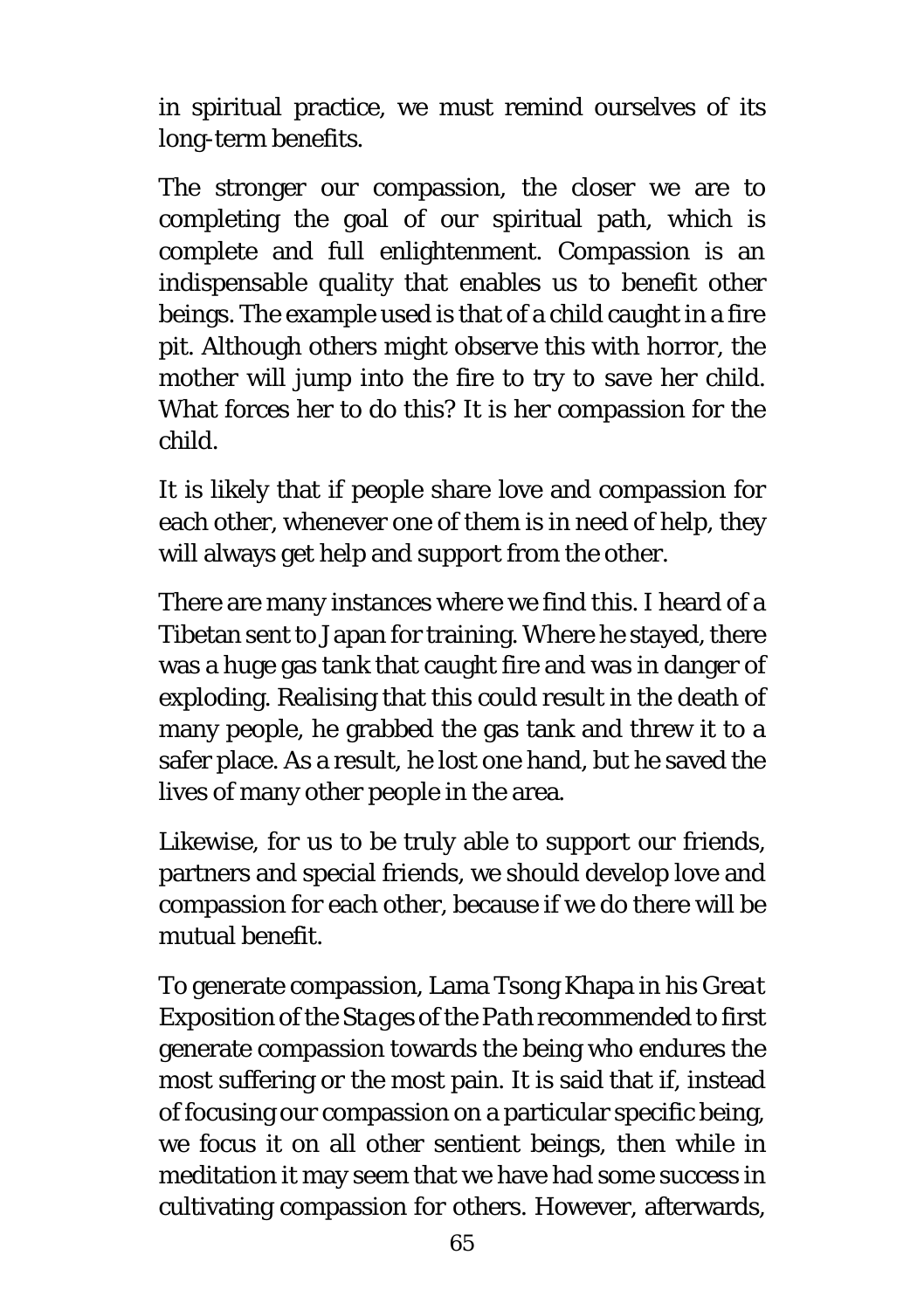when we check and ask ourselves "To whom have we generated compassion?", we find that we have made no progress in developing compassion for even one specific being.

In *Liberation in the Palm of Your Hand* (p. 581), there are clear instructions on how to generate compassion using the example of a sheep about to be slaughtered. If you observe that sheep, there is every sign of its fear and suffering, and it clearly has no protector. In this way, we can generate compassion for sheep being led to the slaughterhouse, then extend that compassion to all the other sheep that will be slaughtered in the future. Thus we can generate compassion for all other sentient beings, by realising that they are the same as the sheep in the example.

The Small and Medium stages of the path explain the suffering other beings undergo. Think of those already in the hell realms and how they are subject to that suffering, and of those born in the animal realms and subject to the suffering of that existence. All sentient beings are subject to suffering because of being bound to cyclic existence. Think of the causes of suffering, which are negative or non-virtuous actions.

Thus we can observe that, due to their non-virtuous actions, all other sentient beings have suffered immensely in the past, are suffering in the present, and will also suffer in the future.

Because of your understanding of suffering, its causes, and how with a sense of renunciation you truly wish to be liberated from this suffering existence, you understand that other sentient beings suffer in the same way, and that they too wish to be liberated from suffering. So you can generate compassion for them.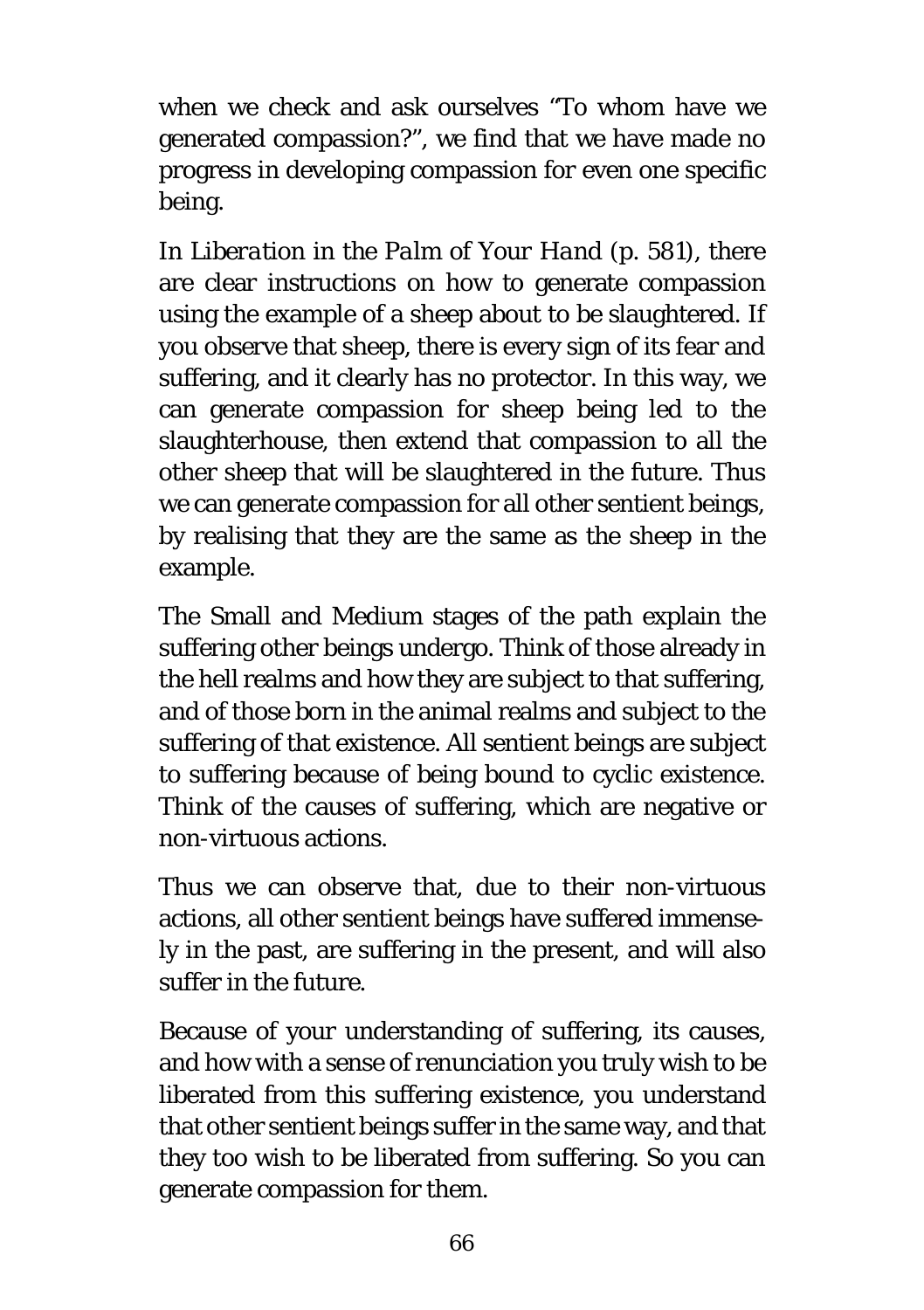Generating compassion for others is a matter of just replacing the object – replacing oneself with other beings. Understanding personal suffering and the reasons to be free of this suffering, one realises this is the same for other beings. This becomes compassion. By contemplating the fate of other beings, you generate compassion for them.

#### COMPASSION AND RENUNCIATION

When you contemplate your own fate, you generate renunciation. Through this, you realise that in order to eliminate suffering you have to eliminate negative or nonvirtuous actions, and to create happiness you have to generate positive or virtuous actions.

We can see that cultivating compassion for other beings complements developing personal renunciation. Likewise, when we cultivate renunciation, it helps us to develop compassion for other beings. The key to this whole practice of developing compassion and renunciation is to inspire us to engage in more virtuous practices. Whether we think of ourselves or of others, we are all in the same situation of being subject to cyclic existence.

This is best explained by Chandrakirti in his text where he said that the initial cause of cyclic existence is selfgrasping, which is the deep sense of "I". From this arises the deep sense of "my". From "I" and "my" arise attachment to those who are on our side, our friends, and hatred towards enemies. Impelled by attachment and hatred, we accumulate negative karma, and as a result of these karmic actions, and without any choice, we revolve around in cyclic existence.

Here we are mainly talking about great compassion. But, even if we fail to produce great compassion in this life, it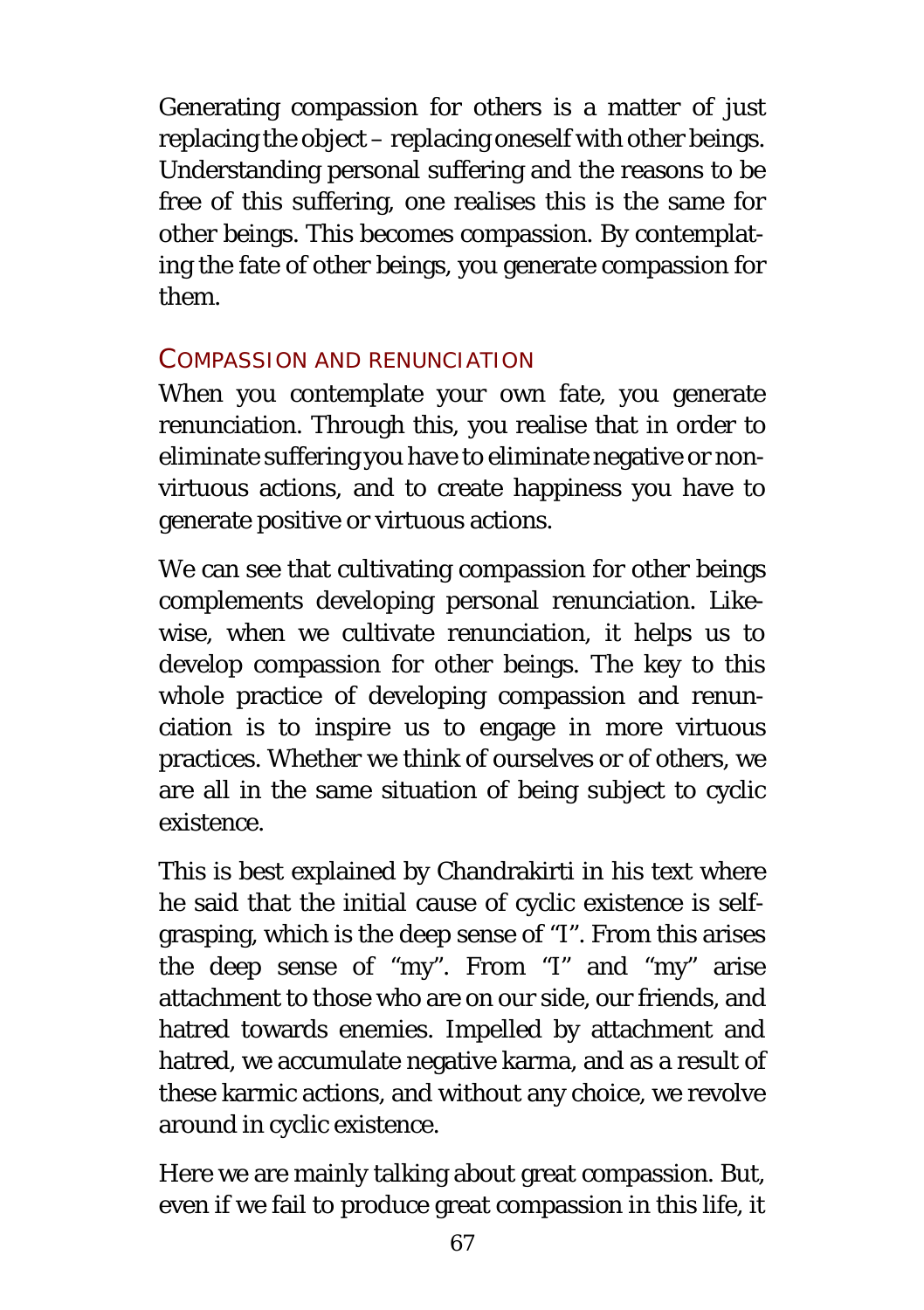is still worthwhile putting an effort into trying to do so. Then, even if we do not generate great compassion in this life, our effort leaves some seed in the mind so that in the future, it will be easier to generate compassion. It is even possible to produce compassion in the future just by meeting a Mahayana spiritual teacher.

### THE MEASURE OF HAVING GENERATED COMPASSION

As you will find in *Liberation in the Palm of Your Hand*, the measurement of having cultivated great compassion is described using the analogy of a mother with a child of whom she is extremely fond and affectionate.

If we could have that same feeling towards all beings as the mother has for her child when it is in pain or suffering, that is the indication of having cultivated great compassion.

Cultivating such great compassion depends upon training in meditation and the practice of compassion. We may find that with respect to a specific being, we have made no progress at all.

As mentioned previously, the Lam Rim text gives the example of a sheep about to be killed by a butcher. Anyone who observes the sheep being slaughtered will feel some irritation in their body, to the point where it is easy for compassion to arise for this poor being who is in such a desperate state of suffering. After training in the generation of compassion by using a specific being, one then slowly generates compassion for other beings to the point of being able to generate compassion for all beings.

Generating compassion requires us to make a deliberate effort, and contrive situations for our mind to contemplate, such as the suffering of other beings. Great compassion, however, is always spontaneous. It is not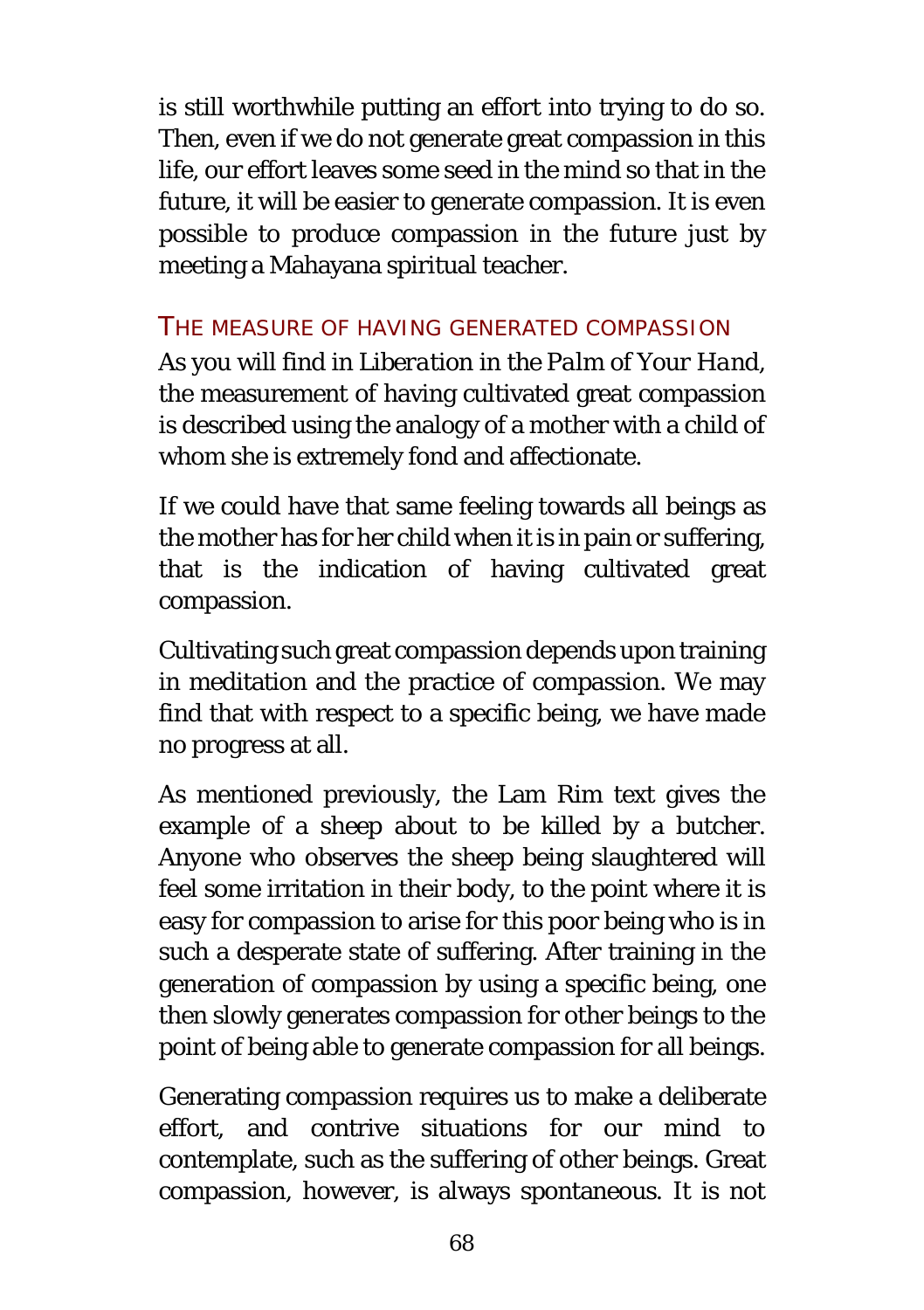conditional upon thinking of the reasons for sympathy and compassion, but rather arises just by observing any other sentient being.

#### CULTIVATING UNBIASED LOVE AND COMPASSION

As a result of your meditations on the first three causes or stages of the sevenfold cause and effect meditation, there is some transformation of your mind, and you make some progress mentally. This mental development takes the form of loving kindness and compassion for all beings.

The cause of this loving kindness and compassion is a stable, genuine and unselfish feeling towards others. You would have a similar feeling of love and compassion for your boyfriend or girlfriend, but the cause for having such close loving feelings includes an element of attachment, as well as genuine love.

The kind of loving kindness for others that we generate in the sevenfold cause and effect meditation is the result of seeing them as very close friends. This close feeling arises on the basis of understanding that, just like ourselves, all other beings wish to be happy and to avoid unhappiness. It is based on this understanding that you cultivate loving kindness by wishing others to have happiness, and you generate compassion by wishing them to be free from unhappiness or suffering.

So the love and compassion you generate is not conditional upon some specific relationship. When it is conditional on a specific relationship, for example with one's partner, then as the relationship changes, so do your feelings of love and compassion for that person.

Even our enemies qualify as suitable objects for the love and compassion we generate in the sevenfold cause and effect meditation, because they fit the criteria.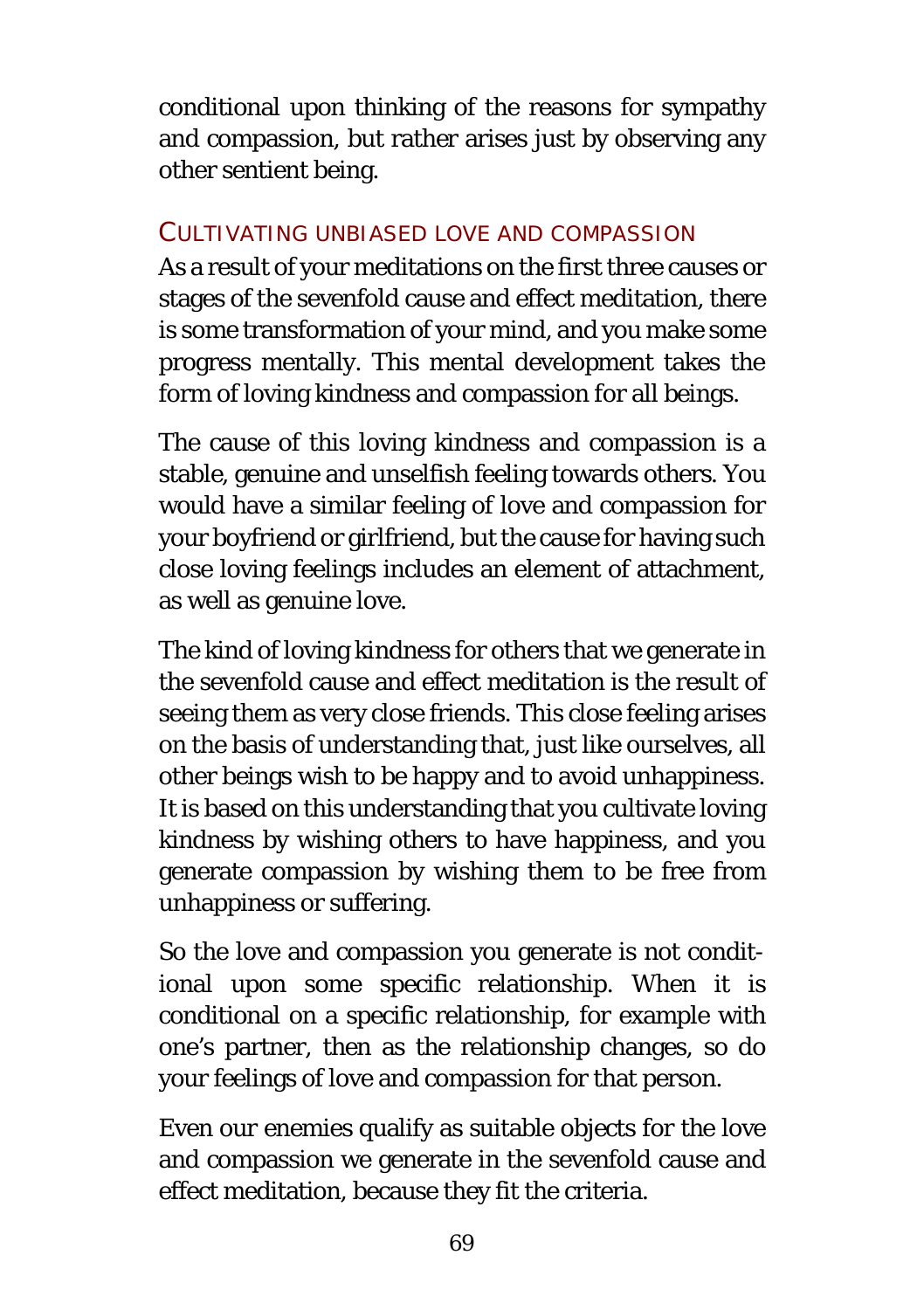Our reason for cultivating the form of loving kindness and compassion we are discussing here must be that the other person wishes for happiness and does not want unhappiness, and we genuinely wish them to have happiness, and genuinely wish them to be free from suffering.

Therefore, it is important that we examine our reasons for showing love and compassion. For example, the reason may be that he or she is a relative or a partner. But such love is imperfect; it is tainted and impure.

To cultivate universal love and compassion, the reason must be applicable to all beings, in that everyone wishes for happiness and to avoid suffering.

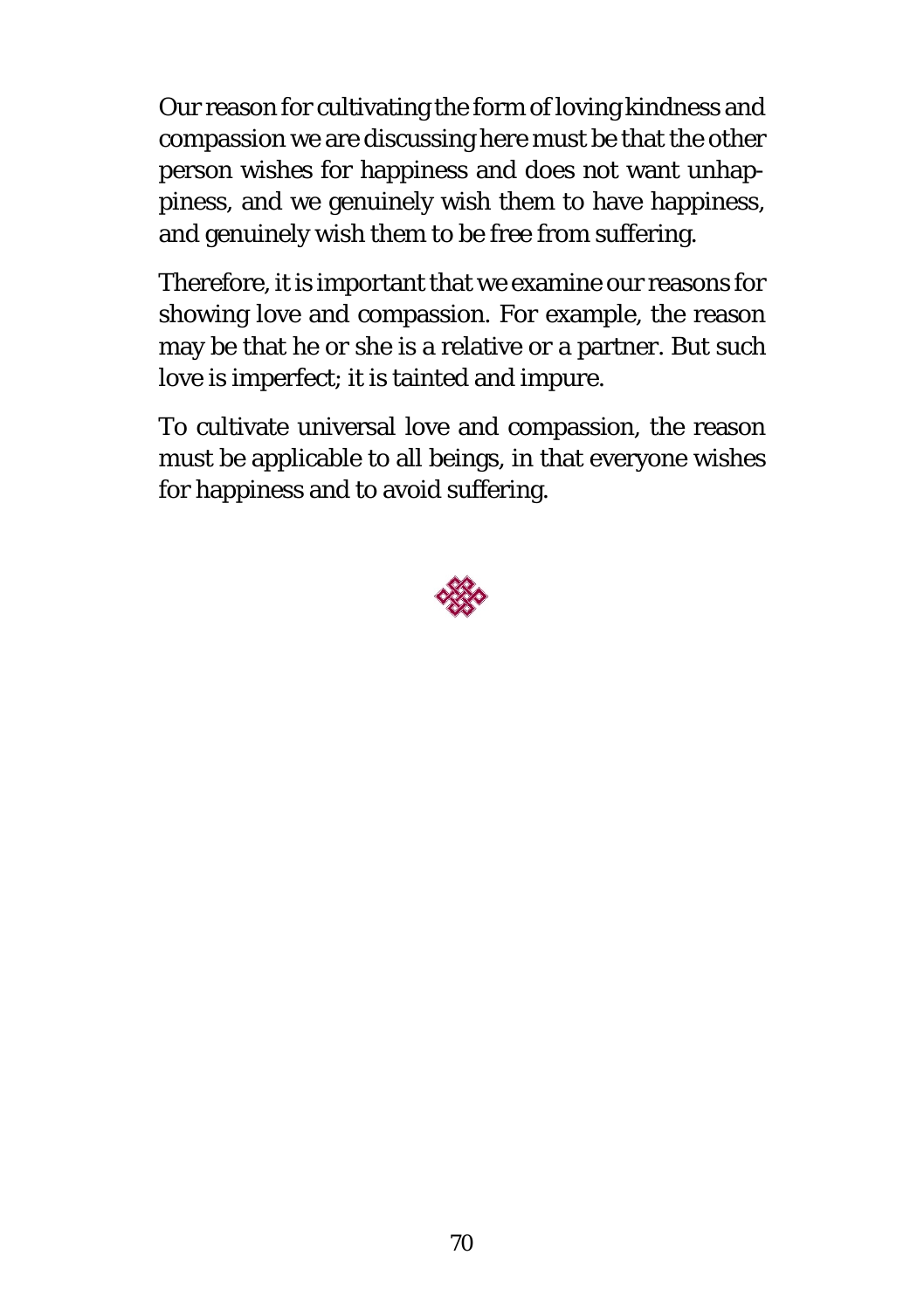### The sixth cause: superior intention

Through generating strong love and compassion, one would generally feel, "How wonderful it would be if all beings have happiness. May they have happiness. May I be able to cause them to have happiness", and then be able to show this kind of loving kindness. Likewise, when you feel, "How wonderful if all beings were free of suffering. May they be free of suffering. May I be able to free them from suffering", this gives rise to a very genuine compassion. Such true love and compassion can arise from our meditation practice.

After this, we have to realise that, although we have generated thoughts of love (wishing other beings to have happiness) and compassion (wishing them to be free of suffering), no matter how genuine and strong the wish is, it remains just a wish.

In actuality, it neither brings happiness nor decreases the suffering of other beings, and their situation remains the same. All that changes is something within yourself – you have sympathy for them, and you have a genuine wish for all beings to have happiness and to be free from suffering.

Therefore, to further develop this love and compassion, you must take responsibility for the welfare of other beings. For this you must have such a sense of responsibility that you think, "I alone shall lead all beings to happiness, and I alone shall release them from suffering." You vow to yourself that you will lead all beings to happiness and free them from suffering.

This taking of personal responsibility is called superior intention. It is superior in the sense that it makes the love and compassion you generate superior to the love and compassion possessed by practitioners of the Lower Vehicles, the hearers and solitary realisers.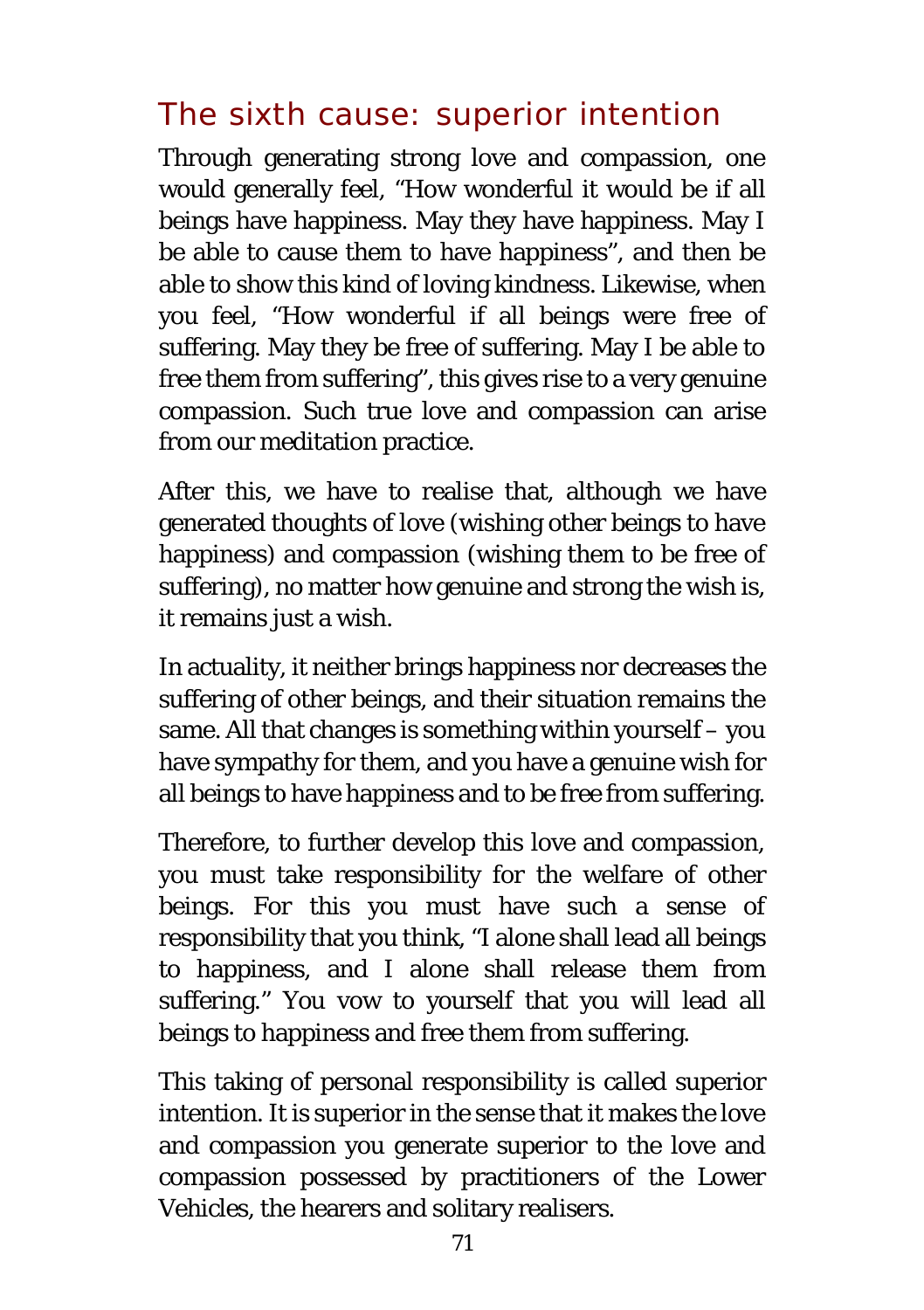Lower Vehicle practitioners also have love and compassion: they too wish for others to be happy, and cannot bear to see others suffering. However, their love and compassion is not superior because they do not personally vow to shoulder the responsibility for bringing happiness to all beings, and freeing them all from suffering.

In order to cultivate this superior intention, you must see that after generating love and compassion, the task of leading others to happiness and releasing them from suffering falls entirely upon oneself, just as children feel they have the entire responsibility for looking after their parents.

In the sevenfold cause and effect meditation, the stages of loving kindness, compassion and superior intention are mainly to cultivate the aspiration to benefit other sentient beings.

What is this aspiration to benefit other beings? It is the wish to place all beings into the state of buddhahood.

In the text, it says that loving kindness, compassion and superior intention each has a special role or function in cultivating the aspiration to benefit other beings.

**Compassion** is like an eye through which to see other beings. **Love** is like the hand with which to hold other beings close to one. **Superior intention** is like the arm by which we take responsibility for the well-being of others entirely upon ourselves.

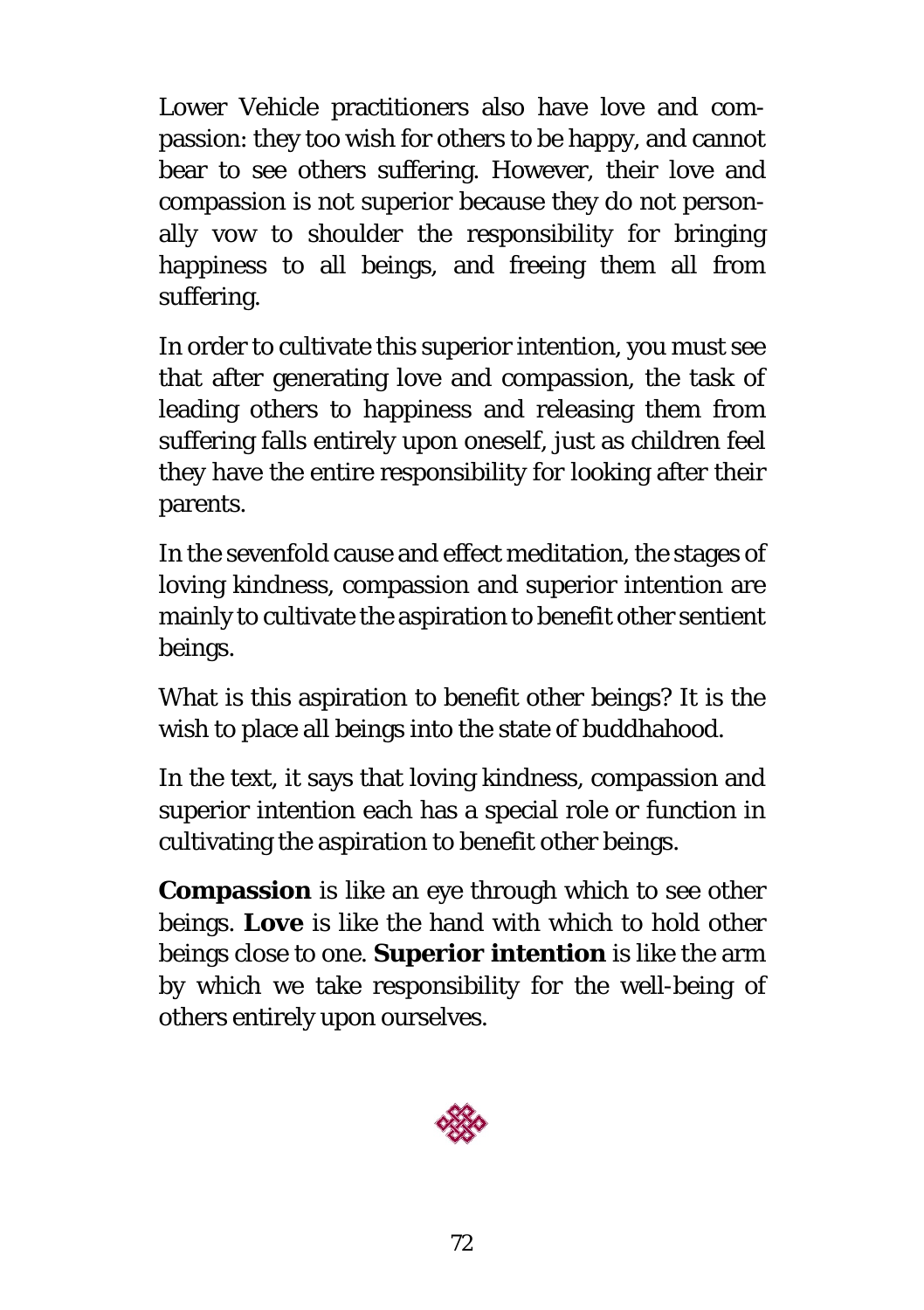### The effect of the practice: bodhicitta

With the cultivation of superior intention, you generate the aspiration to benefit all beings, thinking, "I shall place all beings into the state of full enlightenment, and free them all from suffering".

There is a strong intention as well as a strong resolution to benefit others. From this, you generate the bodhicitta mind by thinking that, despite your sense of responsibility for placing all beings into full enlightenment and freeing them all from suffering, you do not have the capacity or power to fulfil that responsibility.

If you do not have such capacity, then who does have such power? Only a fully enlightened being or buddha has the capacity to place all beings into the state of full enlightenment. Thus you realise that, in order to fulfil your aspiration to benefit all beings and lead them all to the state of full enlightenment, you have to achieve full enlightenment first.

So, having cultivated superior intention, in which you generate the aspiration to benefit others, you then generate the aspiration to achieve your own enlightenment, in order to benefit all other beings. In this way, after superior intention the bodhicitta mind arises: it arises simultaneously with the aspiration to achieve your own enlightenment.

Thus, there are two types of aspiration:

- 1. The aspiration to benefit others
- 2. The aspiration to achieve one's own enlightenment.

The first aspiration is the cause for the second. In other words, the aspiration to achieve one's own enlightenment is generated after the aspiration to benefit other beings.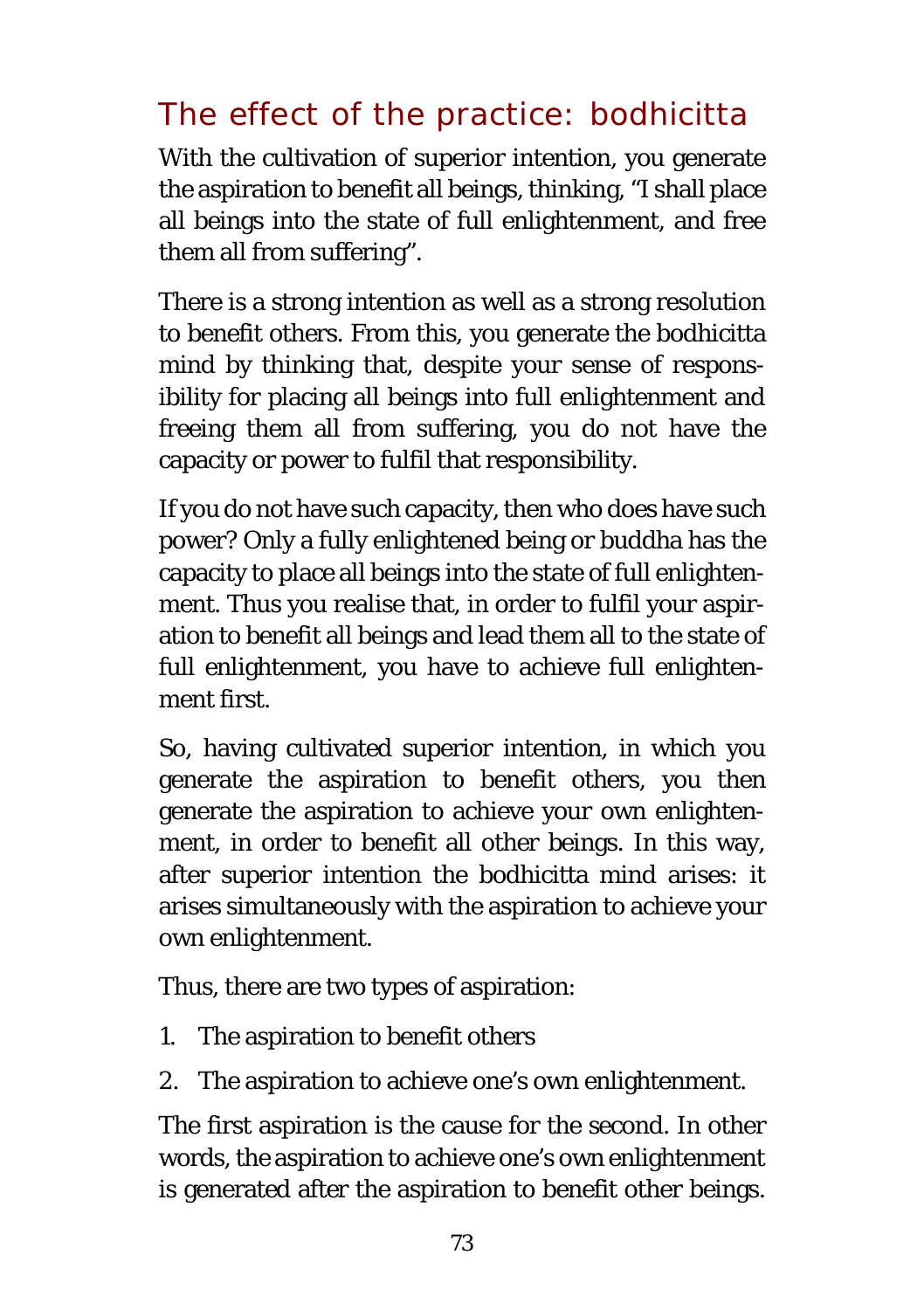However, it is said that in terms of the fulfilment of these two aspirations, the order is reversed. The goal of one's own enlightenment is accomplished before achieving the goal of benefiting all other beings by placing them in the state of full enlightenment.

In generating bodhicitta, or the aspiration to achieve one's own enlightenment, one needs to take into account all the qualities of the Buddha, which are discussed in the Lam Rim under the topic of 'Taking Refuge'. The Buddha's qualities include those of holy body, speech and mind, and the Buddha's enlightened activities.

You have to consider these qualities in order to know the power and qualifications of a buddha, and the qualities you will have when you achieve buddhahood. The more you contemplate these qualities, the stronger your faith in the Buddha. The stronger this faith, the stronger will be the aspiration to become a buddha, and so the stronger our effort will be in our practice.

It would be good to make some effort to remember the main practices of each of the three scopes of the path:

- 1. In the Lower Scope, the main practice is abandoning the ten non-virtues: killing, stealing, sexual misconduct; lying, divisive speech, harsh speech, gossip; covetousness, harmful intent, wrong views.
- 2. In the Medium Scope, the main practice is the threefold training – morality, concentration and wisdom – and knowing its meaning.
- 3. In the Great Scope, there is bodhicitta and generating bodhicitta by the sevenfold cause and effect method; and the deeds of bodhisattvas, the six perfections – generosity, morality, patience, enthusiastic effort, concentration and wisdom.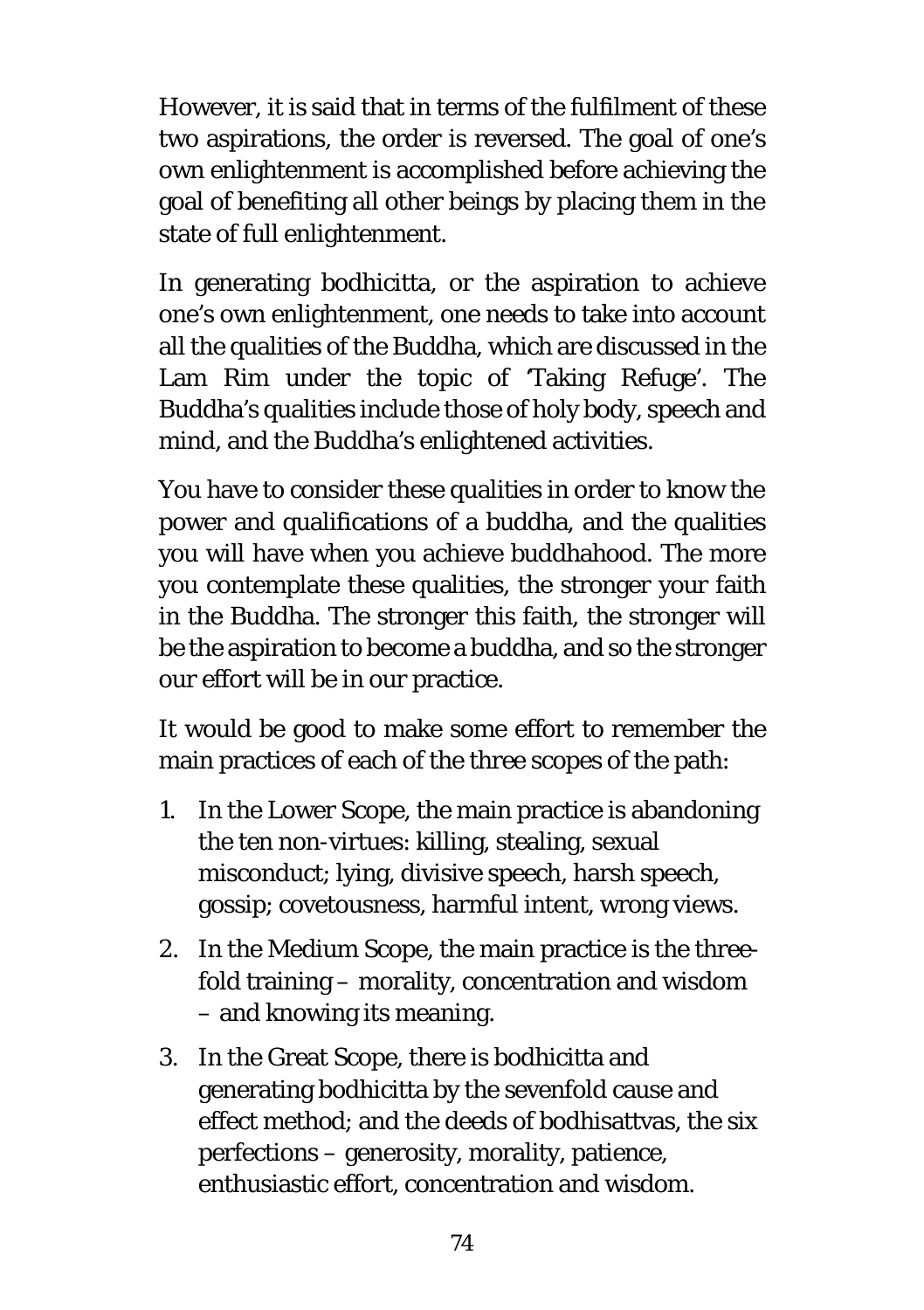If you recall this as much as possible and become familiar with these practices of the three scopes of the teachings, then even if you do not achieve full enlightenment or the state of buddhahood in this life (which, for most of us, is impossible), at least by making some effort to focus on these topics of the spiritual path, you will plant the seeds in your mindstream.

Then in future lives you can be very sure of being born as spiritual practitioners of a very high class, that is, as learned and highly realised practitioners.

#### THE IMPORTANCE OF INNER DEVELOPMENT

Of course, it is not impossible for us to achieve full enlightenment in this lifetime: in fact, it is very possible. Everybody has the choice and ability to become whatever we want to become.

If we have the strong will to become a knowledgeable and learned person in this life, we can achieve success by making an effort. Similarly, by making an effort, we can transform our mind into a calm, happy one in this lifetime: we can fully transform ourselves, so everyone will see us as a kind-hearted, gentle person with a calm and happy mind. Just as we can achieve much in our material pursuits, with strong aspirations in our spiritual pursuits we can also achieve our goal.

In seeking happiness and security in our life, we do not just need outer support. Most importantly, we need inner support for life's happiness. The way to achieve this inner support is by engaging in such spiritual practices as the practice of moral ethics, the three-fold training, the six perfections, developing concentration and intelligent wisdom. We must be self-sufficient, direct our own life and make our own decisions.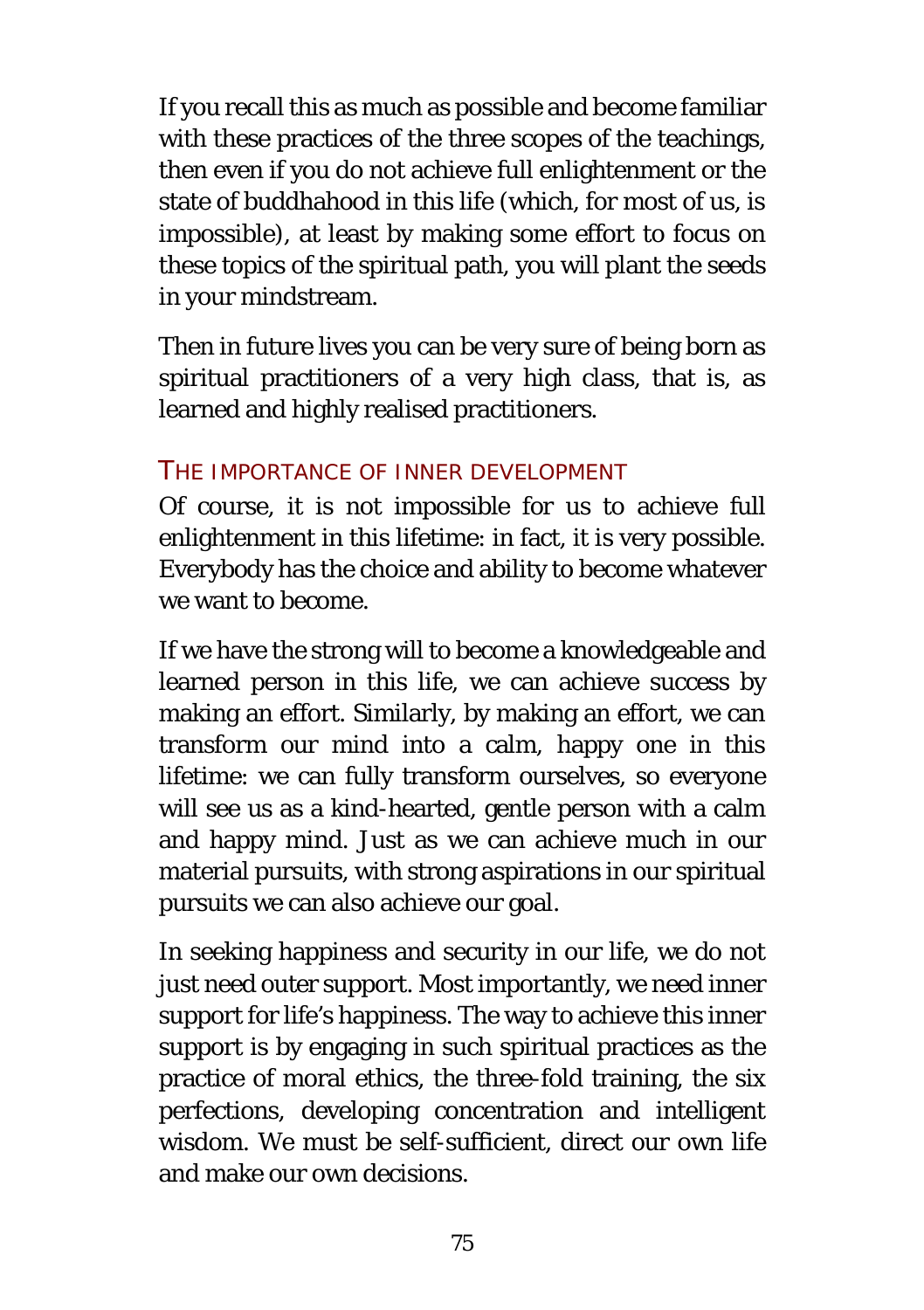This self-sufficiency is important, since outer conditions are unreliable and can deceive us at any moment. Outer support has some advantages, but without inner support, no matter how much outer support we have, we remain confused and unhappy about our life. If we develop our inner wealth and knowledge as much as possible, then even if there is not enough outer support, it does not matter too much. If there is an outer obstacle or problem, we can work it out for ourselves.

For our life to be secure and happy, we have to enrich ourselves by increasing our inner qualities, seeing that outer support is unreliable, and knowing that we cannot find what we want outside.

For example, people upon whom we think we can rely can change any moment, and turn against one. Their relationship with us changes so quickly. If you have wealth and reputation, they come to you, but if you have no wealth and reputation and need their support, they turn away from you. I often say to people, "You should be fully independent and self-reliant, and not rely upon other people".

#### THE QUALITIES OF AN ENLIGHTENED BEING

We have discussed how only a fully enlightened being or buddha has the full capacity to benefit all sentient beings without any limit or hindrance from his or her own side. This is because fully benefiting all sentient beings entails knowing their individual spiritual needs, interests, temperament and predispositions. Only a buddha has such knowledge.

Other beings, such as hearers and solitary realisers – spiritual practitioners of the Lower Vehicle – do not have such qualities. Although they have abandoned the afflictive obscurations or obstructions to liberation, they have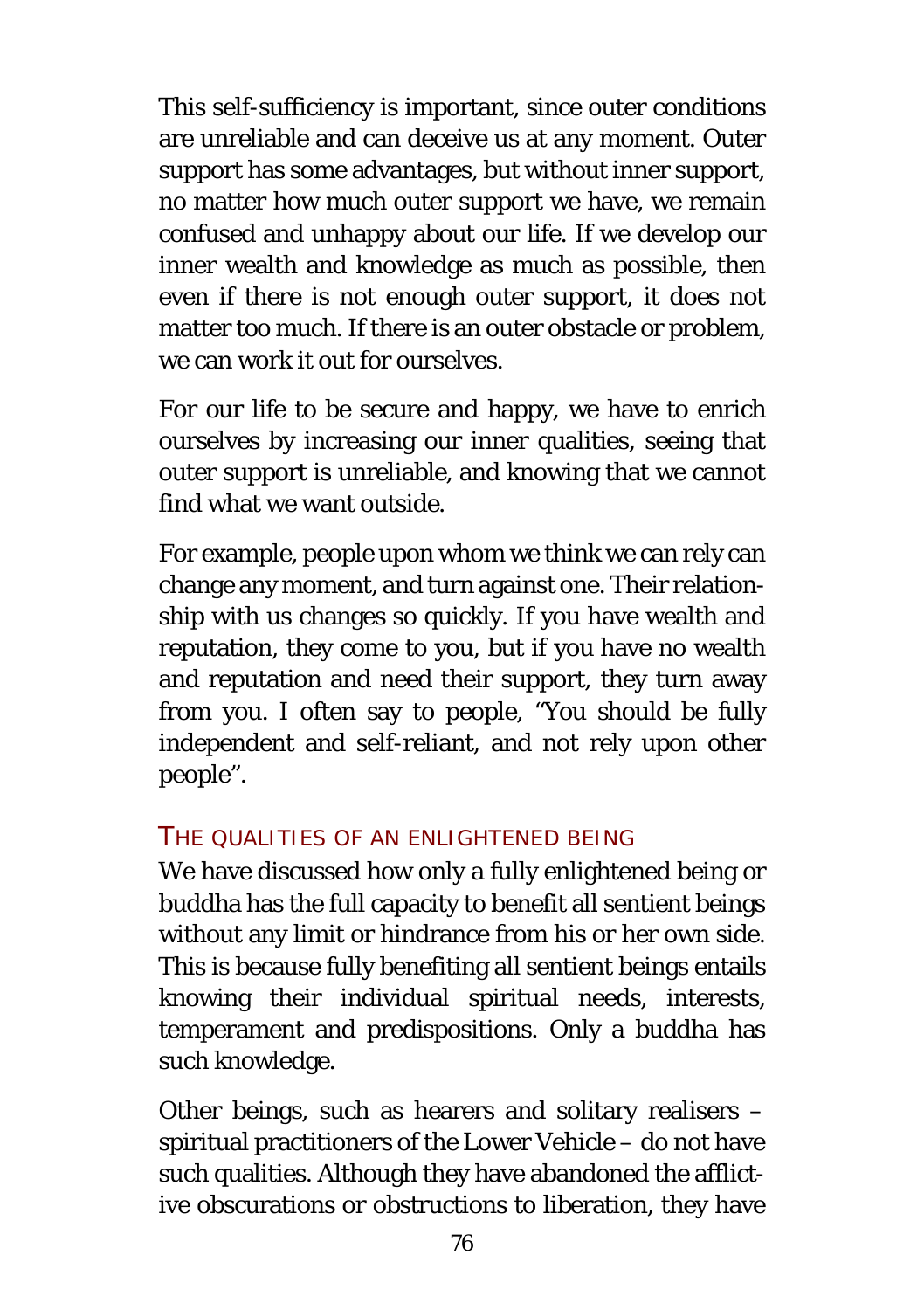the fault of not having abandoned the obstructions to omniscience. Even bodhisattvas on the last part of their existence in their last life as a sentient being are not equal to a buddha or a fully enlightened being, since they have not abandoned subtle obstructions to omniscience.

Therefore, to fully benefit all living beings, one must achieve the state of buddhahood or the fully omniscient mind. This state is only attained by abandoning all obstructions that exist, including the obstructions to the omniscient mind.

Here, it is customary to reflect on all the qualities of a buddha, as is discussed in the section of the Lam Rim on 'Taking Refuge'*.* It is the qualities possessed by a fully enlightened buddha that qualify them to benefit other beings.

So, motivated by love, compassion and superior intention, and the understanding that unless you achieve the state of buddhahood there is no way that you can fully benefit all beings, one generates the strong wish to attain the state of buddhahood for the benefit of all beings.

Bodhicitta is defined as 'the wish or aspiration to achieve full enlightenment for the sake of other beings'. This implies that there is a purpose that you want to help other beings to fulfil.

What is this purpose? It is the state of cessation of suffering and its causes, or the state of liberation, or the ultimate state where all the faults and obstructions that need to be abandoned are abandoned. These are the qualities to be possessed within the continuum of other beings.

In the other part of this definition of bodhicitta, the 'full state of enlightenment' refers to the final state of ultimate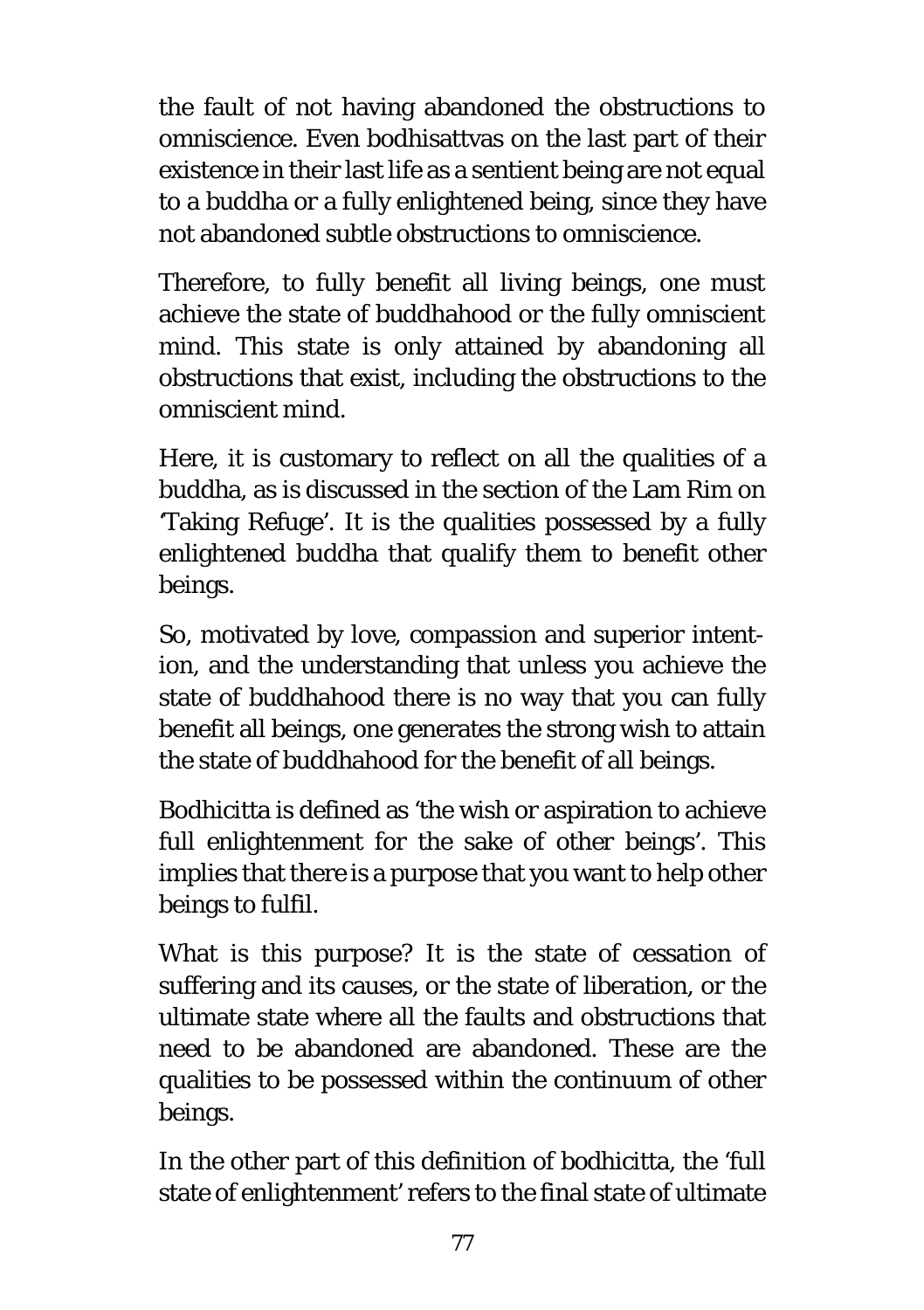enlightenment which you attain yourself – your own ultimate future qualities. This mainly refers to the ultimate state of attainment of a buddha's truth body, which has two aspects:

- The quality that resembles the state of cessation of having removed all obstructions to both liberation and an omniscient mind. This is the **nature truth body** of a buddha.
- The quality that is the ultimate development of your mind, for example, love, compassion, and wisdom knowledge. This is the **wisdom body** of a buddha.

In this definition of bodhicitta, the state of enlightenment which we wish to generate is not the state of full enlightenment that was attained by the historical Guru Shakyamuni Buddha, which is a quality unique to Guru Shakyamuni.

Rather, in bodhicitta, one yearns to attain one's own future state of buddhahood. Why? To fulfil the needs of other beings. That is, the main aim of bodhicitta is focused upon fulfilling the purpose of other sentient beings.

As part of cultivating our motivation before engaging in any practice, we say the prayer, "In order to benefit all other beings, I shall attain full enlightenment or buddhahood." You should not just recite the prayer, but try to remember the meaning of bodhicitta as we have studied it here.

With this bodhicitta motivation, we aspire to achieve full enlightenment. Why do we aspire to achieve full enlightenment? Because achieving full enlightenment is indispensable, not only to fulfil our commitment and wish to benefit other beings, but also so that we can fulfil all the work we need to do for our own sake.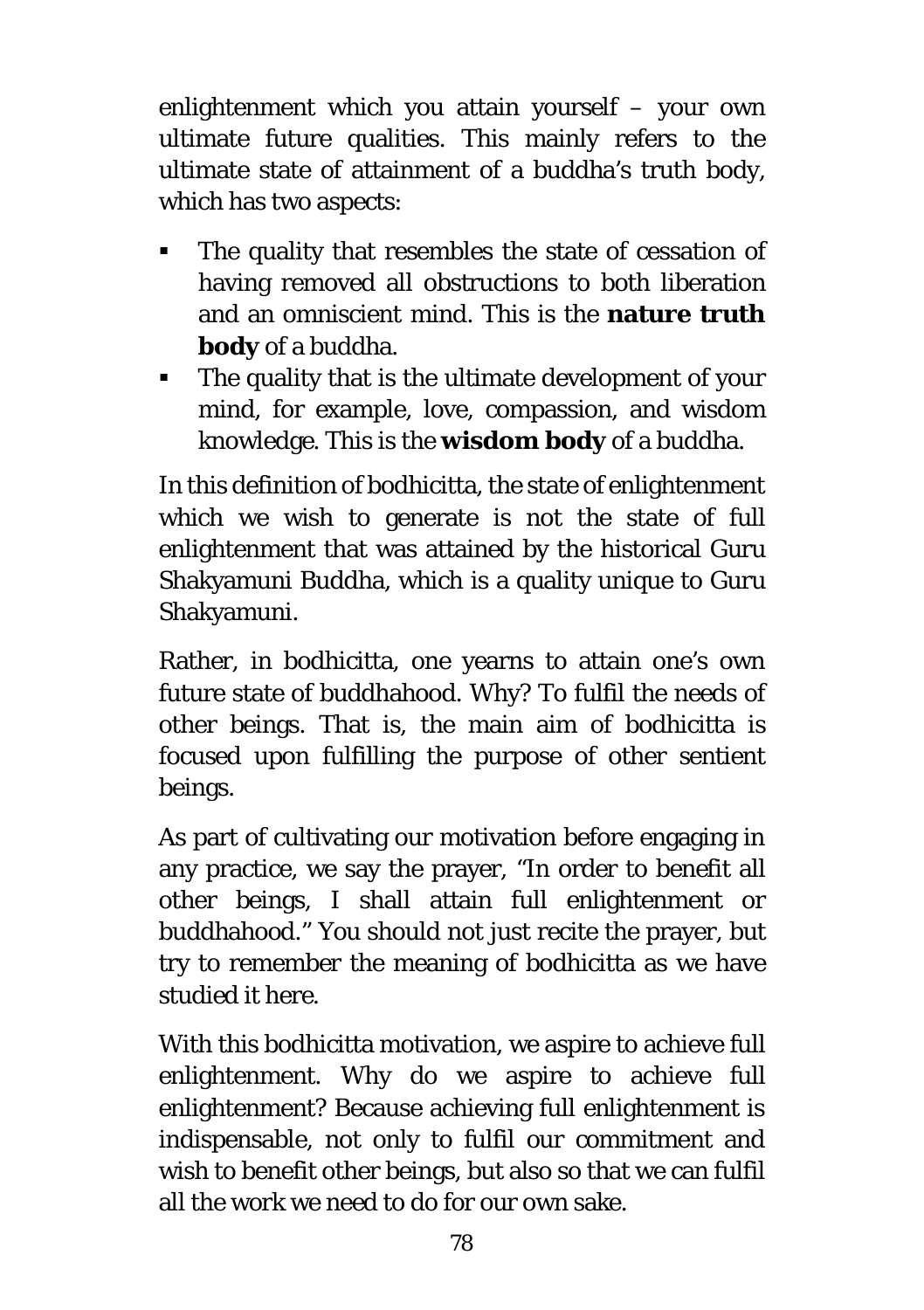Before engaging in any spiritual practice, we need to cultivate this bodhicitta mind.

It does not matter if we cannot generate genuine bodhicitta. With the mind of achieving full enlightenment for the sake of all beings, even with a contrived form of bodhicitta, whatever form of practice we do thereafter is a much stronger form of practice and we have more merit because it is for the sake of all beings.

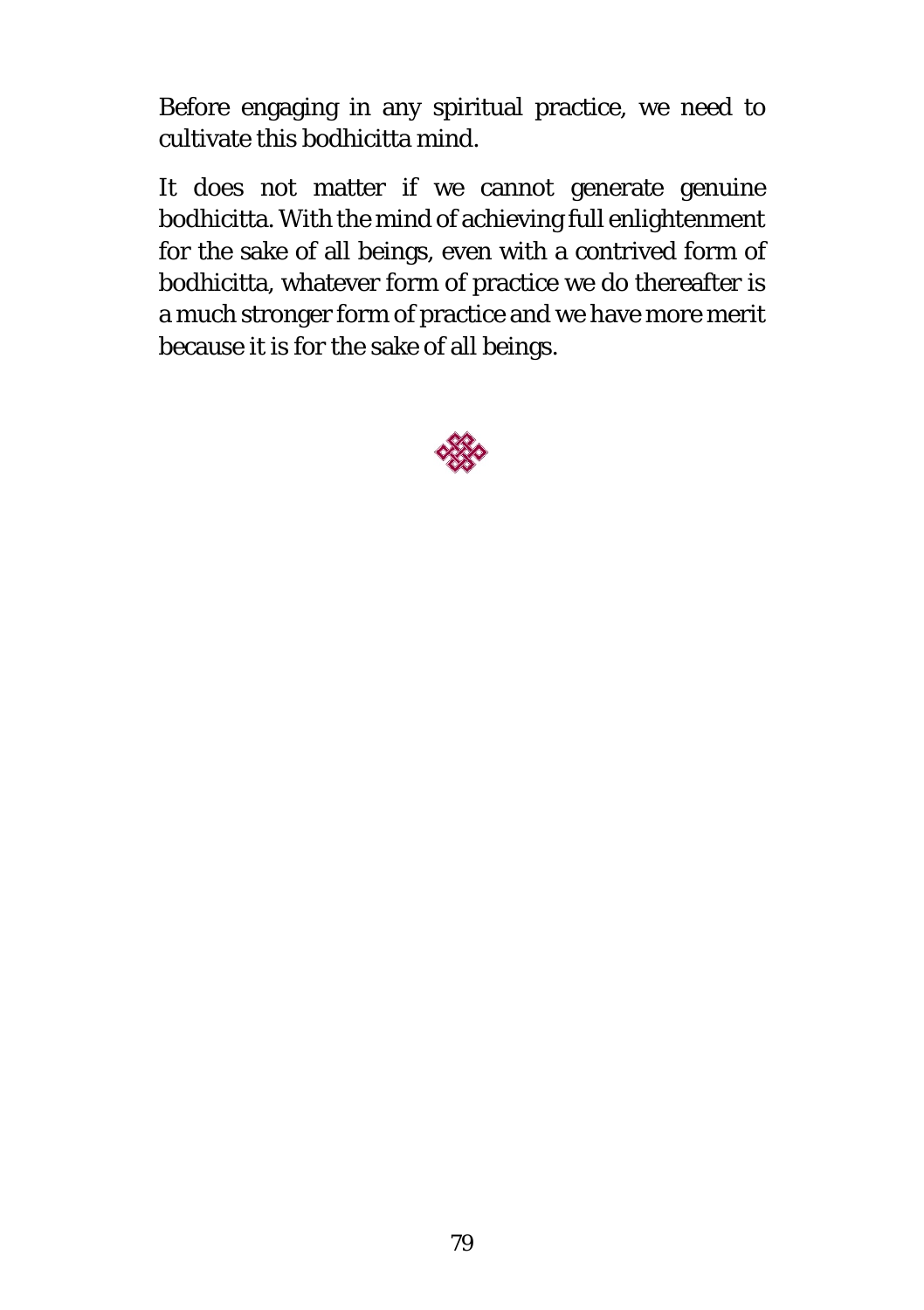# Concluding Advice

The sevenfold cause and effect practice can be categorised into three parts:

- 1) Including the preliminary meditation on equanimity, the first three steps are called **the basis to create the mind that aspires to benefit other beings** and they are:
	- recognising all beings as one's mother
	- **•** recalling their kindness
	- the thought of repaying their kindness
- 2) The next three steps are called **the actual aspiration to benefit other beings**:
	- loving kindness
	- compassion
	- **superior intention**
- 3) Bodhicitta is the **result** produced by the love, compassion and superior intention.

What matters most to us is making progress in our spiritual practice. To make such progress it is important to inspire ourselves by thinking of the benefits of the spiritual practice we do, and of the unique and fortunate life situation into which we have been born.

We must remember how fortunate we are to be able to enjoy both spiritual teachings and material comforts. This excellent opportunity and these good conditions are all because of the causes created in the past – our good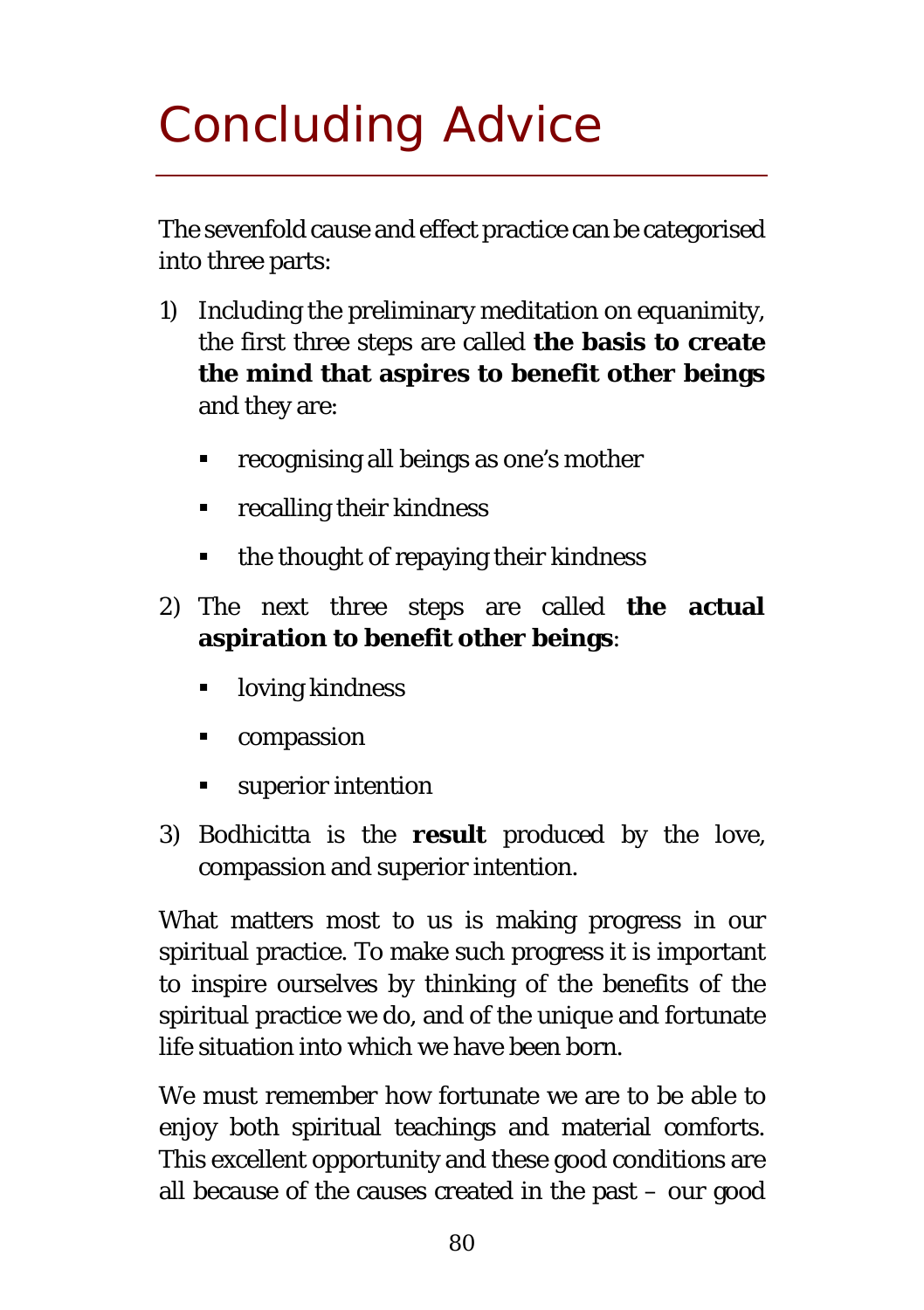karmic actions and the kindness of our precious spiritual teachers.

I always try to think of my fortunate life situation in this way, and that thought brings joy to every moment. Even drinking a cup of tea comes from the kindness of one's guru.

Look at our own situation. Not only can we listen to the teachings and practise them, but we have also found a perfect spiritual teacher in His Holiness the Dalai Lama, particularly those who have been to such a holy place as Bodhgaya, and received teachings there.

We are such fortunate beings. In the past, we must have done a great many virtuous actions to create such good karma. All this arose through the kindness of one's spiritual teacher.

Since we all have faith in the spiritual teachings, it is important that we apply them. The qualities of His Holiness are so great that he can teach according to the level of the listener – whether of high, medium or low intelligence, they all understand at their respective level. Not only that, but he uses such skilful means and wisdom in his teachings that whether the teaching is Sutrayana or Mantrayana, he can pass it on to all beings.

To be able to meet with such a perfect teacher and a living Buddha – along with having found a good life full of material comfort and receiving teachings, and having the freedom to practise religion or any study – is the result of karma created by past deeds. This thought encourages and inspires us to do the same now, so that in the future we can enjoy such good fortune again.

Spiritual practice is something we have to keep in our minds at all times, so that whatever we do and whatever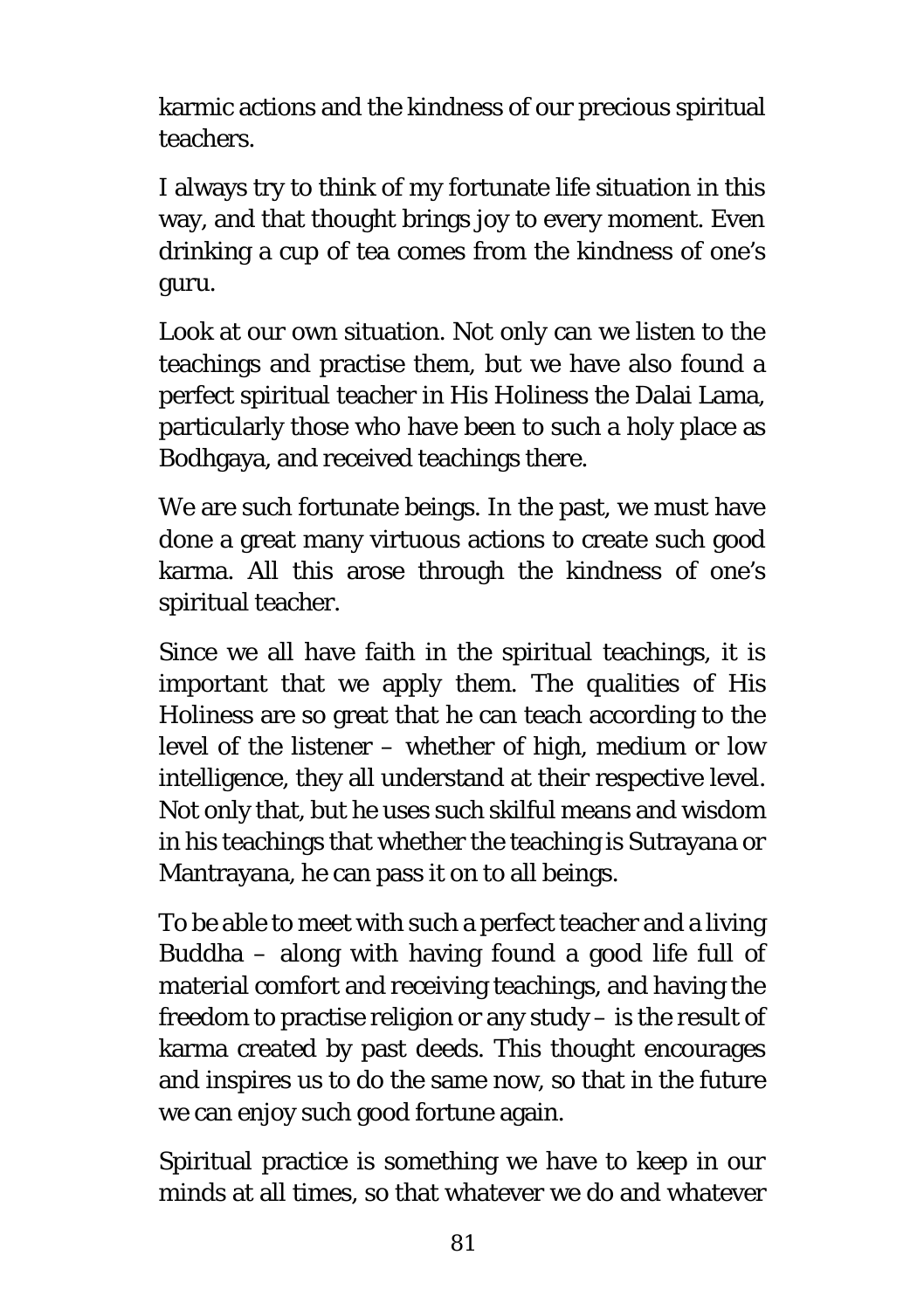we experience is integrated into our spiritual practice. When we find some happiness in life, we should not forget our spiritual practice or knowledge. Because if we forget, we will become distracted or excited, and as a result of this we may face problems.

Rather, if we think that these pleasures and the happy times we experience are the result of good karmic actions we did in the past, we are inspired to do more positive actions, to create more good karma.

At the same time, when we face problems or even undergo some minor suffering, we need to be aware that the cause is the negative karma we have created. Then we can use that experience to refrain from creating any more negative acts. In this way, our spiritual practice can progress consistently, and our life becomes more stable.